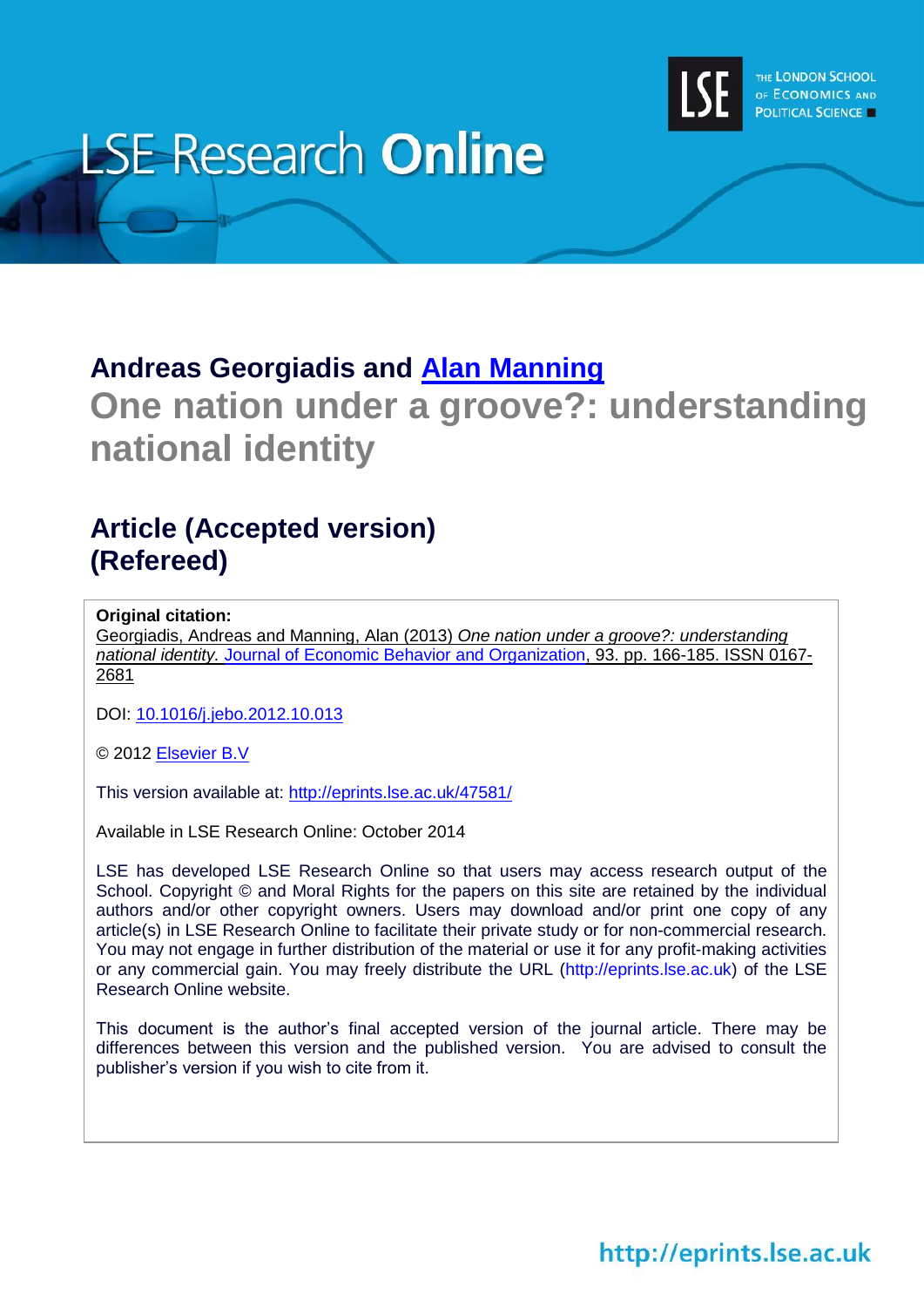One Nation Under A Groove? Understanding National Identity

Andreas Georgiadis and Alan Manning

April 2011 Revised July 2012

Centre for Economic Performance London School of Economics Houghton Street London WC2A 2AE

Abstract

There is a lot of evidence that identity matters for behavior. There is a widespread belief that societies will function better if they manage to establish a common sense of identity among the population and contemporary fears in many countries that this common identity is threatened. This paper presents a simple framework for the determinants of identity and uses it to inform an empirical investigation of the correlates of national identity in Britain. Our main conclusions are that people who feel they are treated with respect and who feel tolerated are the most likely to identify with feeling part of Britain.

JEL Classification: D71, Z13 Keywords: Identity, Multiculturalism

Data made available thanks to the ESRC Data Archive. We would like to thank the editor and referees for helpful comments.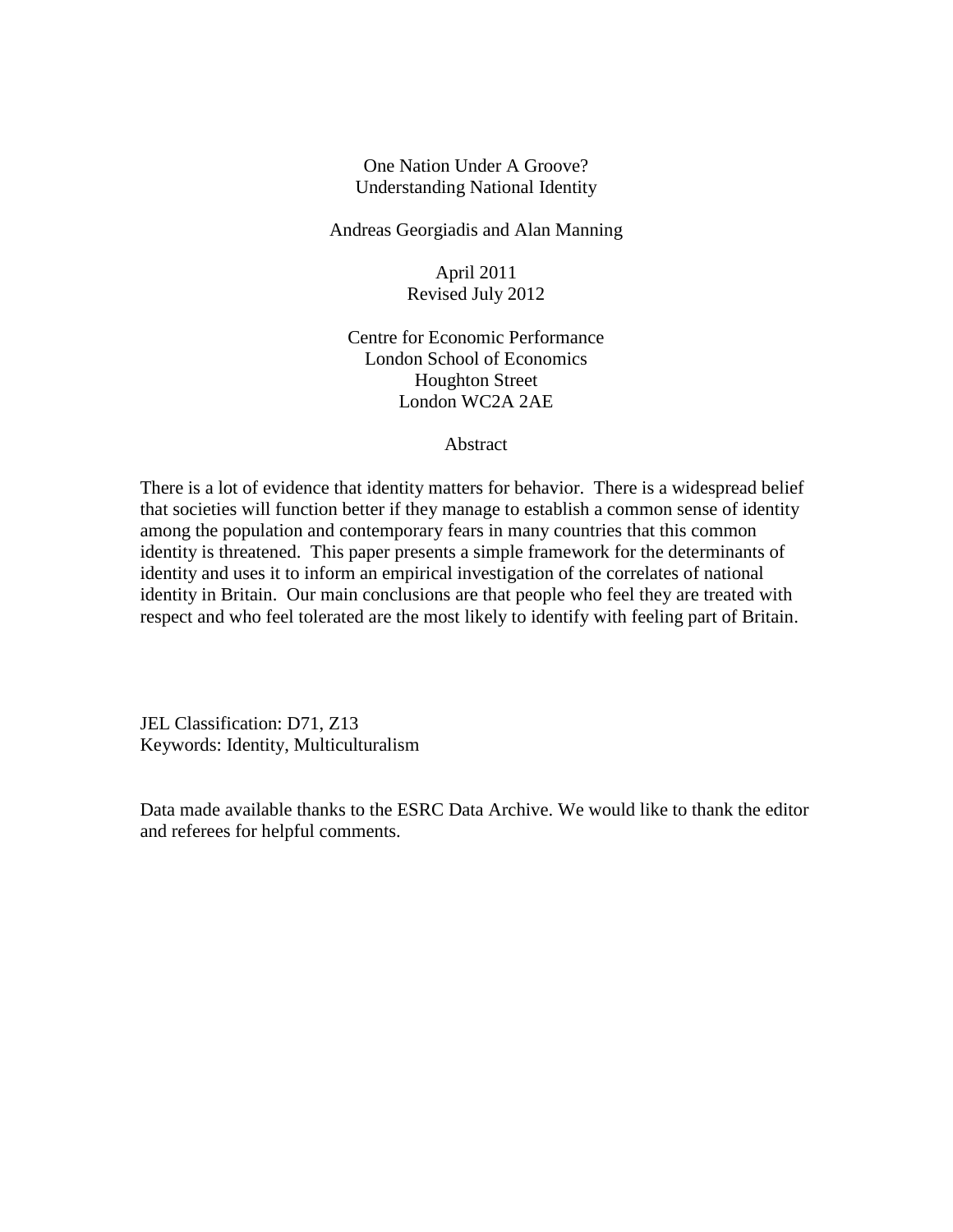#### Introduction

 $\overline{a}$ 

There is considerable evidence that 'identity matters', that many individuals think of themselves as part of a social group and that this membership has consequences for individual behavior, for behavior towards others with the same identity and towards those who do not or are perceived not to share that identity. How societies function is then likely to be affected by the number and type of social groups within it so the nature of identity becomes a matter of public concern. Because there is very considerable evidence that people behave more pro-socially towards those they perceive as being of the same identity (starting perhaps with Tajfel, 1970) it is a common belief that countries should seek to create a sense of common identity among its citizens, what we might call 'nationbuilding<sup>-1</sup>. This need is most acute in societies whose populations come from a diverse collection of cultures<sup>2</sup>. In many countries, there are those who argue that there has been a serious failure in 'nation-building'. In the United States, Huntington (2004) expressed concern that Mexican immigrants are failing to adopt an American identity and the values that traditionally go with that. In Britain – the focus of this study – a certain smug satisfaction that it had been relatively successful in building a multicultural society has turned to dismay as some young Britons turn suicide bombers. The result has been an active debate about 'Britishness'<sup>3</sup> .

But, although there is a widespread belief that it is desirable to have a common sense of identity, there is much less agreement about how this is best achieved. The 'multicultural' approach suggests that minorities are more likely to feel part of a society if allowed or even encouraged to retain their traditional cultures. However, others (e.g. Sen, 2006) have argued that such a policy only preserves differences and leads to fragmentation and a failure to build a sense of common identity. But, in spite of the fact that many commentators have very strong views on the subject, we have remarkably little large-scale quantitative evidence on the factors associated with feeling a part of society. To present some evidence that sheds light on these questions is the purpose of this paper.

<sup>&</sup>lt;sup>1</sup> For example, Kymlicka (2002, p267) suggests "the common national identity provides a source of trust and solidarity that can accommodate deep disagreements over conceptions of the good life".

<sup>&</sup>lt;sup>2</sup> According to Putnam (2007, p137) "one of the most important challenges facing modern societies.... is the increase in ethnic and social heterogeneity in virtually all advanced societies". He also argues that a retreat to cultural homogeneity is not an option.

 $3$  To give but one example, see ex-Prime Minister Gordon Brown's speech to the Fabian Society on the future of Britishness [http://www.fabians.org.uk/events/speeches/the-future-of-britishness.](http://www.fabians.org.uk/events/speeches/the-future-of-britishness)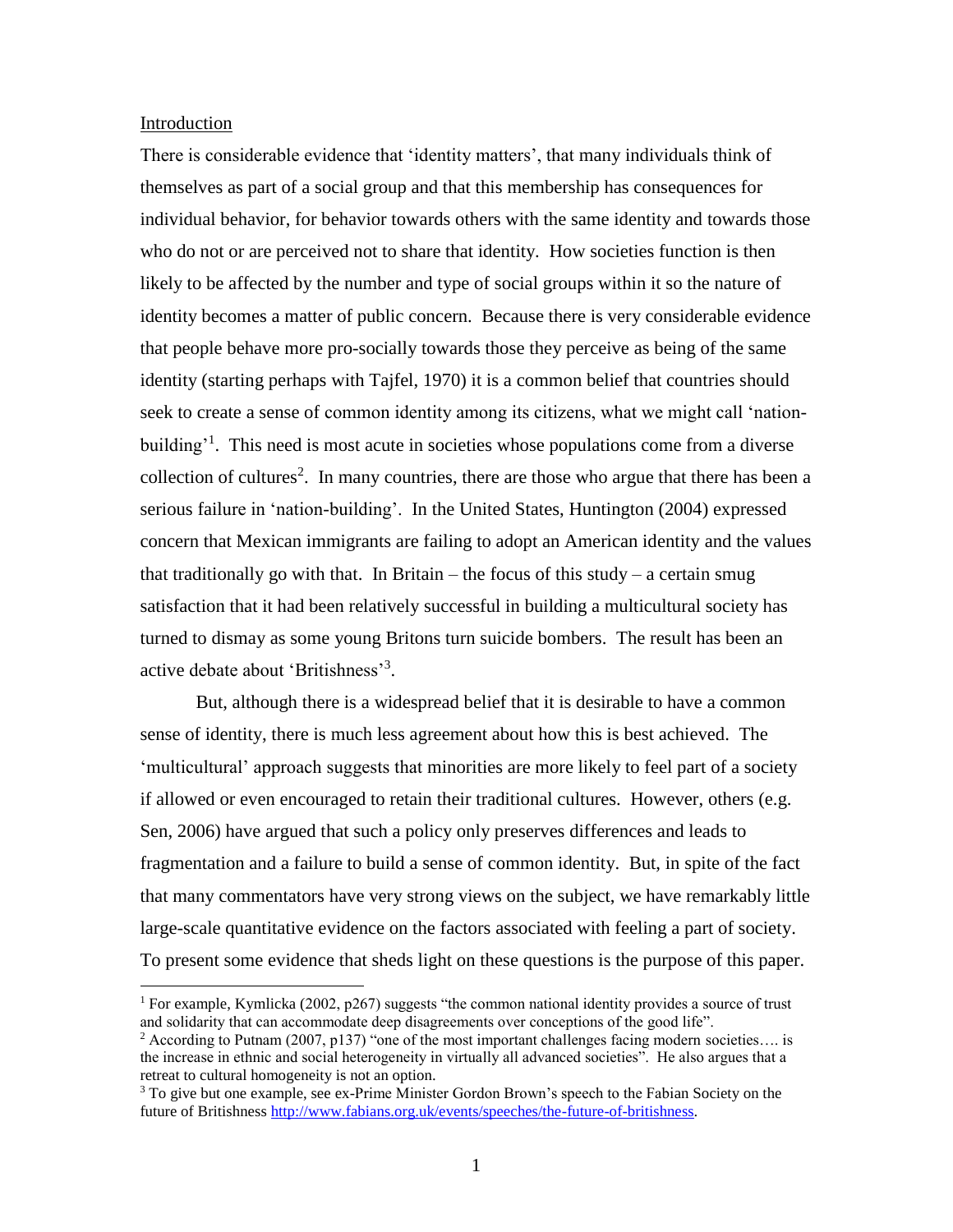Our particular application in this paper is to Britain, though we believe the insights are of wider applicability. Britain is a good country in which to investigate questions of identity because it contains a wide mix of ethnicities and cultures and because it has very good data on these topics, a product of the fact that the government has become very concerned about alleged failures in nation-building. We use data from Britain's 2007 Citizenship Survey to investigate the relationship between various measures of identity and other variables that have been thought related to these outcomes like ethnicity, religion, measures of integration, perceptions of fairness etc.

It should be admitted from the outset that we do not have a clean research design with exogenous variation in the variables we include on the right-hand side of our regressions so that what we are estimating are correlations and not necessarily causal effects. We will try to avoid interpreting our findings using language that smacks of causal effects though we may not always succeed in this to every readers' satisfaction. Nevertheless we think our exercise is worthwhile. Knowing what correlations are in the data does restrict the set of possible models to those that can explain that correlation. And it is important to remember that this is an area where many have very strongly-held views but there is little in the way of quantitative evidence of the sort we present. In such a vacuum we believe that correlations can be of interest.

The plan of the paper is as follows. In the next section we try to explain why a common sense of national identity has been regarded as important for the well-being of a society. We then use the theoretical work on identity to develop hypotheses about the factors that might be associated with identity. The second section describes our data and the third section considers the associations between identity and the factors identified as likely to be important. Our main conclusions are that people who feel well treated are more likely to feel they belong to or identify with the wider society. We also find little evidence that religious or ethnic minorities are either less likely to feel they belong or that they see an irresolvable conflict between their religion and identifying with Britain though many do experience some conflict at times. However the white British are more concerned about such conflict. The fourth section concludes.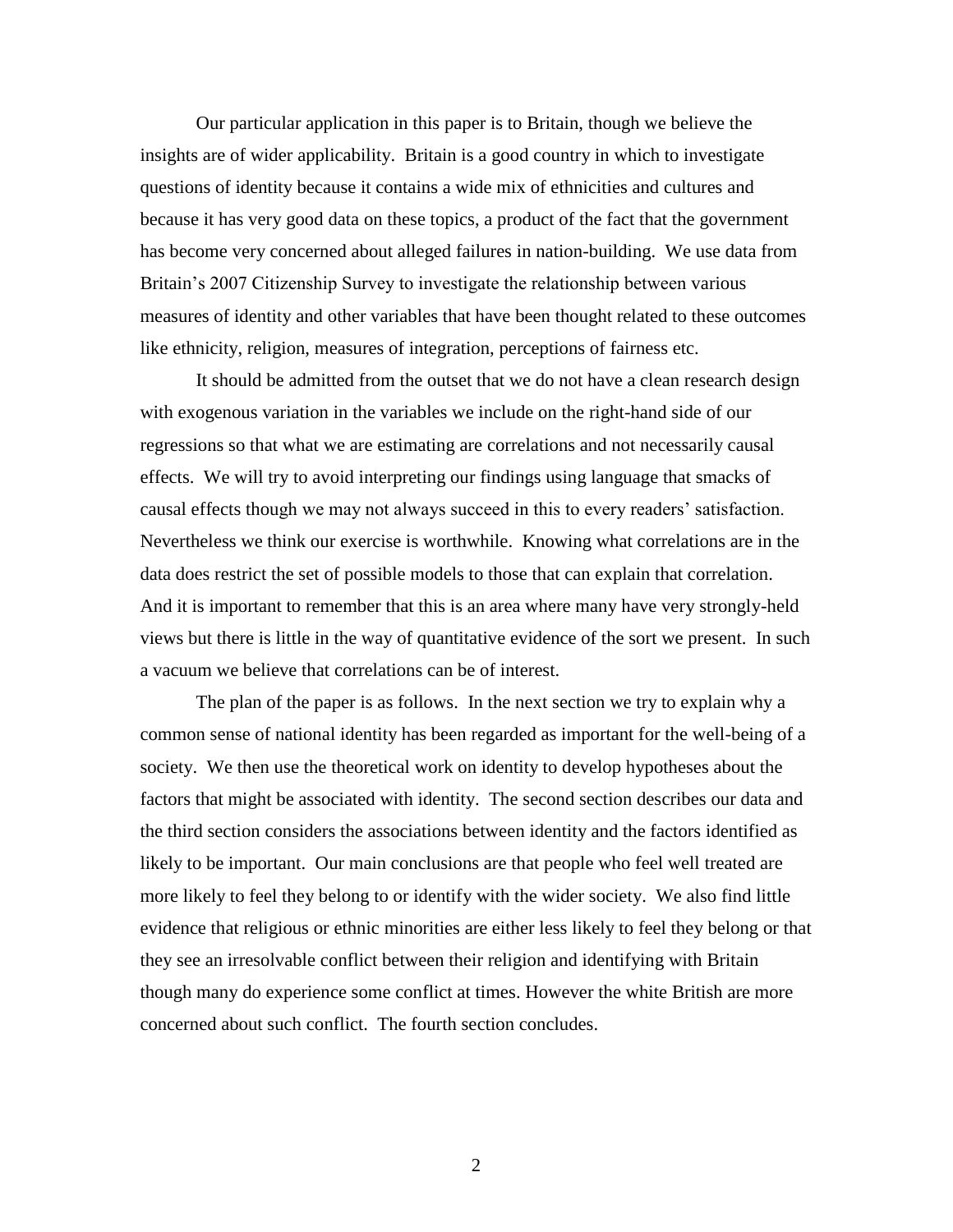#### 1. Identity

#### *Who Cares?*

There is now a considerable body of evidence from many parts of the social sciences that identity matters for behavior. This is partly because the 'rules' for membership of a group generally require certain behavior from individuals, often to mark the individual as a member of the group. Some of these prescribed behaviors may be regarded by others as undesirable even if the consequences fall wholly or largely on the individual (see, for example, Austen-Smith and Fryer, 2005, on 'acting white' or Constant and Zimmermann, 2008, 2009, Casey and Dustmann, 2010, Nekby and Rodin, 2010, Battu and Zenou, 2010, for links between identity and economic outcomes).

But, identity also matters because it affects behavior towards others. A general feature of groups (and one that is arguably essential for them to be stable) is that one behaves in a more pro-social way towards other members of the same group and less prosocially to outsiders (in some cases, it may be that a group actively causes harm to outsiders) - see Hogg and Vaughan (2005) for an accessible introduction to this literature or Bernhard et al. (2006), Goette at al. (2006), and Charness et al. (2007) for recent examples from the economics literature. Essentially one puts a greater weight on the welfare of someone who is part of one's group than one does on the welfare of an outsider.

From this perspective, it is easy to understand why it is widely believed that it is desirable for those in a country to have a common sense of national identity. To give an example, suppose a society consists of two groups who do not care about each other  $-$  a majority and a minority who differ in their preferences in some way. If decisions are made by majority vote, there is a danger that the majority will enact policies that are very disadvantageous to the minority – John Stuart Mills' 'tyranny of the majority'. In turn, the minority may then, realizing the impossibility of achieving more desirable outcomes peacefully through the ballot box, resort to violence or the threat of it in an attempt to get the majority to take its grievances seriously.

If, by creating a common sense of national identity, both groups think of the other as part of a wider in-group, then the effective distance in preferences will be reduced and less extreme outcomes will be produced. Although the minority does not have political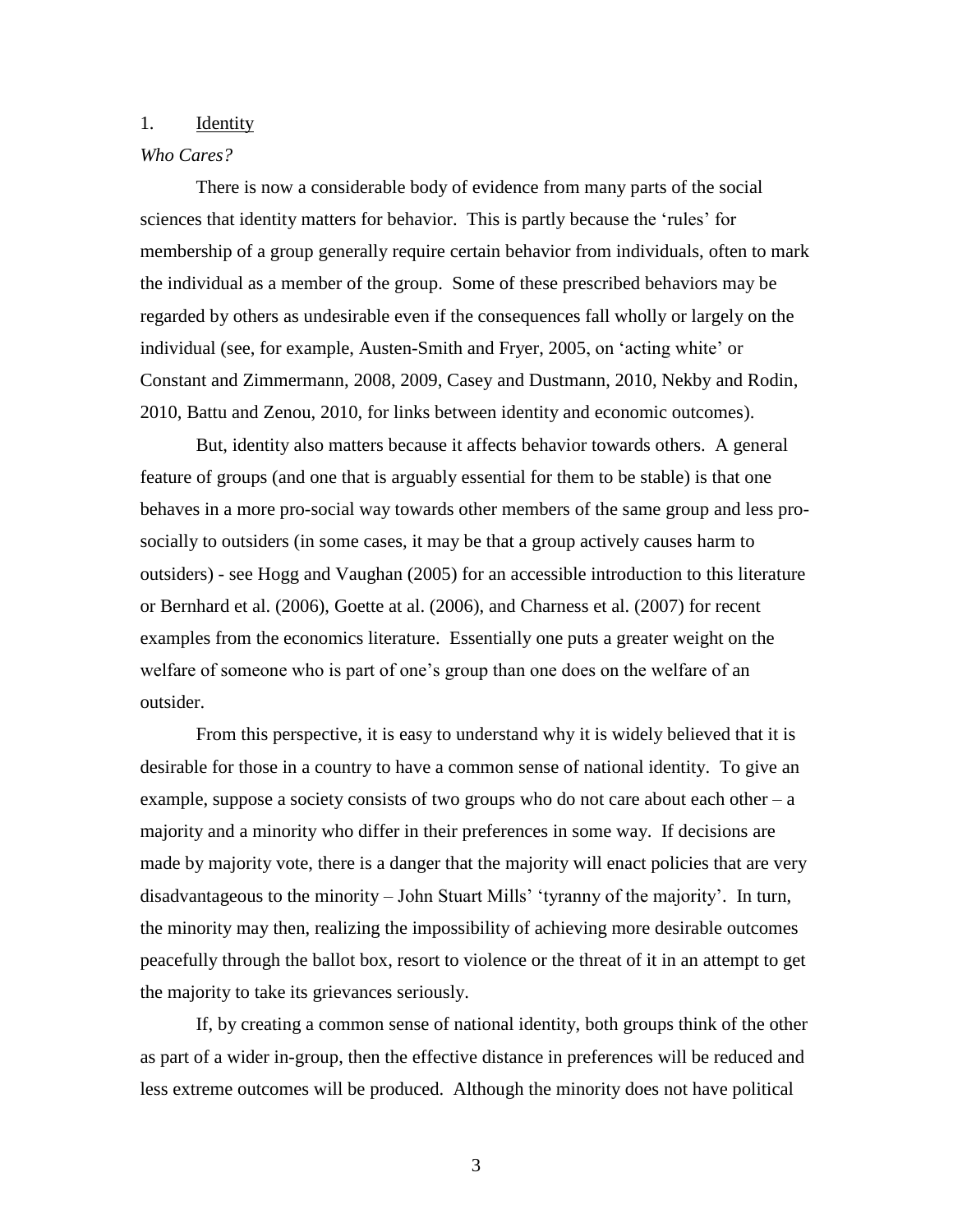power, the majority will, in part, internalize the welfare of the minority, so that the policies enacted will be less harmful to the minority. And, because the minority now internalize, in part, the welfare of the majority they will be less likely to threaten harm to obtain a more desirable outcome.

We do have evidence of costs from diversity that is usefully surveyed by Alesina and La Ferrara (2005). They review evidence like that presented by Easterly and Levine (1997) that ethnic fragmentation leads to lower growth in Africa and Alesina, Baqir and Easterly (1999) that public good provision is lower in US cities with higher levels of ethnic diversity. Miguel (2004) argues, in a comparison between Kenya and Tanzania, that nation-building does help foster cohesive societies. Alesina and La Ferrara (2005, p794) conclude that there is "overwhelming evidence" that public good provision is lower in fragmented societies". We do have some studies providing evidence against this i.e. that diversity raises productivity (Ottaviano and Peri, 2006) and encourages innovation (Ozgen, Nijkamp and Poot, 2011a, b) though also studies that ethnic conflict can raise job separations (Miaari, Zussman and Zussman, 2012)

Fostering a common sense of national identity is designed to reduce such fragmentation – political philosophers sometimes express this nicely as trying to align the boundaries of ethical communities with those of political communities<sup>4</sup>. But, even once one has accepted the desirability of 'nation-building', one has to try to understand what factors are likely to be associated with a common sense of identity. For that, one needs a theory of why people choose the identities they do.

#### *Hypotheses*

 $\overline{a}$ 

Theories of 'identity' are very much in their infancy and we make no pretence here to do more than sketch factors that might be thought to be important. We structure our discussion around the framework proposed by Akerlof and Kranton (2000) but similar ideas are contained in, inter alia, Bernheim (1994), Akerlof (1997), Glaeser and Scheinkman (2001) or Shayo (2009).

<sup>4</sup> Though the empirical evidence supporting this view is not all strong e.g. Masella (2012) finds no evidence of lower levels of national identity in fragmented societies.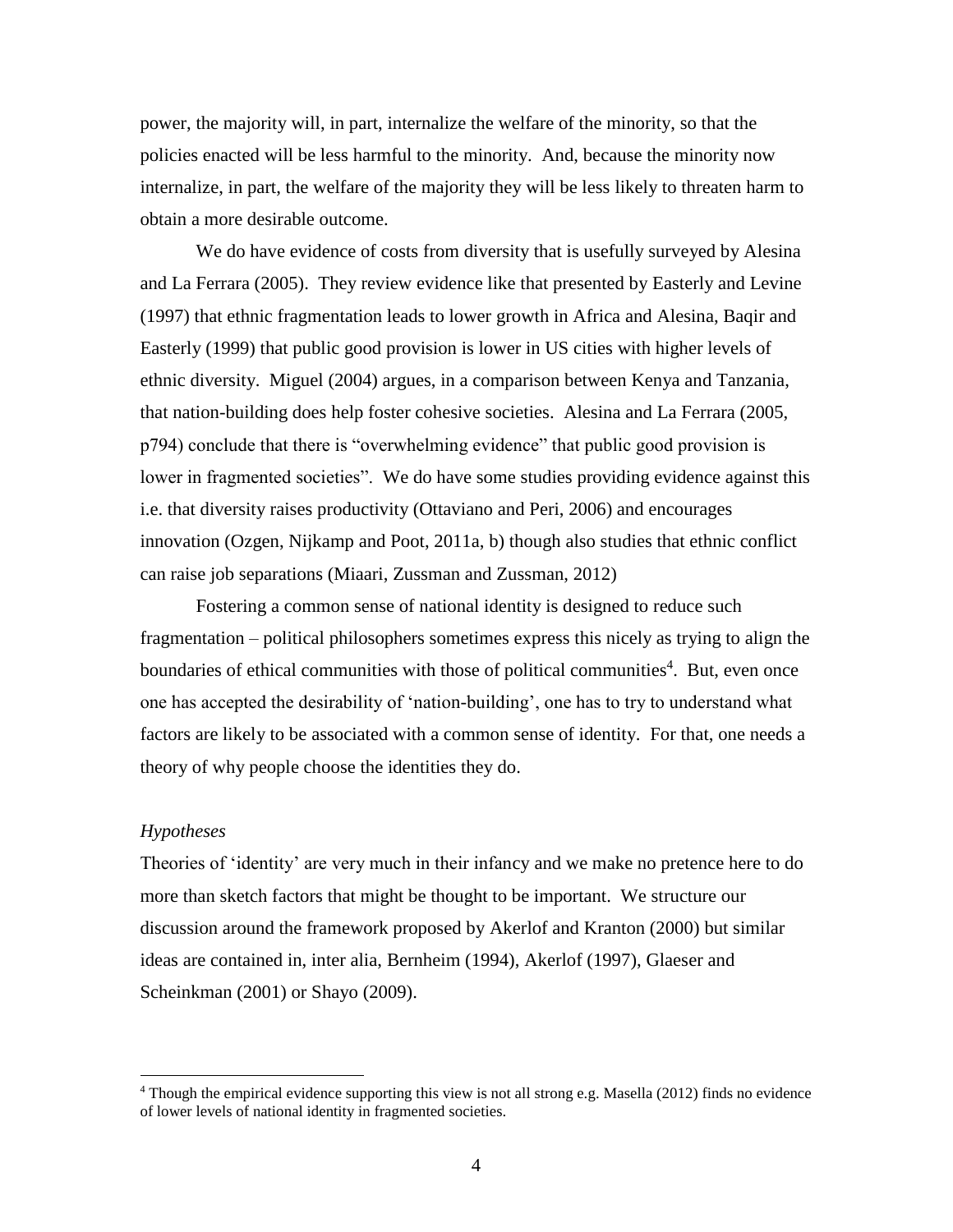In Akerlof and Kranton (2000) individuals are assumed to have a utility function that is in part conventional and in part depends on the strength or weakness of their identity which is assumed to have a positive effect on utility. The conventional part of the utility function depends on the individual's actions and the actions of others – for our purposes, we can ignore these latter factors. Assume that individuals have to make a decision,  $x_i$  – this could be multi-dimensional but to convey the basic ideas we will write as if it is one-dimensional. There is a value of  $x_i$ ,  $\tilde{x}_i$  which is the optimal value for individual i according to the conventional part of their utility function – this will be affected by the individual's tastes which themselves might be influenced by, for example, the culture of their parents. We assume there is a quadratic loss function  $-\frac{1}{2}c_i(x_i - \tilde{x}_i)$  $1 \t (1 + \t 2)$  $-\frac{1}{2}c_i\left(x_i-\tilde{x}_i\right)$ for deviations of actual behavior from the individual optimum. The parameter  $c_i$  can be thought of as a measure of how flexible an individual is or how strongly they adhere to their original values.

Now consider the 'identity' part of the utility function. Akerlof and Kranton (2000) assume this depends on own and others' actions and how closely one's actions conform to those prescribed by members of the group. We compress this by assuming that others' actions towards the individual depend on the extent of deviation between  $x_i$ and the group's optimal desired behavior,  $x^*$  $x_s^*$ . We assume the group offers identity level  $B<sub>g</sub>$  if one conforms fully and reduces benefits as behavior deviates from this according to a quadratic loss function with parameter  $b<sub>g</sub>$ . The parameter  $b<sub>g</sub>$  can be thought of as a measure of how tolerant or inclusive a group is. So the identity part of the utility function can be written as  $B_g - \frac{1}{2} b_g (x_i - x_g^*)^2$  $B_{g} - \frac{1}{2} b_{g} \left( x_{i} - x_{g}^{*} \right)$ 

Putting this together, the overall utility for individual i if they and take action  $x_i$ can be written as:

$$
U_i(x_i, g) = -\frac{1}{2}c_i(x_i - \tilde{x}_i)^2 + B_g - \frac{1}{2}b_g(x_i - x_g^*)^2
$$
 (1)

Individuals are assumed to choose the action  $x_i$  to maximize this utility function which leads to the following decision rule: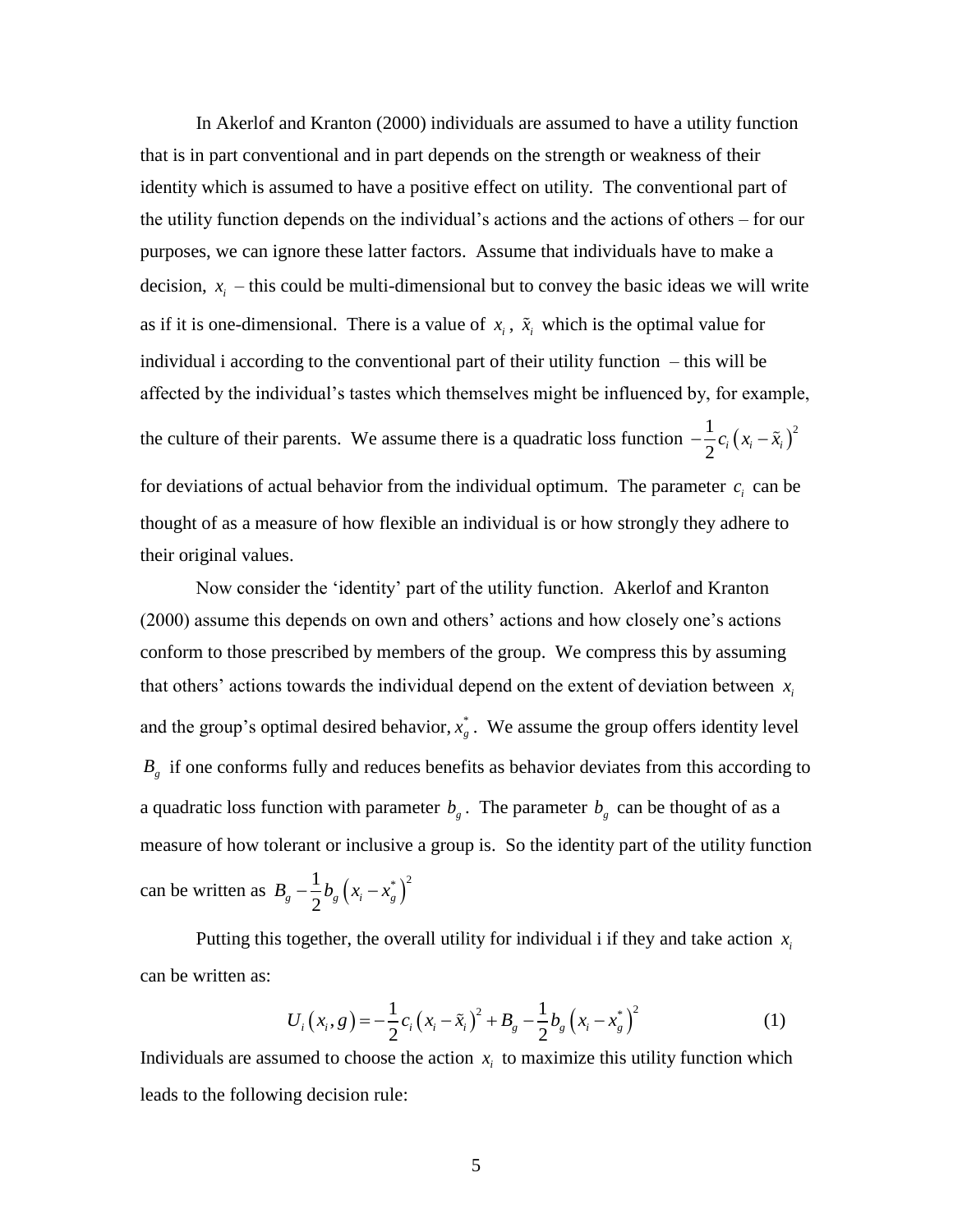$$
x_i = \frac{c_i \tilde{x}_i + b_g x_g^*}{c_i + b_g} \tag{2}
$$

so that the optimal action is a weighted average of the individual and group optima with the weight on the individual optimum being larger the less flexible is the individual and the more tolerant is the group. The value of the identity component of the utility function at the optimal choice is given by:

$$
I_{i} = B_{g} - \frac{1}{2} \frac{c_{i}^{2} b_{g}}{(c_{i} + b_{g})^{2}} (\tilde{x}_{i} - x_{g}^{*})^{2}
$$
 (3)

We will interpret this as a measure of the individual's strength of identification with group g. This will be a subjective feeling of the individual – it may not correspond with whether they are seen by others as a member of the group (and some of our results below do suggest differences in opinion). The level of identification will be lower the larger the gap between individual and group optima  $|\tilde{x}_i - x_{\tilde{g}}|$  and the less flexible is the individual i.e. a higher  $c_i$ . The larger the group benefits  $B<sub>g</sub>$  the stronger is the identification to the group. The effect of the toleration parameter  $b<sub>g</sub>$  is more subtle. For a given action a more tolerant group will create a greater sense of identification. But the action will respond to more toleration by moving towards the individual optimum and this reduces the level of identification. With the functional forms used here, the level of identification first decreases and then increases in the level of  $b<sub>g</sub>$  before eventually becoming flat as the group heads towards total intolerance.

In this set-up the level of an individual's identification with a group depends partly on their individual characteristics – here  $(c_i, \tilde{x}_i)$  - but also on how they perceive they will be treated by the other members of that group – here captured by the parameters  $(B<sub>g</sub>, b<sub>g</sub>, x<sub>i</sub><sup>*</sup>)$ . Although this is a model that assumes an individual can do something to influence their level of identification with a group, it is capable of capturing the idea that it may be impossible for some individuals to identify with some groups. For example if having a white skin is regarded as a requirement for having a particular identity by those who are white, this identity is effectively unavailable to ethnic minorities – in this case one might think of skin colour as the  $x$ , that whites do not tolerate any deviations from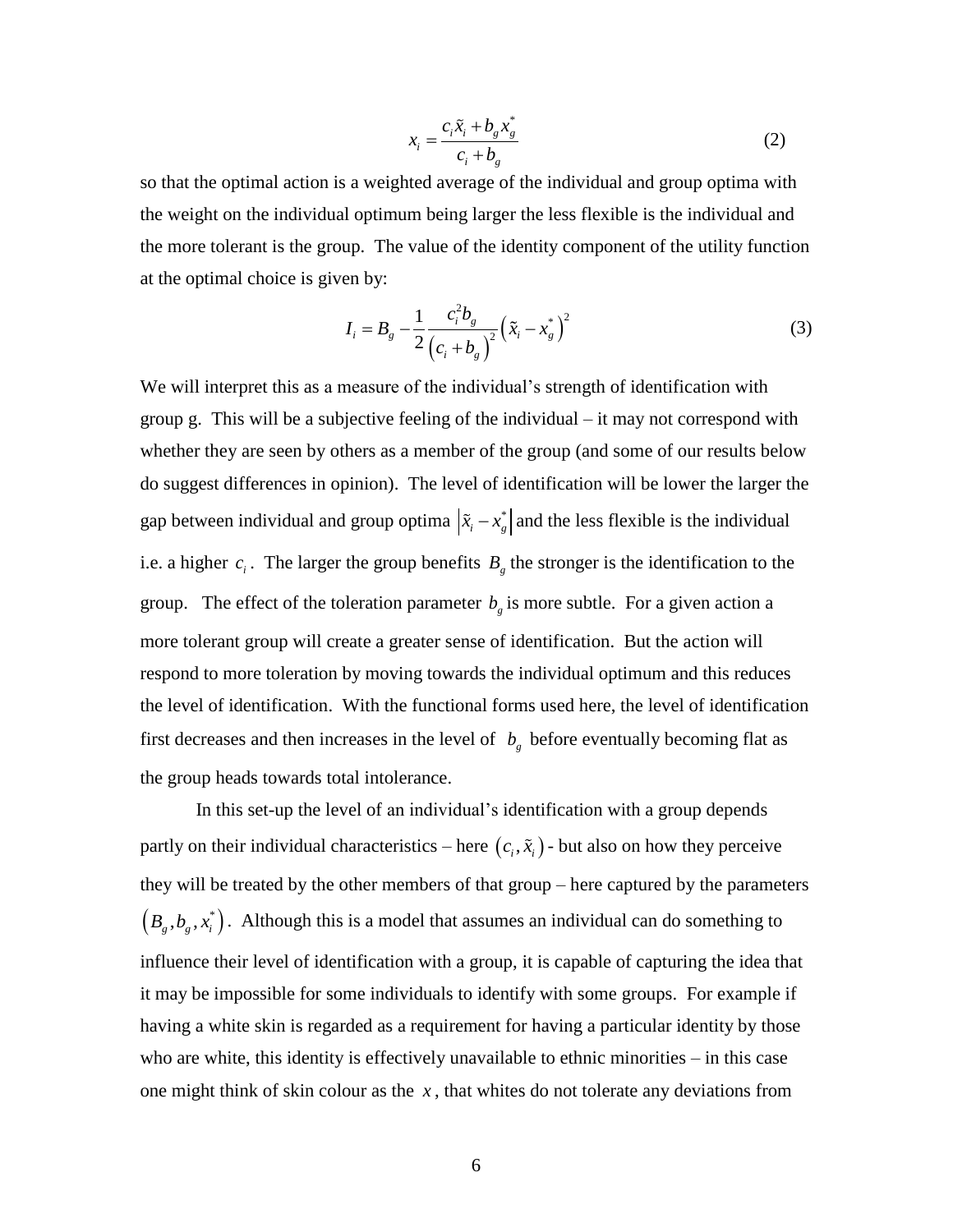'whiteness' i.e.  $b<sub>g</sub>$  is very high and that the costs of making one's skin white for a nonwhite individual are also very high i.e.  $c_i$  is very high. In this case one can think of the extent of identification of non-whites with the white group as being very low.

Although this is a very simple set-up, we think it can provide insights into debates about individuals' identity. To give one example, consider Muslims. One view of Islam (e.g. that proposed by Huntington, 2002) – though not one, it will turn out, that is particularly supported by the empirical evidence we present below - is that it has norms about behavior that are very different from those prevalent among the populations of liberal democracies (i.e.  $|\tilde{x}_i - x_s^*|$  is high), and of being intolerant of deviations from these norms so that  $b<sub>g</sub>$  is high. In this case, Muslims in liberal democracies are likely to have a low level of national identity.

The simplicity of the set-up is appealing but does raise some questions that the original formulation in Akerlof and Kranton (2000) did not really answer. First, it is unclear about where the norms of behavior come from and who determines them. In reality the groups in society are not – as they are modeled - clubs (Buchanan, 1965) with a clearly defined membership, rules ones has to obey if one is a member, club benefits if one obeys the rules and sanctions if one does not. In reality membership is not clearly defined and 'members' will have different views about what is appropriate behavior to be a member of the group. The identity component of the utility function described above should really be thought of as an expected utility derived from the interactions with others who may clearly or ambiguously be members of the group. It is possible that this fuzziness in membership and norms is so great that the whole notion of identity is unhelpful and it would be better to think of people as simply taking actions which then influence how others behave towards them and this then determines utility. But the literature on 'identity' is predicated on it being a useful concept and individuals do seem to be able to think of themselves in that way (for example, they answer identity questions in surveys).

Because of the fuzziness there is likely to be differences in opinion about appropriate norms and behaviors and who belongs to which group. If these differences of opinion are aired in public, these norms are likely to change over time. That process of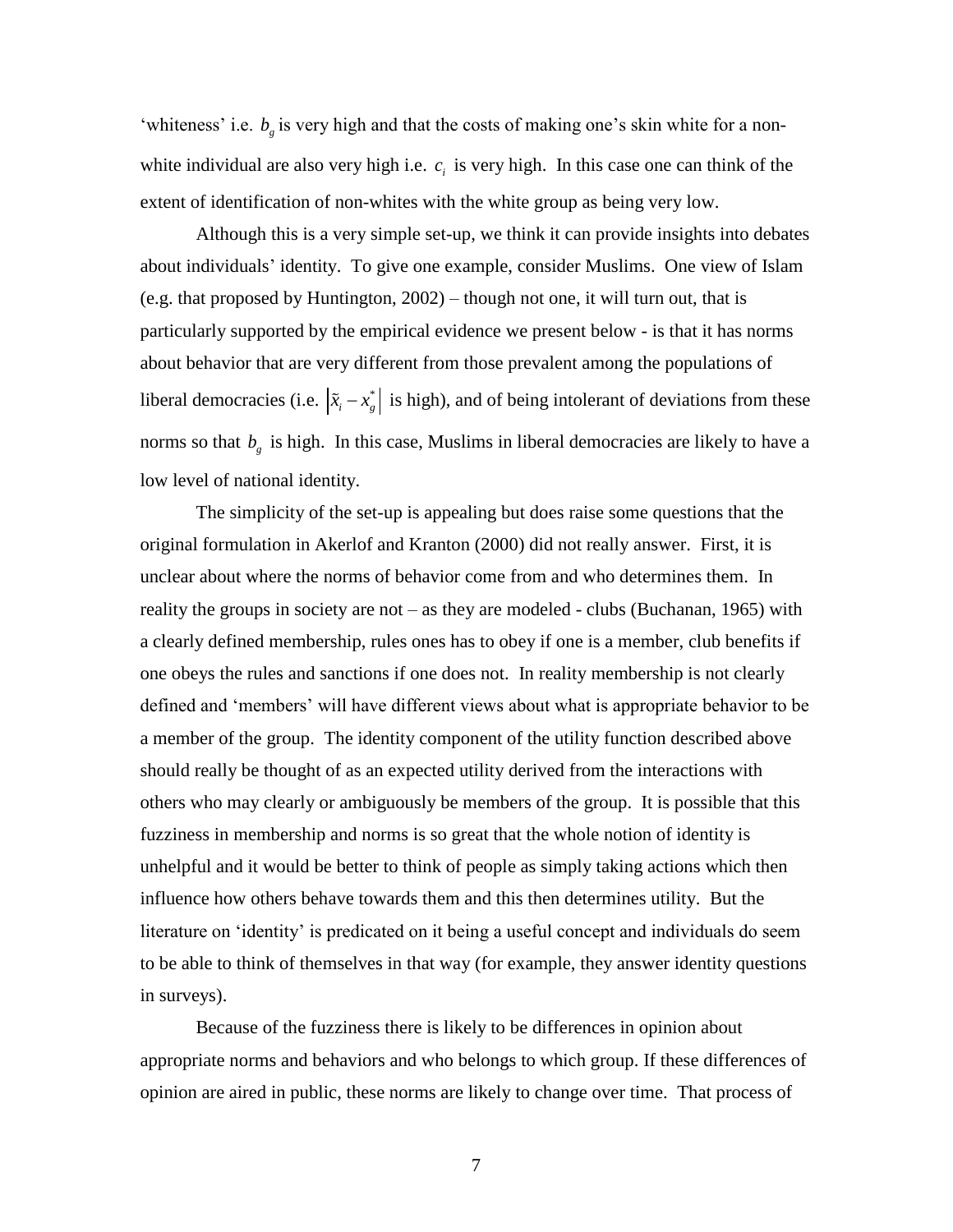change is a fascinating one but beyond the scope of the present paper. Bisin and Verdier (2000), Bisin, Topa and Verdier (2004) and Tabellini (2008) seek to explain the norms by presenting models in which the preferences of individuals are moulded by their parents, while the norms of group behavior are likely to be influenced by those who are members of the group (see Patacchini and Zenou, 2009, for an example of this approach).

The discussion so far has assumed there is a single group to which individuals can be attached strongly or weakly. But, as Berry (1997) and Sen (2006) have emphasized, there are many groups in societies and individuals typically have varying degrees of identification with many of them. If the groups have the same norms, there is no conflict in identifying equally strongly with different groups but if there are different norms then there is a trade-off – an individual has to decide with which of the groups to identify most strongly.

This section has presented a simple model for the determination of the strength of identification of an individual with a group. We now turn to our application to the strength of identification with Britain.

#### 2. Data

 $\overline{a}$ 

Our empirical application is to Britain (actually, only England and Wales). However, we feel that the questions about identity are not unique to Britain so that our results are likely to be of more general applicability. Britain is an interesting country to study because it now has a population which is very diverse in both ethnicity and religion and events like the 2005 London bombings have shocked many people into thinking that there is a crisis in nation-building. Britain also has the advantage that, as a result of these concerns, it collects good data on identity and related issues. The data we use in this paper comes from England and Wales' 2007 Citizenship Survey (CS) administered by the Department for Communities and Local Government<sup>5</sup>. This survey has been conducted (though under varying names) every two years since 2001. The sample is approximately 10,000 adults in England and Wales with an additional boost sample of 5,000 adults from minority ethnic groups which allows a large enough sample from those groups for

<sup>&</sup>lt;sup>5</sup> Se[e http://www.communities.gov.uk/communities/racecohesionfaith/research/citizenshipsurvey/](http://www.communities.gov.uk/communities/racecohesionfaith/research/citizenshipsurvey/) for more details.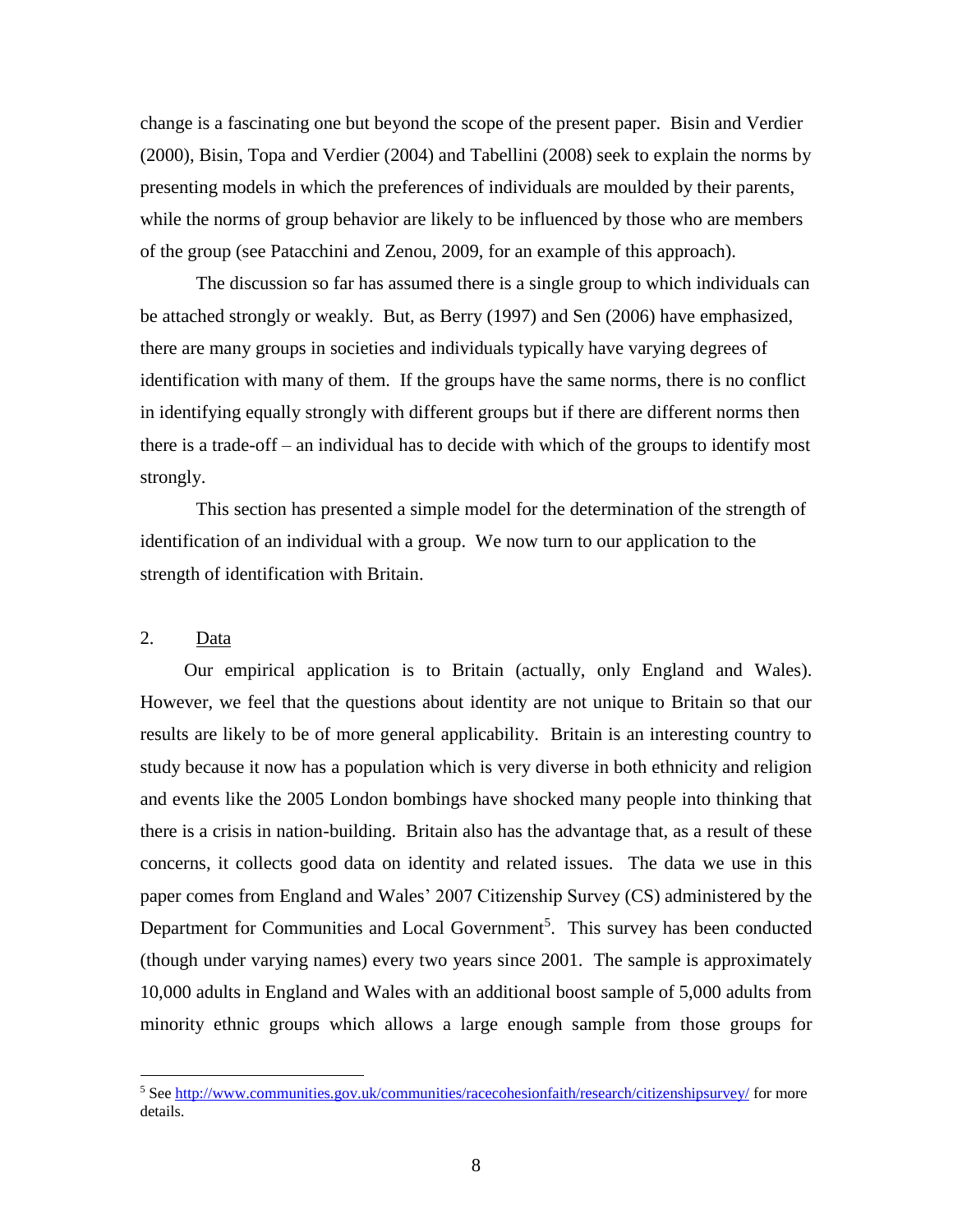statistical analysis. The survey asks questions about a wide range of issues, including race equality, faith, feelings about their community, identity, and various measures of social capital. The richness of this data set allows us to investigate the correlates of identity much more extensively than previous research. For example, Manning and Roy (2010) use the UK Labour Force Survey to investigate the correlates of national identity but that survey only contains demographics like age, education and gender as well as immigrant status, ethnicity and religion. This paper investigates broader forms of identity than national identity and has a much richer menu of variables to include in the regressions.

#### *Historical Background*

It might be useful to give a brief background on British policy towards the assimilation and/or integration of immigrants. Large-scale immigration into the UK started in the 1950s and by the 1960s there was an active discussion about the appropriate policy response. What emerged as the dominant idea is well-summarized by the following quotation from the Home Secretary Roy Jenkins in 1966: "I do not regard [integration] as meaning the loss, by immigrants, of their own national characteristics and culture. I do not think that we need in this country a 'melting pot', which will turn everybody out in a common mould, as one of a series of carbon copies of someone's misplaced vision of the stereotyped Englishman… I define integration, therefore, not as a flattening process of assimilation but as equal opportunity, accompanied by cultural diversity, in an atmosphere of mutual tolerance". This led to the early (by European standards) legislation against discrimination (the first law being the 1965 Race relations Act) and a generally sympathetic attitude to allowing cultural and religious exemptions to laws and practices e.g. allowing Sikh motorcyclists to wear turbans instead of helmets and Muslim policewomen to wear the hijab on duty. There was a belief that if natives were hospitable to immigrants, the minorities would, in return, come to feel part of the wider community – just one big happy family. The reality was often far from this rosy picture – there were riots in many British cities in the early 1980s and various organizations, notably the police, have been widely criticized for institutional racism. But more recently there has been a feeling that this strategy of multiculturalism has failed to create a common core of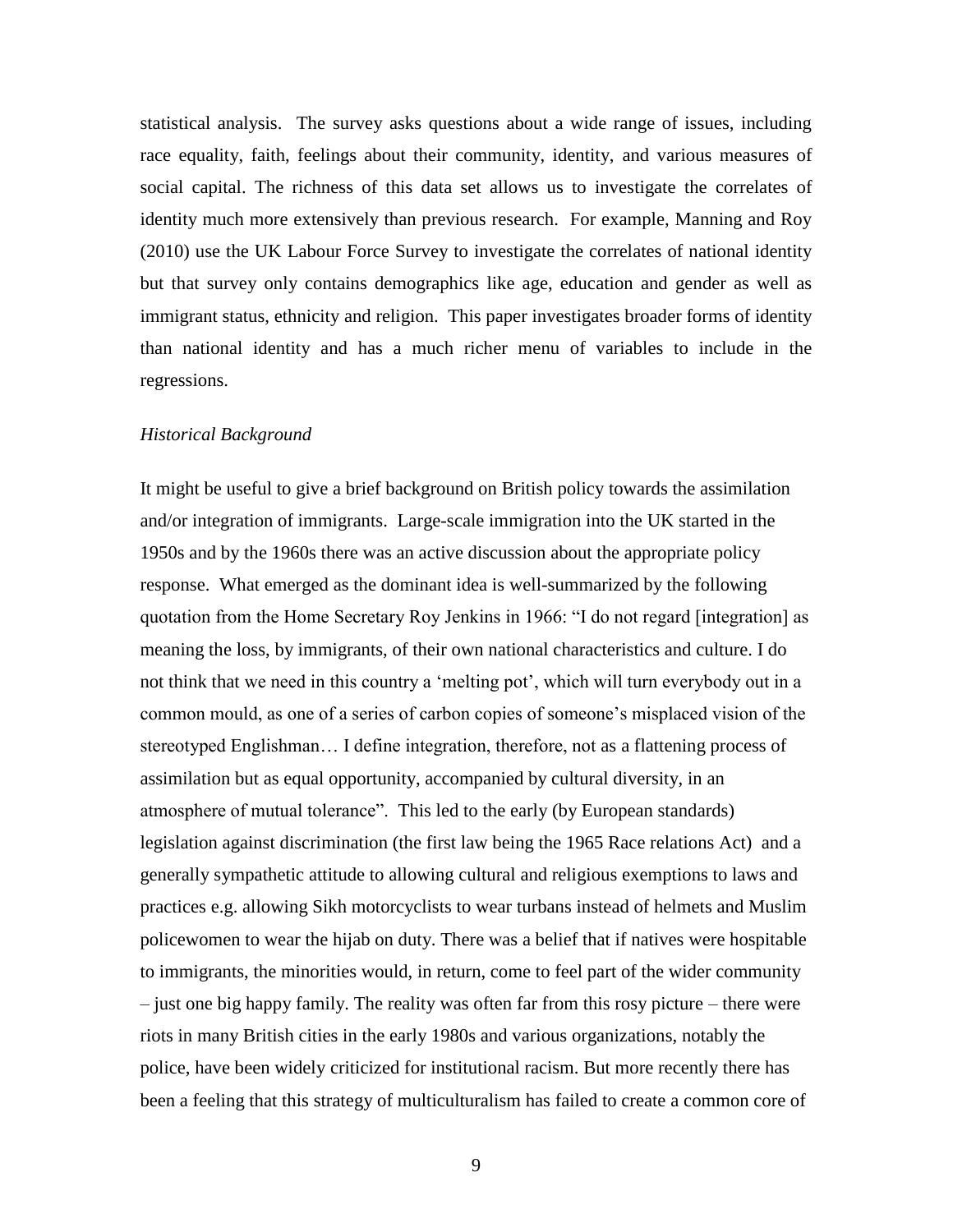values, primarily because it offered minorities more than it asked from them in return and that some communities chose not to integrate into the wider society. Events like the London bombings of 2005 have shocked people into thinking something has gone badly wrong. For example, the chairman of the Commission for Racial Equality (the government body charged with fighting discrimination) argued in a TV interview that multiculturalism was leading to segregation, saying that "too many public authorities particularly [are] taking diversity to a point where they [are] saying, 'actually we're going to reward you for being different, we are going to give you a community centre only if you are Pakistani or African Caribbean and so on, but we're not going to encourage you to be part of the community of our town'. The reaction has included not just a wringing of hands but also substantive changes to policy – immigrants becoming citizens now have to pass a test on language, culture and history designed to mould their values into those deemed appropriate (though how effective are these tests has been questioned).

#### *Sub-Samples*

In most of the analysis we focus on 3 sub-samples though not all of the outcome variables are relevant for all of them. The first sub-sample is the UK-born who describe their ethnicity as 'white British'. This is obviously the largest group in the population as a whole but, because the CS over-samples ethnic minorities they are under-represented in our analysis sample. Although it might be taken for granted that all of this group feels British and they virtually all do report a British national identity, we shall see that a sizeable minority report they do not feel a part of Britain and understanding why is of considerable interest.

Our second sub-sample is non-white first-generation immigrants i.e. those born abroad. These are of obvious interest because they will have come from cultures that may be different from British norms and their integration into British society is seen as an important matter of public concern. Our third sub-sample is the non-white British born – for the most part these will be the children of the second sub-sample. They are of particular interest because of fears that they adhere more closely to the culture of the countries from which their parents originated than to British values (see, for example, Algan and Cahuc, 2010, Fernandez and Fogli, 2009, for evidence pertinent to this). For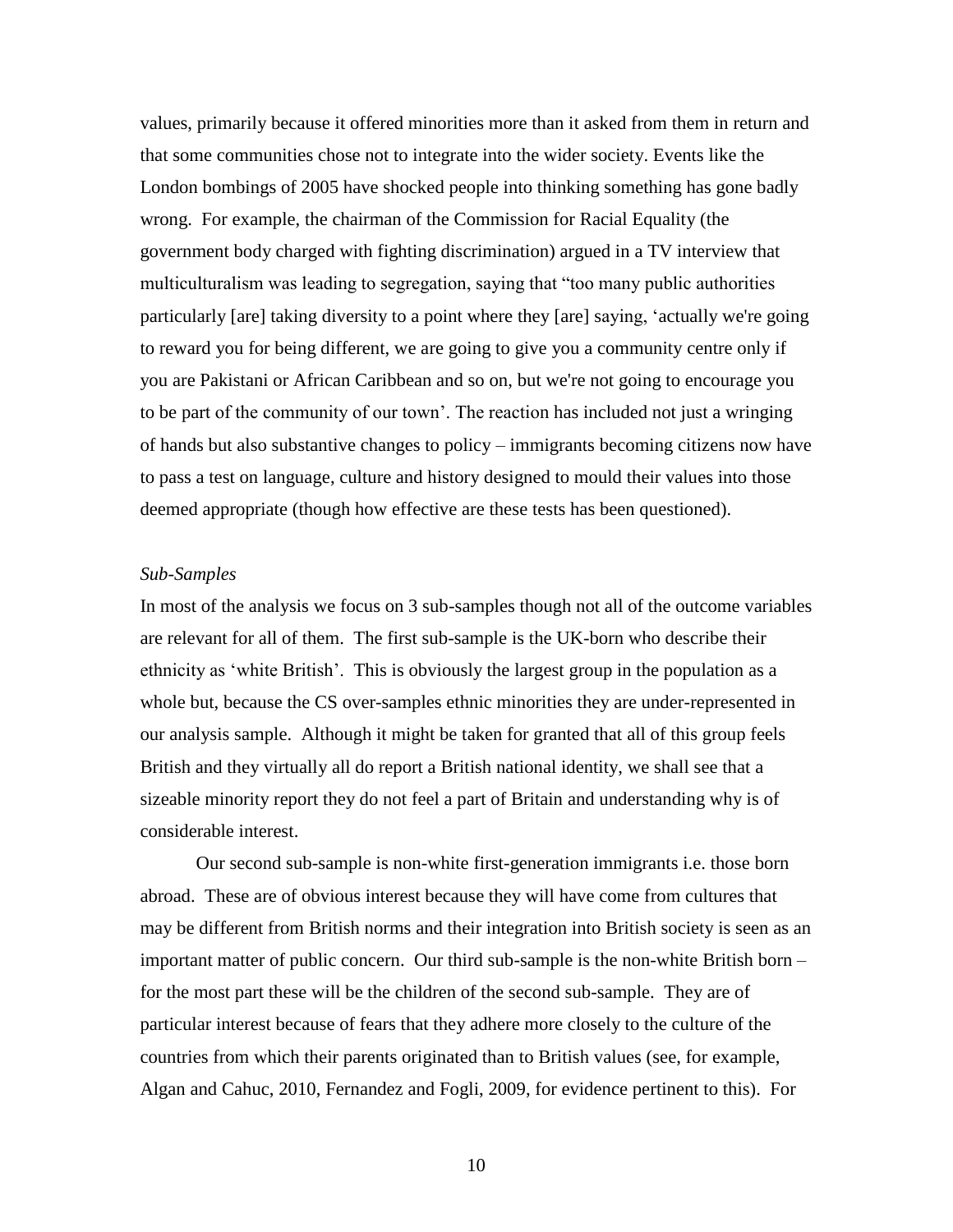the non-white ethnic groups we reduce the 13 categories in the original survey to  $8 -$ Mixed, Indian, Pakistani, Bangladeshi, Black Caribbean, Black African, Chinese and Other. This is because sample sizes are very small for some of the other groups.

This way of dividing the sample does exclude white immigrants and the white UK-born who do not describe their ethnicity as 'white British'. We exclude them because they are a small part of the sample (under 5% - as there is no explicit boost sample for them) and because they are a very heterogeneous group comprising, for example, those of Irish origin (who we know from other work are very reluctant to adopt a British identity – see Manning and Roy, 2010), recent Eastern European immigrants and some Middle Eastern immigrants. Any inference about the outcomes for these groups are unreliable so we think it best to say nothing about them. Table 1 presents the proportions of the three sub-samples in our data and the weighted proportions (the weights being intended to reproduce the UK population as a whole).

Table 1 also presents some basic demographics. The white natives are older, on average than the immigrants who in turn are older than the UK-born minorities. The gender mix is similar. In terms of education both of the non-white sub-samples are more likely to have a degree but the immigrants are also more likely to have only foreign or no qualifications (see table A.1 in the Appendix for details of the education coding). The ethnic mix of the foreign- and UK-born minorities is also different – the UK-born have more Black Caribbeans and more of mixed race (who are mostly a Black-White mix). Recent immigrant groups like the Bangladeshis and Black Africans are under-represented in the UK born. In terms of religion 80% of the white natives report being Christian with 17% reporting no religion and very small numbers other religions. The minority subsamples are more likely to have some religion but are also different in their type of religion – there are as many Muslims as Christians.

#### *Identity Variables*

The CS asks a number of questions about national identity and sense of belonging. First, there is a question "what do you consider your national identity to be?" Respondents can report multiple national identities. Here we restrict attention to those who report a British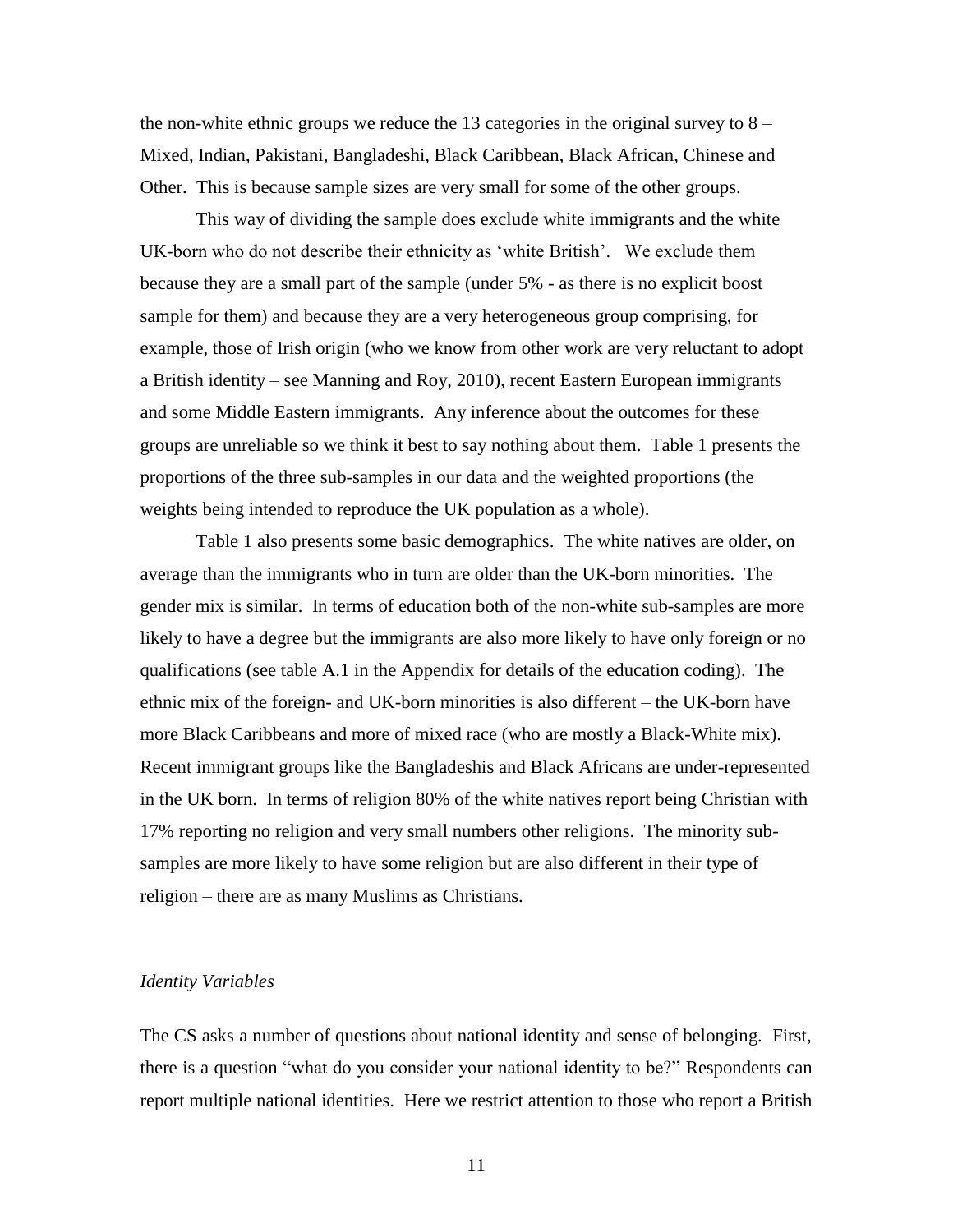identity (which means at least one of British, English, Scottish or Welsh) – we denote this variable by BRITID<sup>6</sup>. Table 2 shows that almost all white natives report a British identity so it is not interesting to analyse answers to this question for this group. For non-white natives, the reported levels of British identity are lower but still very high at 95%, perhaps higher than many might expect. For non-white immigrants reported levels of British identity are lower  $-58\%$ . These findings are in line with those reported using Labour Force Survey data in Manning and Roy (2010). One problem with this outcome variable is that it may be interpreted in a very legalistic way so that one reports a British identity if one holds a British passport (Manning and Roy, 2010 show that, for immigrants, citizenship is very strongly though not perfectly associated with reporting a British identity). In terms of the theoretical framework sketched above, many respondents may consider the criterion for having a British national identity to be 'I have a British passport'. For this reason we also analyse other questions asked in the CS that relate to more subjective feelings of identity and belonging.

First, there is a question "to what extent do you agree or disagree that you personally feel a part of British society?" - FEELBRIT. This is a 4-point scale with 0 representing 'strongly disagree' and 1 'strongly agree'. The distribution of responses and mean response for our sub-samples are reported in Table 2. As one can see there are similar levels of responses for all three sub-samples which might indicate that the UK has done a good job in making immigrants and their children feel a part of British society or that it has succeeded in alienating a non-trivial portion of the native white section. But, just because there are similar overall levels reported for the three sub-samples does not mean the factors associated with feeling part of society are the same and we shall see they are not.

There is also a question on 'How strongly do you feel you belong to Britain?', - BELONGBRIT - a 4-point scale with 0 representing 'not at all strongly' and 1 'very

 $\overline{a}$ 

<sup>&</sup>lt;sup>6</sup> It is an interesting and important question to consider how the recent devolution of political power to Scotland and Wales affects sub-national identities in the UK. But this is not our main focus of interest here so we ignore it.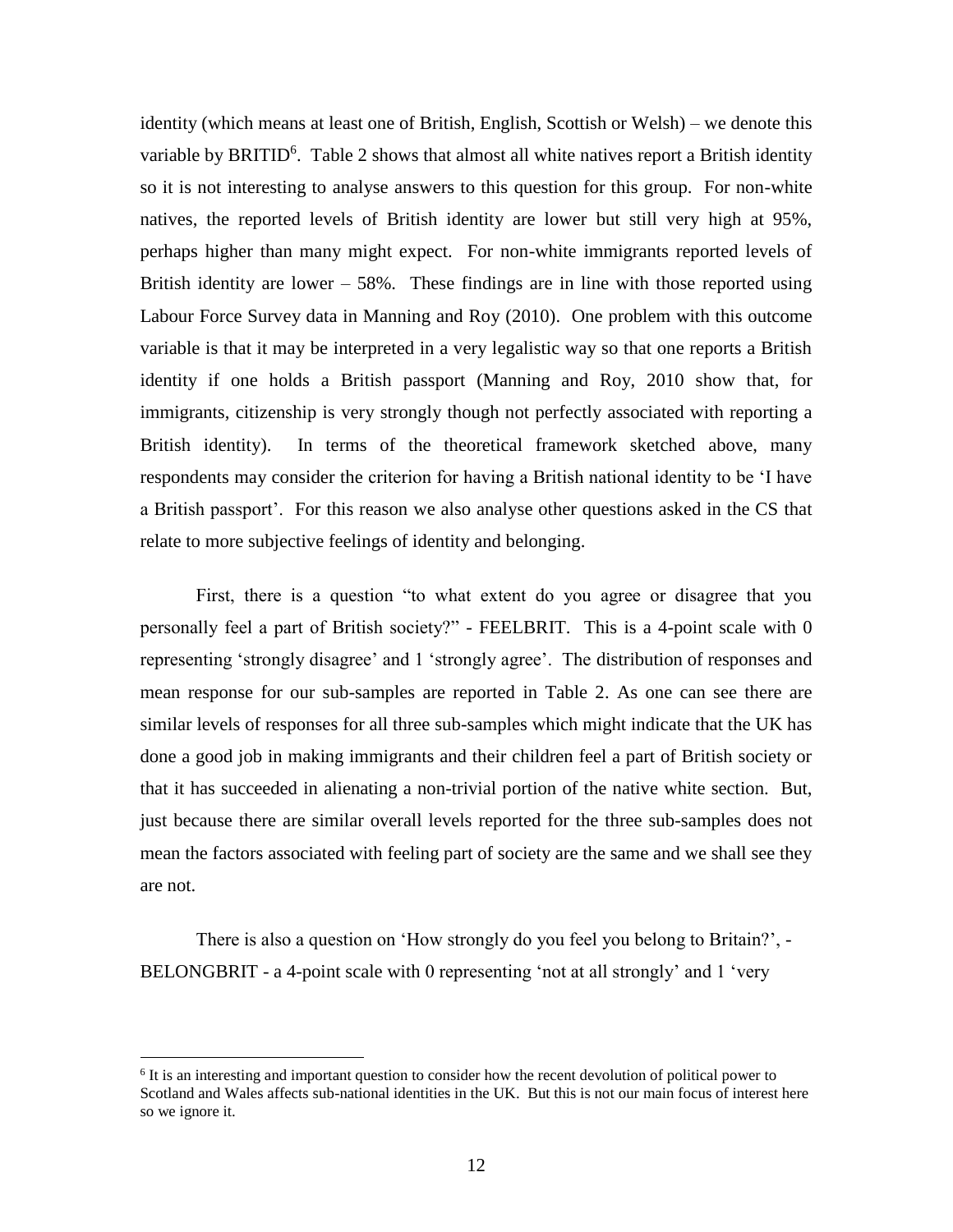strongly'. Table 2 again shows similar levels of sense of belonging among the 3 subsamples. This is correlated with FEELBRIT but the level of correlation is low.

Finally, it is interesting to compare this with the sense of belonging to the neighbourhood and the local area with responses to the question on 'How strongly do you feel you belong to your immediate neighbourhood?', - BELONGNEIGH –and 'How strongly do you feel you belong to your local area?'-BELONGLOC. If individuals' experience of a country is through their local community then we might expect belonging to a neighbourhood and a country to be strongly related. But it may be that the sense of belonging to a country comes through national information e.g. the media. Both local identity variables are coded on a 4-point scale with 0 representing 'not at all strongly' and 1 'very strongly'. Again, all 3 sub-samples show remarkably similar levels in these variables.

All of these variables relate to the individual's sense of their own identity. But it is equally, if not more important, to consider the perception of your identity by others. We may well think it a problem if whites do not think of non-whites as British even if the non-whites themselves do. The CS has a number of questions which help us to get at this. First there a is a question –DUALID -"How much do you agree or disagree that it is possible to fully belong to Britain and maintain a separate cultural and religious identity?"coded on a 4-point scale where 0 is "strongly disagree" and 1 is "strongly agree". Here we do see differences between the sub-samples, the non-whites are much less likely than the whites to see a potential conflict. There is a certain ambiguity in interpretation but it does not seem likely that the whites think there is a conflict between their religious and cultural identity and feeling British – rather they are almost certainly referring to the religious and cultural identities of 'others'. Here we can see some differences across sub-samples – whites are more likely than non-whites to perceive a possible conflict. There is also a question FECONF on 'whether the respondent ever feels a conflict between religion and national identity' – a five-point scale with 0 being never and 1 all the time. Non-whites report more personal conflict than whites though less than 10% of non-whites report experiencing a conflict most or all of the time.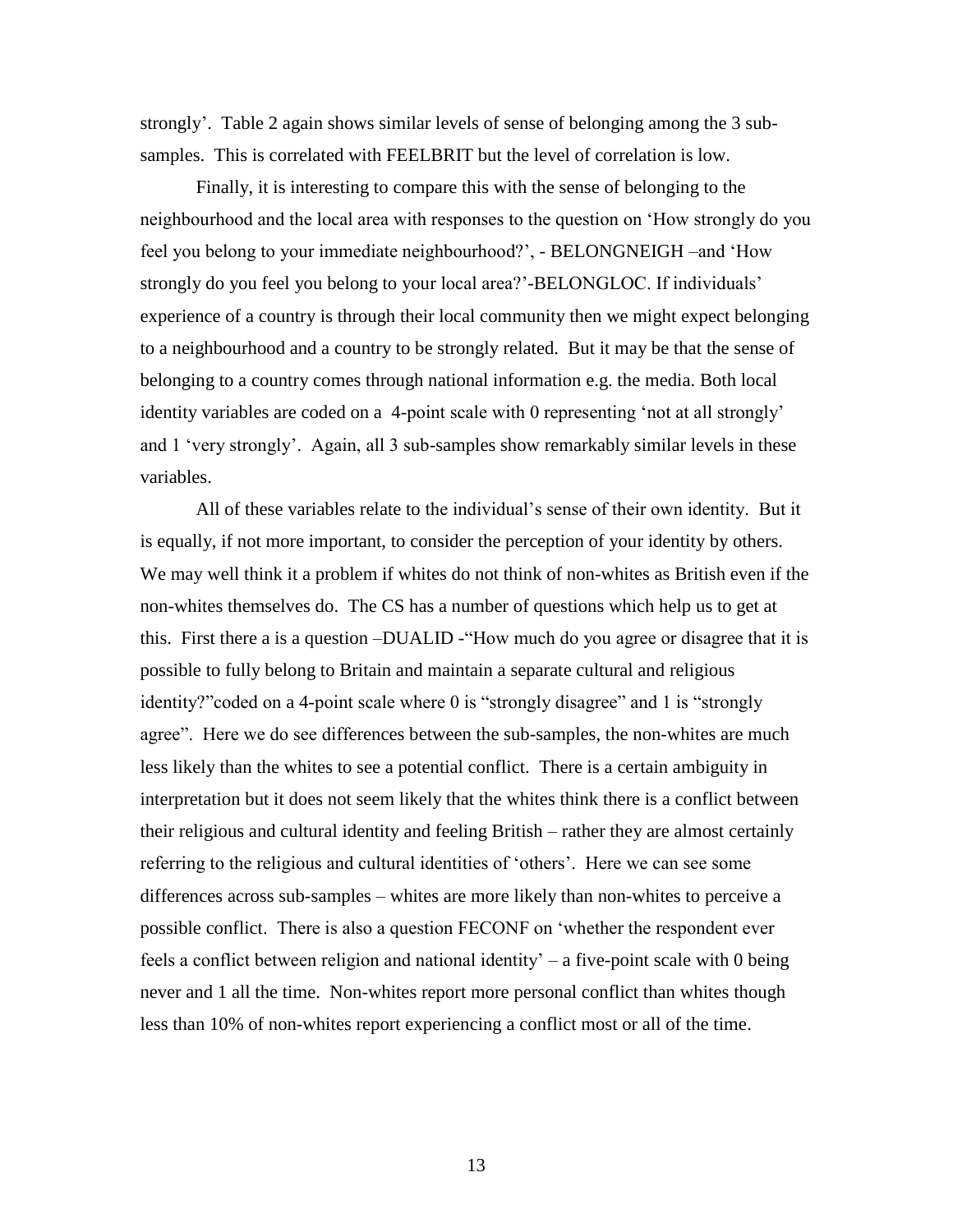#### *Independent Variables*

The identity variables will be the dependent variables in the regressions we estimate in this paper. On the right-hand side of the regressions we include the usual demographics gender, age, education, and region. Age may have an effect either because attitudes change over a lifetime or because they change from generation to generation. Education may have an effect because it is has been argued to affect citizenship (see, for example, Milligan, Moretti and Oreopoulos, 2004). But we are particularly interested in variables that others in the literature or public debate have hypothesized to be important for national identity. The factors we consider are:

- ethnicity
- religion
- English language proficiency
- mixing
- discrimination
- economic situation

Descriptive statistics on these variables are reported in Table 3. In describing these variables in more detail we use the conceptual framework described earlier to explain why these variables might be expected to be correlated with identity. For most of these variables we use a composite index, the composition of which is described in a web Appendix.

#### *Ethnicity*

A central part of debates about national identity in Britain has been about whether ethnic minorities feel a part of Britain. There are a number of reasons why they might be less likely than whites to feel a part of Britain. First, it is very likely that non-whites are the children of immigrants so (following research like Algan and Cahuc, 2010; Fernandez and Fogli, 2009) may have cultural values different from the white majority (though see Hatton and Leigh, 2011, for evidence that behavior of whole communities changes over time) – in terms of our model this would correspond to a high value of  $|\tilde{x}_i - x_s^*|$ . But, it could also be that non-whites might say they do not feel British because they do not feel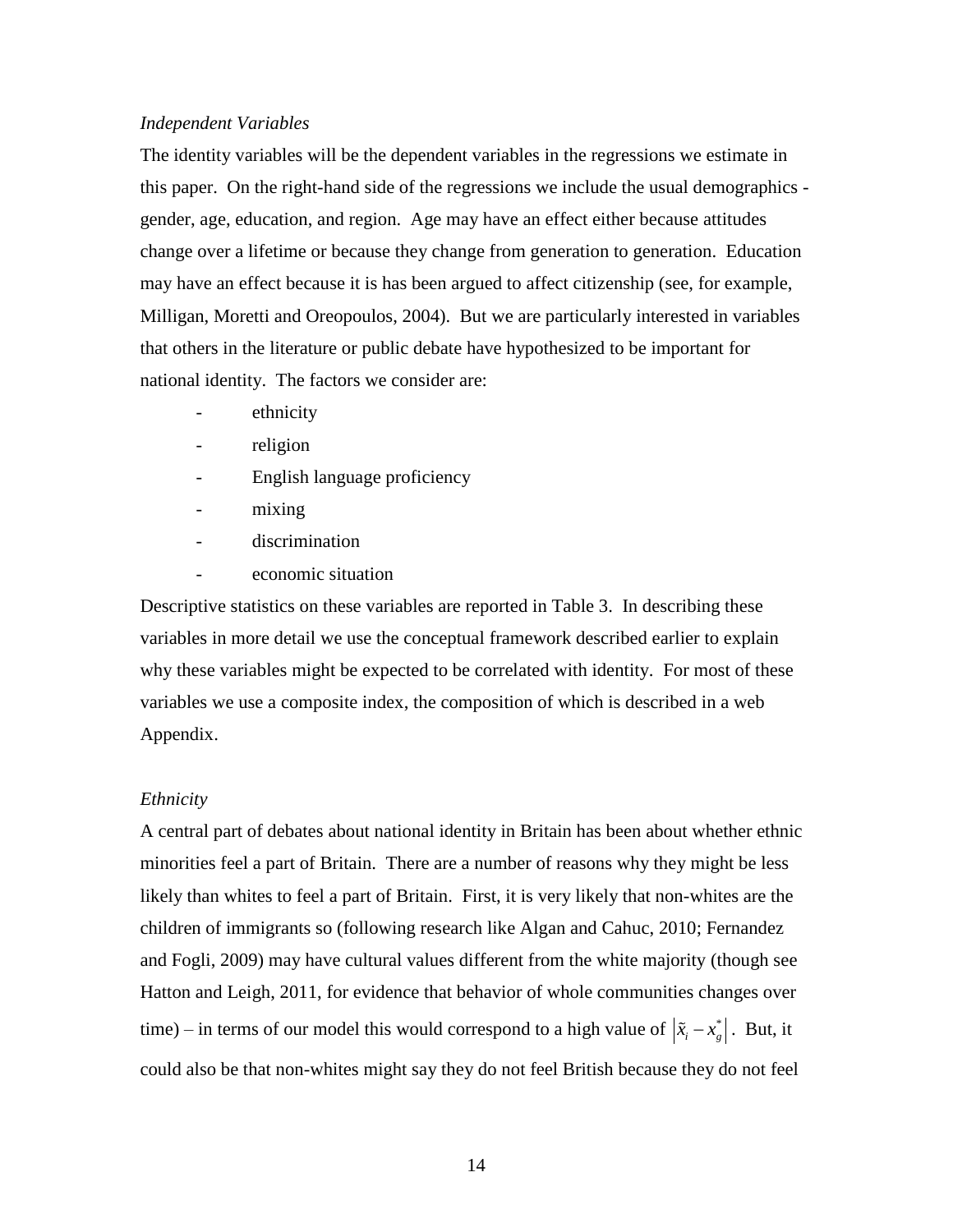accepted by the white majority part of society so perceive the group benefits  $B<sub>g</sub>$  to be low or the white majority as intolerant of deviations from white norms – a high value of  $b<sub>g</sub>$ . It is also conceivable that some or all of these groups are not very flexible i.e. they have a low value of  $c_i$ .

We include variables that relate to self-described ethnicity and also variables which can be thought of measuring the intensity of ethnic identification (see Constant, Gataullina and Zimmermann (2008) for other ways of doing this). The strength of ethnic identification could be interpreted as being about how much one is attached to the culture of one's forebears i.e. to the value of  $c_i$ . The CS contains two measures of the strength of ethnic identification – there is a question which asks 'how important is your ethnic background to your sense of who you are" (IMPETH) and a variable (IMPFO) which asks a similar question about the country from which the family came originally. Table 3 shows the average values of these variables for our 3 sub-samples – both of the non-white sub-samples attach more importance to ethnicity with similar level of importance of ethnicity between UK-born and immigrants but with higher importance of family origin for immigrants. However, white natives do show quite high levels of both of these variables.

#### *Religion*

Most, if not all religions, mandate certain behaviors on the part of its adherents and encourage parents to transmit these values to their children i.e. encourages them to be inflexible (a high  $c_i$ ). This will then act to reduce the benefits of membership of any group with norms of behavior very different from that of the religion i.e. a high value of  $\left[\tilde{x}_i - x_s^*\right]$ . Although all religions probably contain some element of this, it is possible that it is more relevant for some religions than others. For example, a key part of radical Islamist ideas is that the first (and perhaps only) loyalty of Muslims should be towards Muslims of any nationality – the 'umma'. If these views are widely held we might expect to see low levels of British identity among Muslims. This is one reason to control for religious affiliation – the categories being Christian, Hindu, Muslim, Sikh, Other and None. We also have some controls that measure the intensity of religious devotion –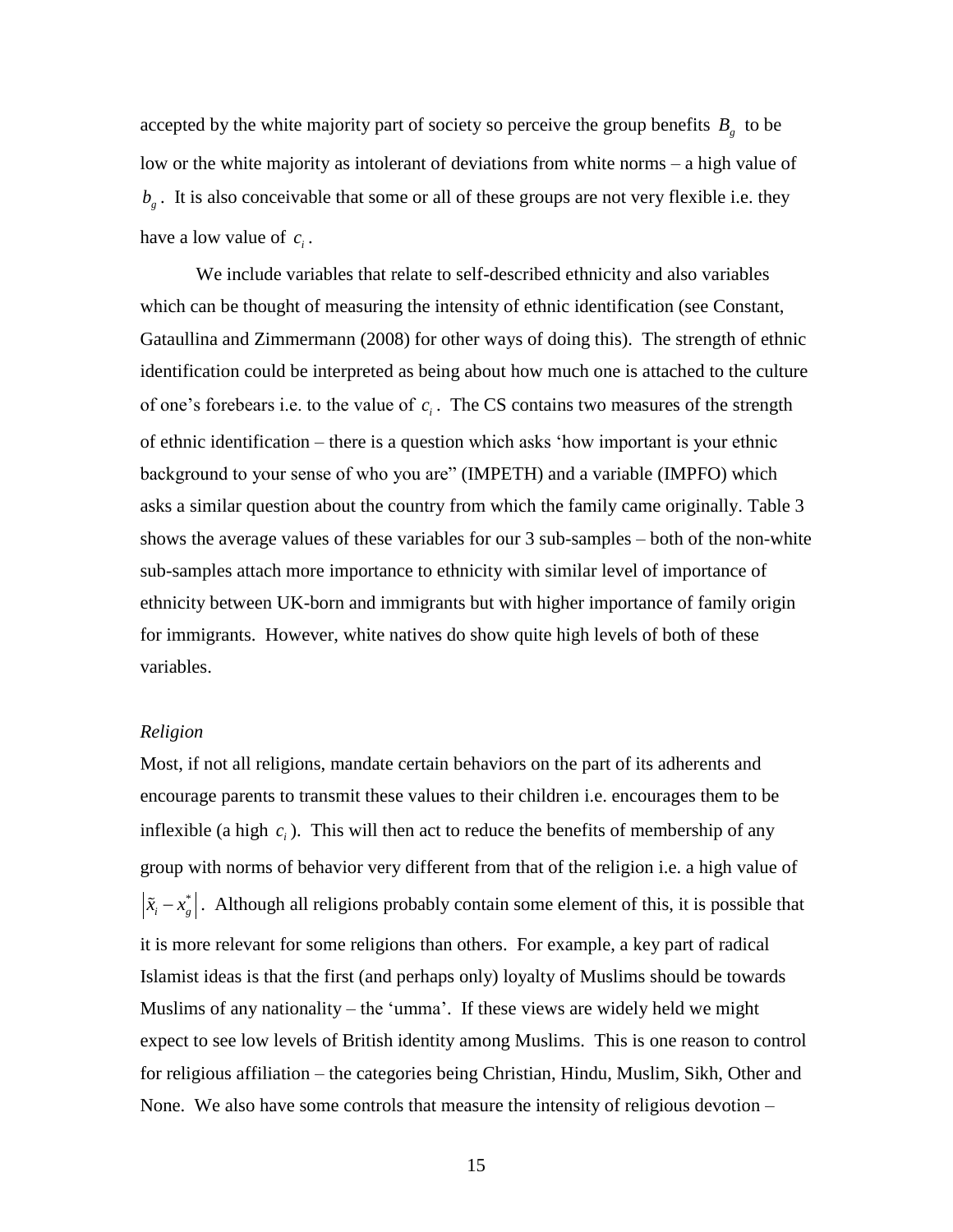whether the religion is being actively practiced, the importance of religion to one's sense of identity, and the importance of religion for where you live, where you work, who your friends are and what school you send your children to. We combine all of these measures into a single measure – IMPORTREL – which measures the importance of religion to the individual. Table 3 shows that religion is least important to the white natives and most important for the non-white immigrants. There are significant differences in the importance of religion across religions – it is most important to Muslims (in line with the findings of Bisin et al,  $2008<sup>7</sup>$ ) but there is not a clean division between them and others – Sikhs and Hindus lie between the Muslims and Christians in the importance of religion.

#### *Language Proficiency*

 $\overline{a}$ 

It is commonly argued that language proficiency is critical in enabling people to be full citizens. Policy changes in the UK in recent years have been directed towards ensuring that immigrants are sufficiently proficient to be able to hold down a job and mix with those outside their culture. In terms of the model developed above, one could argue that having a common language means people are more likely to care about the same things so that norms of behavior are more likely to be similar i.e. the value of  $|\tilde{x}_i - x_s^*|$  will be reduced.

The CS contains a number of variables relating to proficiency in English. We combine four such measures - whether English is the main language spoken at home, and the self-assessed levels of proficiency in speaking, reading and writing into a single composite measure  $ELANG<sup>8</sup>$ . As one would expect English proficiency is highest for white natives, followed by non-white natives and non-white immigrants. It is worth noting that very few non-white natives report any problem with English so, as one might expect, all language problems affect only the first generation. In this context it is worth noting that there has been little or no dissent in the UK from the view that all education

<sup>&</sup>lt;sup>7</sup> Though see Arai, Karlsson and Lundholm (2011) for a sceptical view on many of the other results in this paper.

<sup>&</sup>lt;sup>8</sup> Unfortunately it is the respondents who assess their own language ability (it would be better to have some test scores) and the routing of the questions does not ask about proficiency for those who speak English at home (and we assume they are proficient) even though there are, for example, well-known literacy problems among segments of the white native population.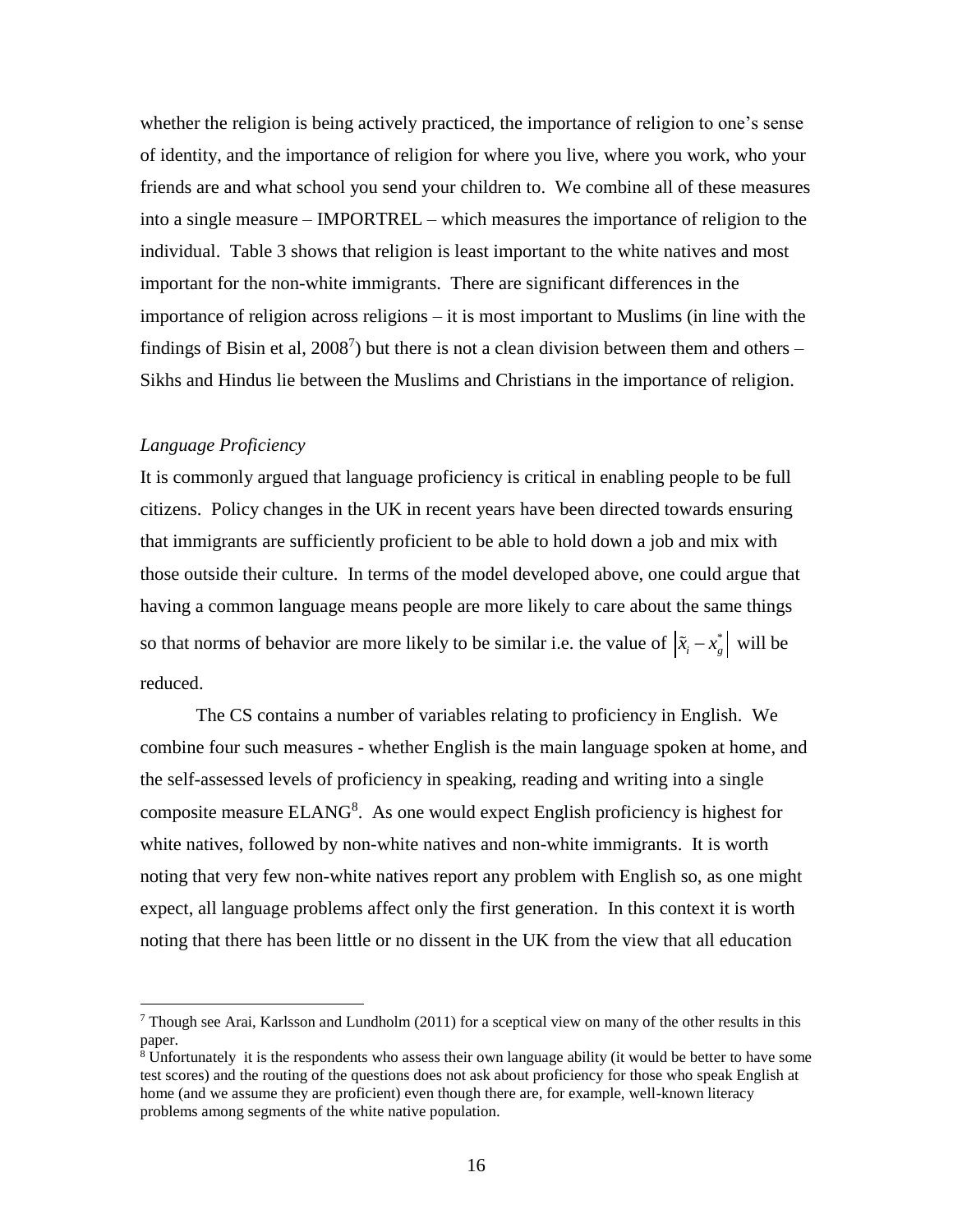should be in English so bilingualism is not the issue it is in some other countries (see, for example, Aspachs-Bracons et al 2008a,b, or Angrist et al, 2008)

#### *Mixing*

Fears are often expressed about how much mixing there is between cultures in Britain – it is argued that some groups mix very little outside their own ethnic group and that this hinders their participation in British society. There is a large literature on how attitudes towards ethnic and religious groups that differ from your own are affected by contact with those groups – Putnam (2007) provides an excellent discussion. Put simply, the 'contact' hypothesis suggests that mixing makes one more favorably inclined to other groups, but the 'conflict' hypothesis suggests that it simply brings conflict into the open. The 'contact' hypothesis could be interpreted as predicting that people will become more tolerant of the difference of others, i.e. mixing acts to lower  $b<sub>g</sub>$ , that it makes people more similar in terms of norms i.e. it lowers  $|\tilde{x}_i - x_s^*|$ , or that it makes individuals more flexible i.e. it lowers  $c_i$ . On the other hand, the 'conflict' hypothesis might suggest that groups become less tolerant of diversity when there is competition among groups as they need to work harder to preserve their advantages.

The CS contains a number of variables related to this. First, there is a measure of the proportion of non-whites in the ward in which the respondent lives (PETHWARD) – this is only recorded as deciles across wards. This is hard data from the 2000 Census. As can be seen from Table 3, the non-white sub-samples are more likely to live in wards with many non-whites. The UK-born minorities are only marginally less segregated residentially than the immigrants.

Secondly there is a variable about perceptions of the ethnic mix in the local area (ETHAREA). This is a 4-point scale taking the value 0 if everyone is the same ethnicity as the respondent and 1 if less than half are the same ethnicity. Whites are more likely to live in an area with lots of the same ethnicity as one would expect.

These variables might be expected to reflect the opportunities for mixing but there are also some more direct questions about mixing. There are questions about the proportion of friends of the same ethnicity, and how often one mixes with people of a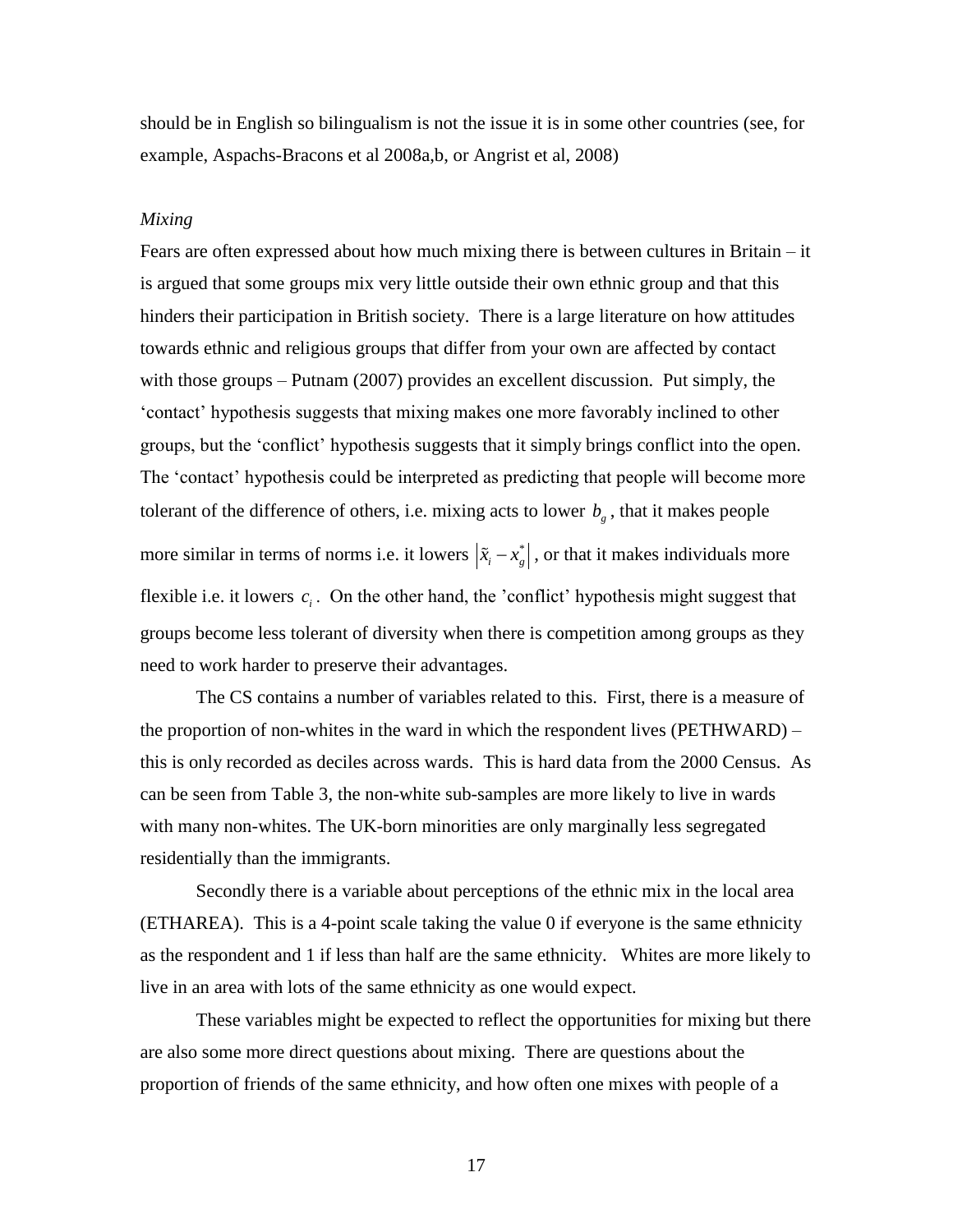different ethnicity in various environments<sup>9</sup>. The variable MIXING is a composite extracted from ten variables (see table A.7 in the Appendix for details). Table 3 shows that white natives are least likely to have friends of a different ethnicity (perhaps not surprising given the proportions in the population) but that there is more mixing for nonwhite natives than non-white immigrants. In interpreting results using this variable it is important whether one thinks of the mixing as unavoidable or a choice. The mixing questions ask about some domains e.g. shops where mixing is probably unavoidable if you live in an ethnically diverse community, but other domains e.g. the home where one has total control. Mixing across different domains is strongly correlated so we prefer to think as this being a variable affected primarily by the nature of the local community rather than a choice variable of the individual.

#### *Discrimination*

 $\overline{a}$ 

We have emphasized that whether one feels part of a group is likely to be affected by how one thinks one is treated by that group. If one thinks one is treated badly or unfairly then it is plausible to believe one is less likely to feel part of the group or choose that identity. In terms of the conceptual framework this is because the perceived benefits from group membership are low and/or the group is intolerant of any deviation from the ideal norms (a high  $b_g$ ). Hence, perceptions and experience of discrimination might be expected to be important and the CS contains a number of questions on this topic.

We include three composite variables. The first, GOVDISCRIM, is a composite variable derived from the responses to questions on whether the respondent thinks one is treated worse, better or the same as people of other races by 15 public-sector organization from doctors, local councils through to the criminal justice system. Table 3 shows that non-whites are more likely than whites to think they will be treated worse but it is nonwhite natives who perceive this most. But, it is also worth noting that white natives also show a level of perceived discrimination not massively lower than non-white immigrants<sup>10</sup>.

<sup>&</sup>lt;sup>9</sup> There are also more specific questions about the ethnicity of close friends but large numbers of missing values limit the usefulness of these questions.

<sup>&</sup>lt;sup>10</sup> It is perhaps worth noting that there are differences across ethnic groups in the organizations perceived to treat them worse – blacks are especially likely to single out the police and criminal justice system, whites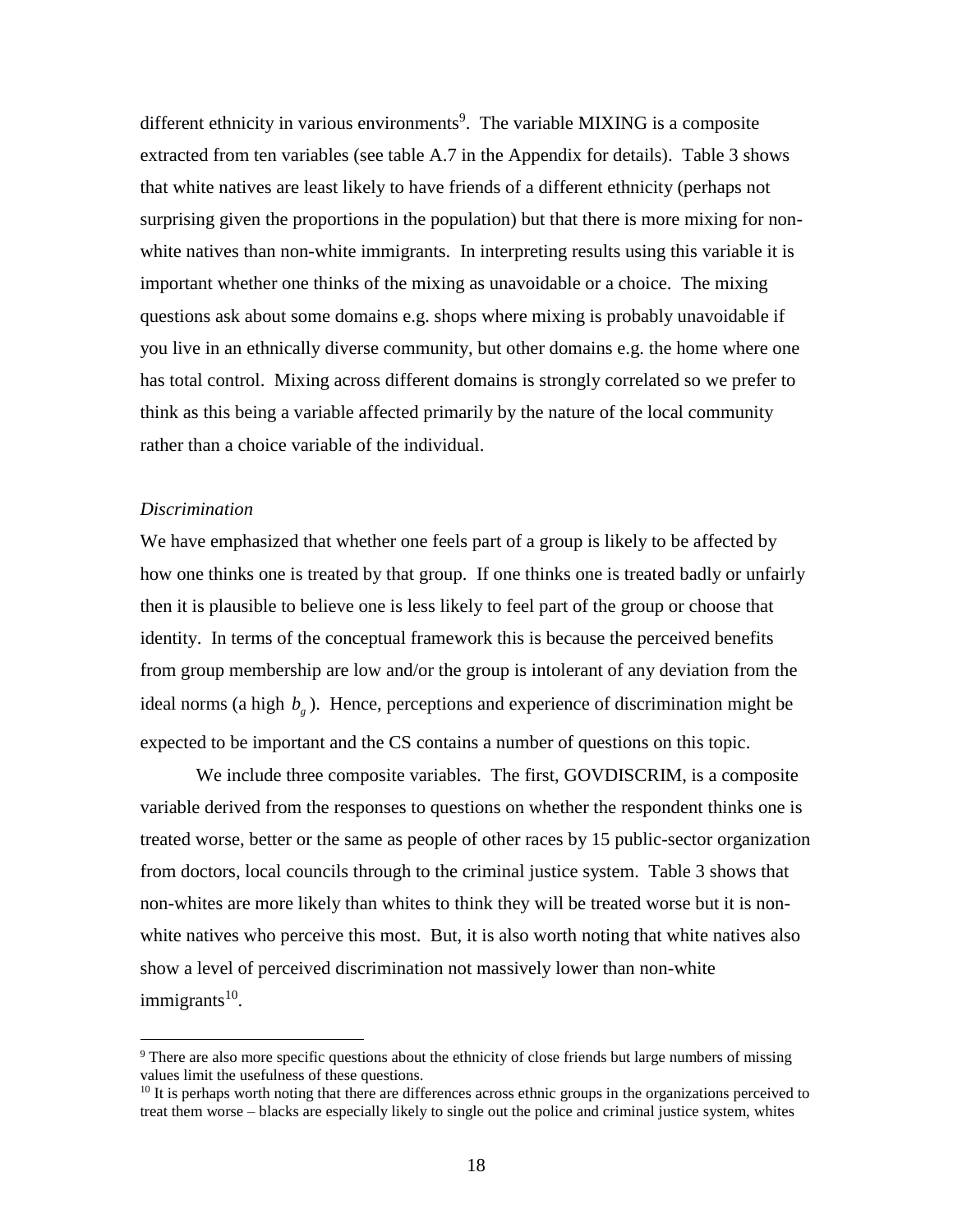The variable discussed above is about discrimination experienced or perceived by public-sector bodies. But it is also quite likely that how one is treated by other people in everyday interactions is important in influencing values. To capture this we use a variable, RESPECT, which is a composite variable constructed from responses to questions about whether one feels treated with respect in 4 settings. Table 3 shows generally high levels of respect but slightly higher among immigrants than both native sub-samples. It is important to note that these variables refer to perceptions of discrimination – it may be, for example, that expectations of treatment are lower for foreign-born as opposed to UK-born non-whites rather than the actual incidence of discrimination. And there are dangers of reverse causality here as with many other variables – if one does not feel a part of society one may be more inclined to perceive discrimination.

The two variables related to discrimination discussed so far have both been about how any discrimination affects one's personal experiences. But it may also be the case that perceptions of general discrimination (even if not directed towards the self) are also associated with particular identities. For example, if one cares about fairness then a belief in discrimination against some other group might make one less likely to identify with that group. So we construct a variable, GENDISCRIM, from responses to questions about the general level of discrimination in British society. The responses to these questions are, unsurprisingly, correlated with the personal experiences but not perfectly. This can be seen from Table 3 where whites report similar levels of general discrimination to non-white natives – perhaps interestingly it is the non-white immigrants who report the lowest levels of discrimination in British society.

#### *Economic Situation*

 $\overline{a}$ 

It is sometimes argued that economic disadvantage (whether from discrimination or other causes) is a powerful source of disillusion. In terms of the framework sketched above, suppose that economic success is a norm valued by some groups and that groups benefits

the housing authorities and local councils. Asians report discrimination fairly evenly spread across organizations.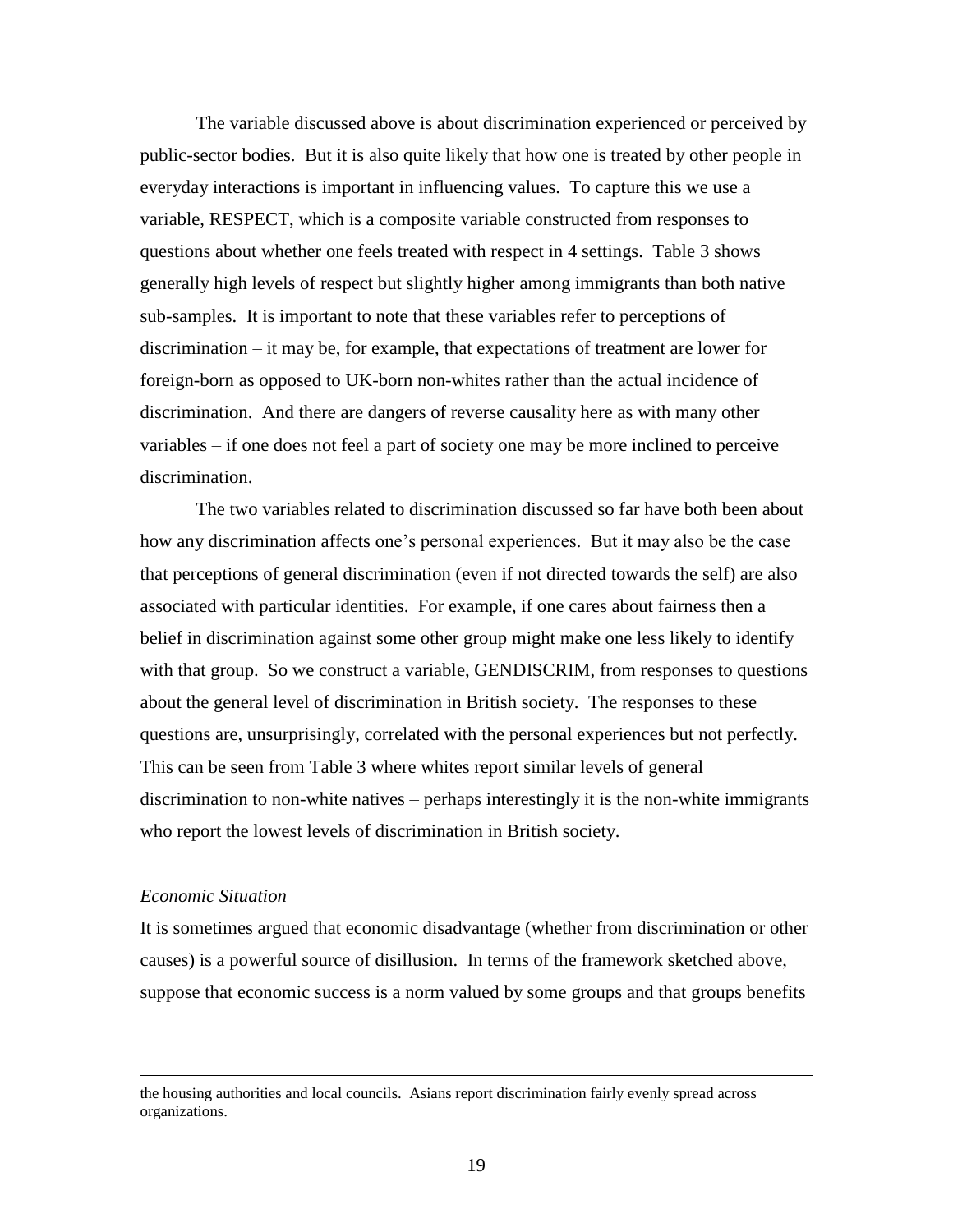are less for those who are not economically successful. The poorer will perceive lower levels of benefit from group's membership in this case.

We include a variable, INCOME, which is a composite measure of the economic situation of the respondent and includes among other variables an index of deprivation of the area one lives<sup>11</sup> (see table A.6 in the Appendix ). Table 3 shows that, as expected, whites have higher levels of economic well-being than non-whites. Non-whites are more likely to live in deprived neighbourhoods.

#### *Pro-Sociality*

In the framework we have sketched, identity is likely to be affected by the behavior of others with whom one comes into contact as how one is treated by them affects perceived group benefits, *B g* . Accordingly we construct a variable, NEIGHPROSOC, to capture measures of pro-sociality in the neighbourhood using questions on vandalism, safety and neighbourhood cohesion. Table 3 shows the lowest levels for non-white natives. For completeness we also investigate the association of identity with a composite indicator of own pro-social behavior - we construct a measure, PROSOCIAL, derived from questions on volunteering, civic activity and charitable donations. Table 3 shows similar levels of pro-sociality for the two native sub-samples and a somewhat lower level for immigrants.

#### 3. Results

 $\overline{a}$ 

We now turn to our analysis of the associations between the variables described above and the variables we treat as outcomes. We reiterate once more that these are correlations not causal effects and will try to be careful in interpreting the associations we find. One other general point of warning – it is tempting when looking over the results to be drawn to those coefficients that are significantly different from zero. But statistical significance is also influenced by sample size and, for a given sample, (loosely) by the variance of the variable. So more variables will tend to be significant in the white native sample than the non-white samples because the sample size is larger. And the 'Muslim' dummy will tend to be more significant than the 'Sikh' dummy because the proportion of

<sup>11</sup> See<http://www.communities.gov.uk/communities/neighbourhoodrenewal/deprivation/deprivation07/> for details of how this is computed.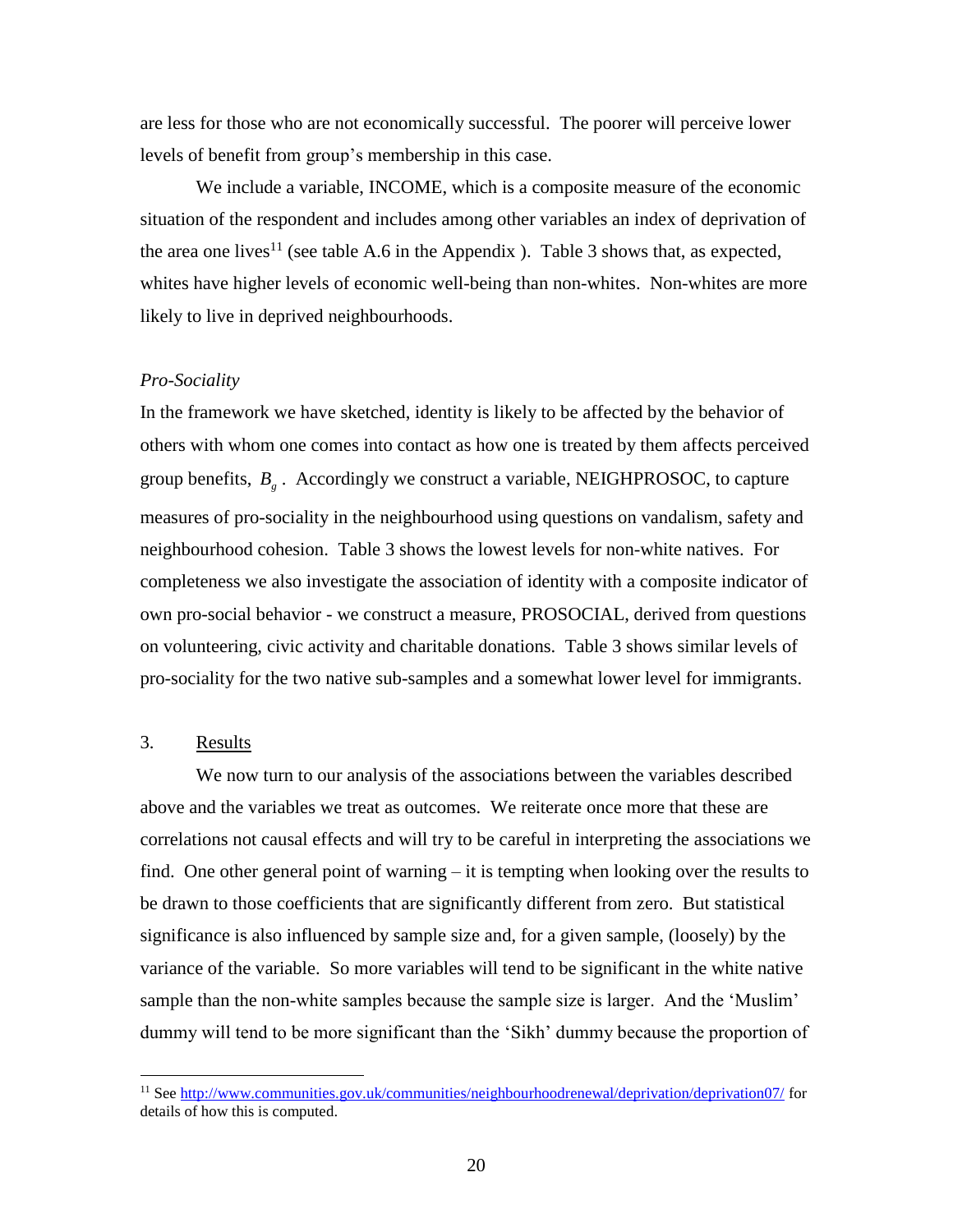Muslims is higher than that of Sikhs. So, one needs to look at the size of coefficients as well as their significance. Apart from national identity, the 'identity' variables are Likert scales that we convert to a 0-1 scale for ease of interpretation. In the regressions that follow we estimate linear models though none of the substantive conclusions are altered by using other statistical methods to take account of the categorical nature of the data used. Also, we estimate our equations one at a time but one should recognize that the 'identity' variables are not independent of each other. Again, other statistical methods lead to similar conclusions. In all the results that follow we report the R-squared – these are typically very low indicating either a lot of individual heterogeneity or some important omitted factors. It is perhaps unsurprising given the difficulties in getting good measures of the key concepts.

In what follows, there are a large number of variables in a large number of regressions and we are conscious that this makes the results hard to digest. This difficulty is compounded by the fact that many variables are generally insignificant so that no consistent pattern other than their insignificance is readily extracted from the data. Given this, one might reasonably ask why include these variables at all. We have decided to retain them because these are often variables e.g. religious affiliation, that are widely believed to be strongly associated with values and that omitting them would lead to the question 'why not include variable x'. Our analysis is then useful because it shows that many commonly-held opinions are not supported by the data.

To try to facilitate digestion of the results, our approach is the following. We discuss which variables seem to have similar effects for our three sub-samples and then which have different effects. We then offer an interpretation in terms of the theoretical framework we set out previously.

In the final row of each regression we also report an estimate of the dependent variable using a reference individual that is the same for all three sub-samples except for ethnicity which must differ for the whites and non-whites. For the non-whites our reference person is an Indian though ethnicity effects turn out to often be rather small so our results are not very sensitive to that choice.

Let us now consider the association of these questions with the independent variables discussed earlier. Results for BRITID are reported in table 4, for FEELBRIT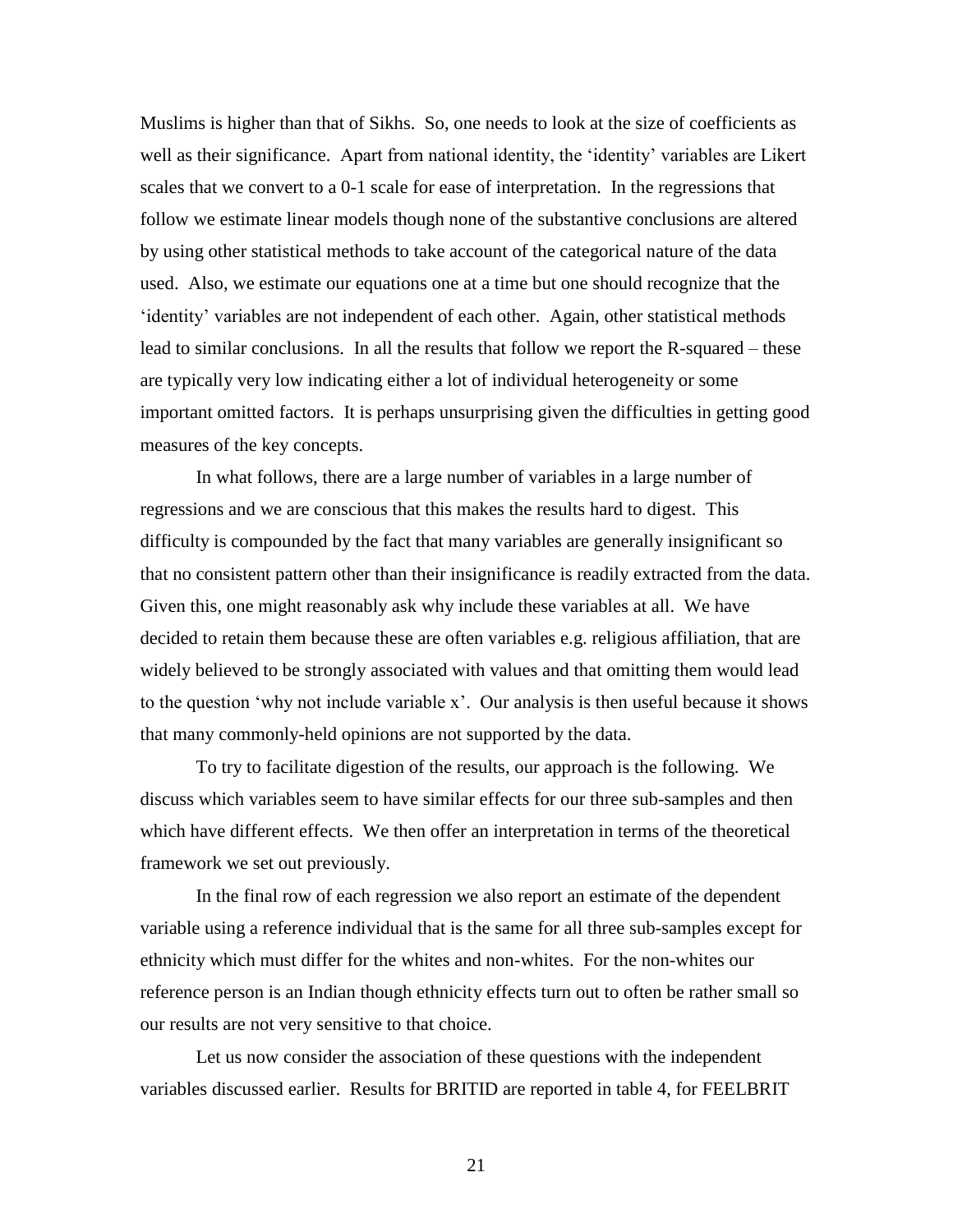and BELONGBRIT in table 5, for BELONGNEIGH and BELONGLOC in Table 6, and DUALID and FECONF in Table 7. For BRITID – having a British national identity – we do not report results for white natives as 99% of them report a British national identity. For foreign born non-whites the marginal effects from a probit equation are reported in the first column of Table 4 – for UK-born non-whites the marginal effects are reported in the second column.

For the foreign-born non-whites, the variables that are significantly associated with reporting a British national identity are the following: First, recent immigrants are less likely to report a British national identity, as are those whose English proficiency is weak. There is some variation across ethnic groups with Black Africans, Chinese, other and mixed ethnicities being significantly less likely to report a British national identity than the omitted category of Indians – Pakistanis and Bangladeshis are more likely to report a British national identity though the difference is not significant. Stronger identity with the country of origin is associated with being less likely to report a British national identity. Religion is not very important, a finding in line with Manning and Roy (2010). Immigrants perceiving that they live in areas with a higher proportion of other ethnicities are less likely to report a British national identity. Quite a lot of variables have estimated marginal effects that are not significantly different from zero.

The marginal effects for British-born non-whites are reported in the second column. These effects are all a lot smaller in magnitude than those for the foreign-born because of the differences in the mean of the dependent variable – 58% of the foreignborn report a British national identity compared to 95% of the British-born. For UK-born minorities, those with a strong ethnic identity are less likely to report a British national identity but those who live in areas with a higher proportion of ethnic minorities are more likely to. The ethnicity effects are different from those seen in the immigrants but none of them are significantly different from zero.

Perhaps the most interesting aspect of these findings is that religious affiliation is not significantly associated with lower levels of national identity though religiosity is. There is widespread concern that radical Islam is pushing the idea that Muslims should feel a common identity with fellow Muslims elsewhere in the world – the 'umma' - and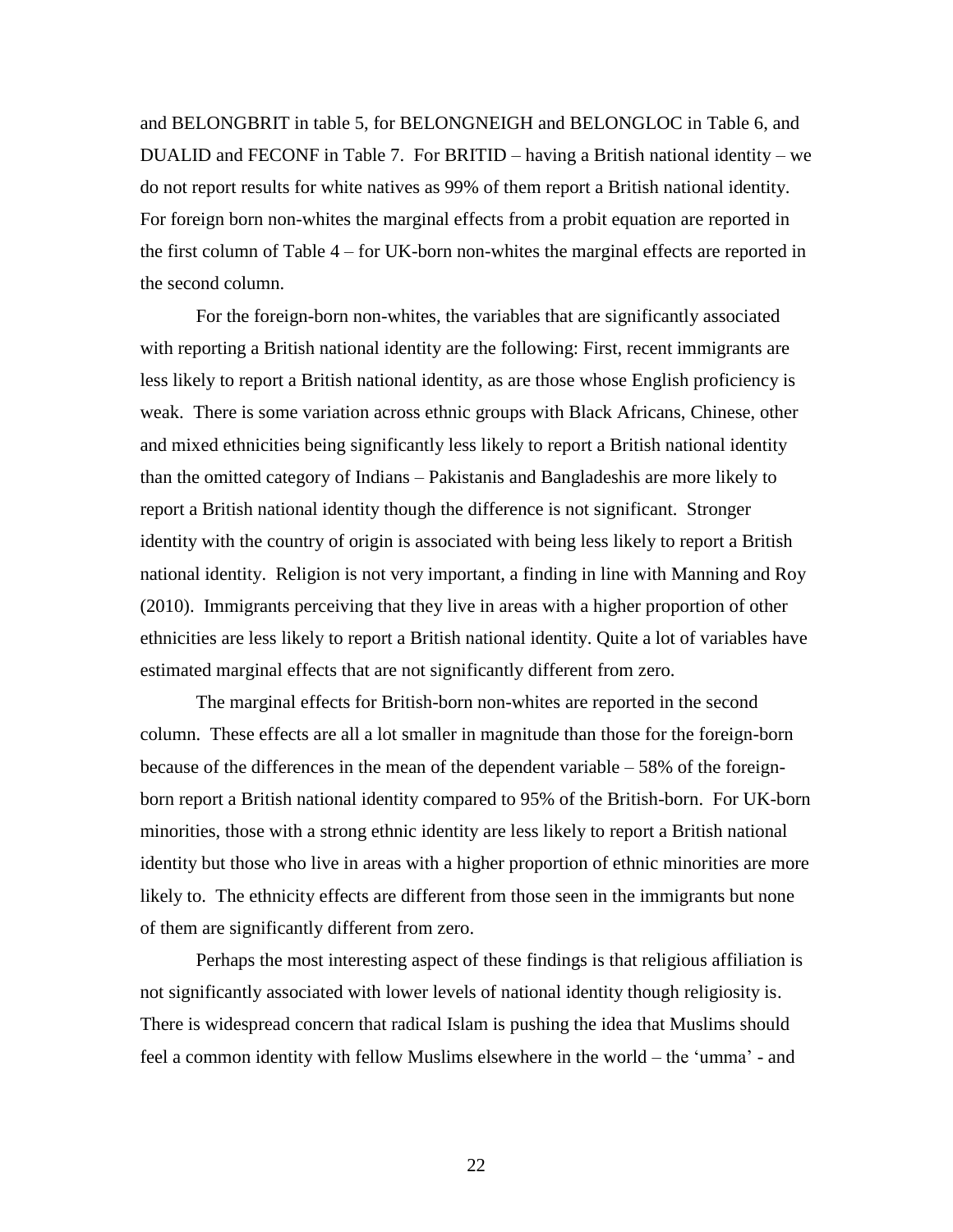not with non-Muslims in their own country<sup>12</sup>. In fact 4 out of 1783 Muslim respondents did take advantage of the open-ended nature of the national identity question to list their identity as 'Muslim'. These views do exist, and have the potential to cause problems out of proportion to their numbers, but are rare - most people think of religion and national identity as separate categories.

Another set of variables that are perhaps not as significant as one might have expected relate to the proportion of non-whites in the ward, the perception of ethnic diversity and the extent of personal mixing. There are some significant correlations here – but the pattern is mixed.

The dependent variable of Table 4 – whether one reports a British national identity – has the potential problem that it might be interpreted by many respondents in a very legalistic way – e.g. Manning and Roy  $(2010)$  showed that being a UK citizen (a variable not in our data set here) was very strongly correlated with national identity. Table 5 turns attention to two other variables that are less likely to produce a legalistic response – FEELBRIT and BELONGBRIT. These two questions are similar in many respects and the pattern of responses are also similar so we will discuss them jointly, pointing out any important differences. We first describe the main results and then offer an interpretation.

First, there are some factors that have strong associations with the sense of belonging for all three of our sub-samples. Perhaps the most striking is that those who feel treated with respect, that they are not discriminated against and that British society is not discriminatory, are much more likely to report that they feel they belong. This simply suggests that people are more likely to feel alienated if they feel they are treated badly. There is also some suggestion that individuals who are more pro-social or live in prosocial neighbourhoods and (less strongly) who mix more are more likely to feel they belong though these effects are not always significant or even have the same sign for all sub-samples. The old and in all three sub-samples are more likely to feel they belong.

 $\overline{a}$ 

 $12$  For example, one of the July 7 London bombers (British-born but whose parents were from Pakistan) appeared in a video and said "your democratically elected governments continuously perpetuate atrocities against my people and your support of them makes you directly responsible, just as I am directly responsible for protecting and avenging my Muslim brothers and sisters", with the use of the words 'your' and 'my' clearly expressing the people with whom he identified.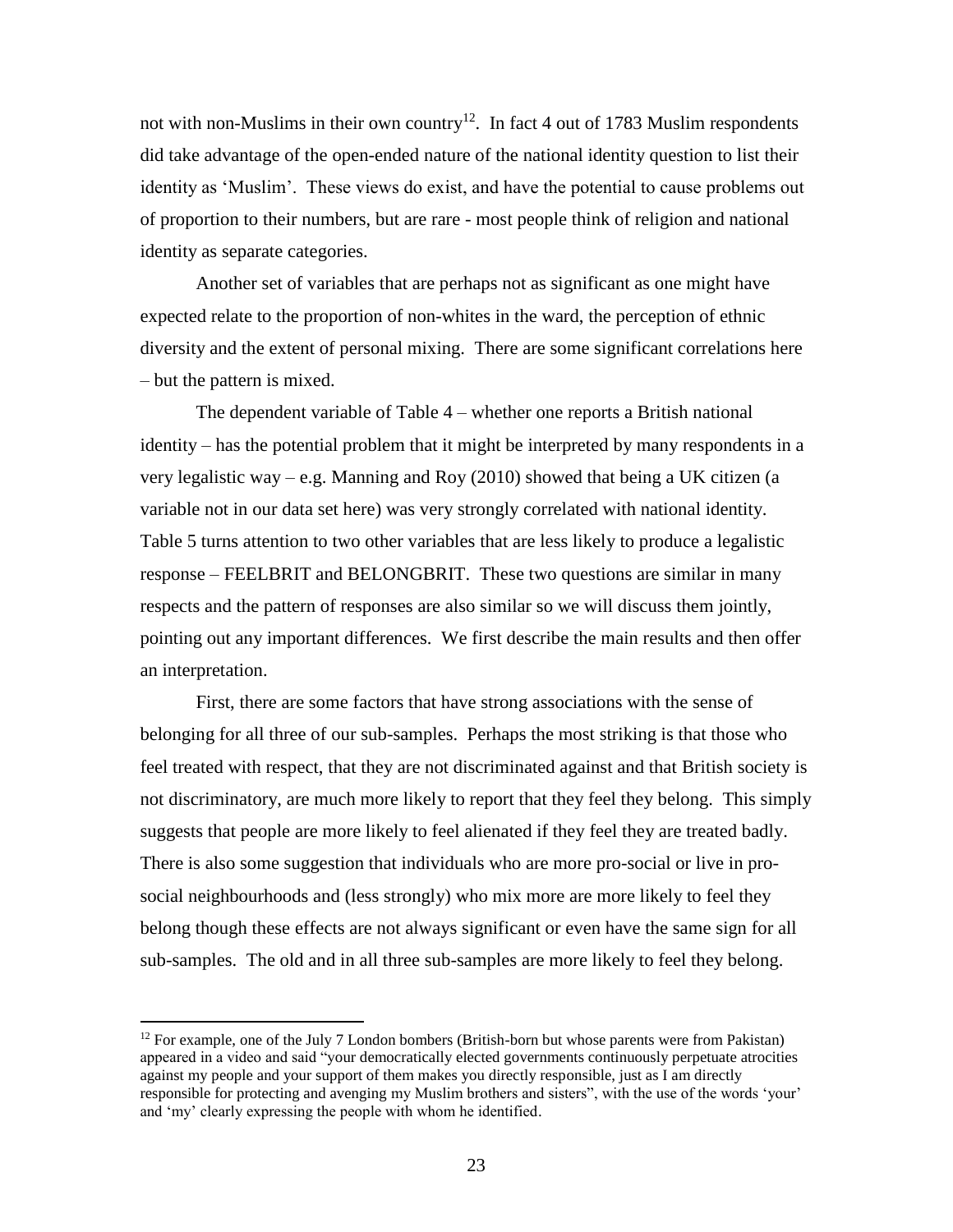Turning to differences across sub-samples, whites with a strong ethnic identity are much more likely to feel they belong. There is some evidence that those in areas with more non-whites are less likely to feel they belong. Turning to the non-white subsamples, the Black, Chinese and other ethnic groups are less likely to report a sense of belonging than the South Asian, though the coefficients are only significant for BELONGBRIT. A stronger sense of ethnic identity raises the sense of belonging for the immigrants but reduces it for the British-born. All non-whites are less likely to report a sense of belonging if they live in wards with many other non-whites though these coefficients are often not significantly different from zero. Religion and religiosity do not seem to be important. More recent immigrants are much less likely to report that they feel they belong.

Table 6 turns to consider the factors associated with feeling that one belongs to the neighbourhood and local area. The responses to these questions are similar so we discuss them jointly. The extent of own pro-sociality and the degree of pro-sociality in the neighbourhood are very strongly associated with feeling that one belongs to the neighbourhood. Pro-social individuals are much more likely to feel they belong though the causality may well be that they contribute to the community because they feel they belong. Those with a strong sense of ethnic identity are more likely to feel they belong as are those who feel they are treated with respect and that there is not much discrimination in general.

In terms of differences between sub-samples, whites in high minority areas are significantly less likely to report that they feel they belong, as are the educated and the irreligious. Women and the rich are significantly more likely to report a feeling that they belong. For the non-white sub-samples, the Chinese and, to a less extent, the Black groups are less likely to report that they feel they belong, as are those who live in areas with fewer of their ethnic group. Those without a religion seem significantly less likely to feel they belong to the neighbourhood or area. There is some indication that non-white non-Christians are less likely to feel they belong to their local area (though not the local neighbourhood) and that this effect is stronger for the UK-born than for immigrants.

A number of general conclusions emerge from this. First, that you have to treat people well if you want them to feel they belong and identify with a group, whether that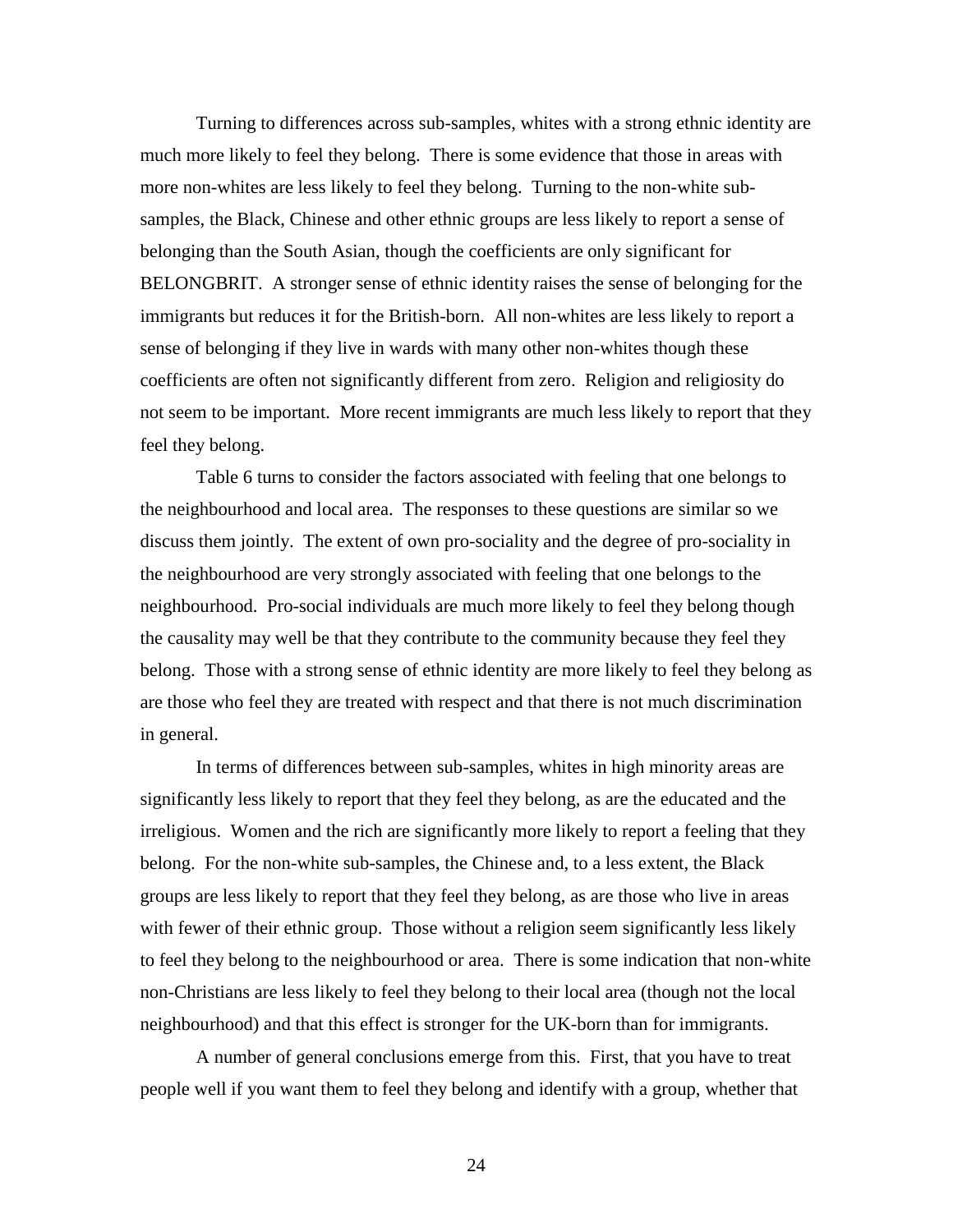group is a nation or a neighbourhood. This is by far the strongest effect. Secondly, having a minority ethnicity and religion is not strongly associated with a sense of belonging. Thirdly, living in an area with people like you does seem to have an effect, albeit quite weak, on whether one feels one belongs. And one striking feature is that the fitted values for representative individuals are similar for all sub-samples suggesting that the degree of belonging and British identity is very similar for whites and non-whites, foreign- and British-born.

It is instructive to compare the factors that are strongly associated with a sense of belonging to the neighbourhood or area (reported in Table 6) with those strongly associated with a sense of belonging to Britain (reported in Table 5). In general the factors are very similar – this is particularly true of the impact of the discrimination and respect variables – one interpretation of this is that many people's experience of a country is heavily influenced by their local neighbourhood. But there are also differences that are interesting. Perceptions of discrimination by public institutions (GOVDISCRIM) reduce the sense of belonging to Britain but do not affect belonging to the neighbourhood. And the pro-sociality of the neighbourhood (NEIGHPROSOC) affects belonging to the neighbourhood but not to Britain as a whole.

Ss discussed earlier in the paper, the differences in the outcomes we have considered so far are a product both of individual preferences that influence whether people do not want to belong and the behavior of others which influences whether people can belong or how they are treated if they do. It is hard to disentangle which results come from which of these two routes. To try to get some idea of which of these aspects are important we turn to an analysis of some questions that relate to perceptions about whether national and religious/cultural identities are in conflict. The results for these variables are reported in Table 7.

The first variable, DUALID, is the response to the question of whether one thinks one can belong to Britain and maintain a separate cultural and religious identity. The question is phrased in a somewhat unfortunate way as it seems to imply that there is a clear 'British' cultural and religious identity but we suspect the respondents understand what is intended by the question – whether non-whites and non-Christians can be a part of Britain. A striking fact is that the average value of the response for the representative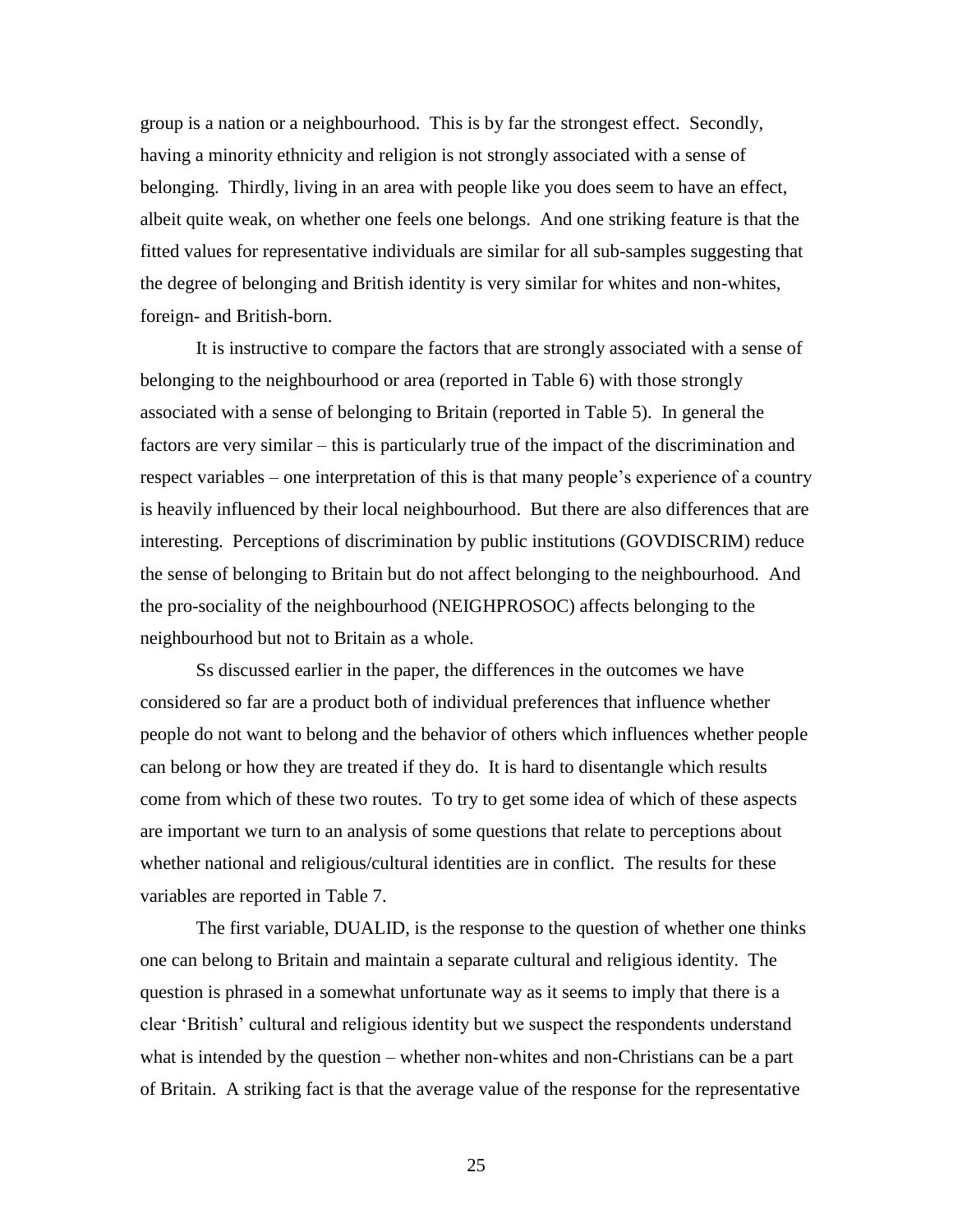individual is only slightly lower for whites than non-whites in spite of the fact that the raw differences in means reported in Table 2 are quite different. The reason is that the old white British are much more likely to perceive a conflict than the young.

In all three sub-samples those who feel they are treated with respect are significantly more likely to believe that diversity is possible. For both UK-born groups, perception of discrimination is associated with being less likely to believe that diversity is possible. Non-Christians and those non-whites with a strong sense of ethnic identity are all more likely to believe it is possible. Whites who mix more and live in more diverse neighbourhoods are more likely to think it is possible. More generally, ethnic and religious minorities think it is possible to belong to Britain and to preserve their heritage.

The last three columns of Table 7 ask about whether the respondent generally has ever felt any conflict between national identity and religion. Again, the fitted values for the reference individuals are similar for all three sub-samples. Those who feel they are treated with respect are less likely to have felt such a conflict, as are those who live in pro-social neighbourhoods. Non-whites living in areas with more people like them are more likely to perceive a conflict. Women and the old are less likely to perceive a conflict.

It is worth noting that non-Christians are more likely to have felt such a conflict. For the immigrant sub-sample the coefficients are of a similar size for all non-Christian groups and are generally significantly different from zero. For the non-white UK-born only the coefficient for Muslims remains significantly different from zero although all the coefficients on other religions are also positive. It is also worth noting that the more religious are more likely to have felt a conflict between national identity and religion. We would argue that this does suggest that the norms of behavior for having a British identity and the non-Christian religious identities are not the same so that there is sometimes a conflict between the two. This is line with the model presented earlier, but the results in columns (2) and (3) of Table 7 suggest that these differences are not so large that non-Christians feel it is impossible to belong to Britain while maintaining a separate religious and cultural identity.

These results do suggest some systematic difference in opinion between whites and non-whites about what is needed to belong to Britain. It may be that airing of these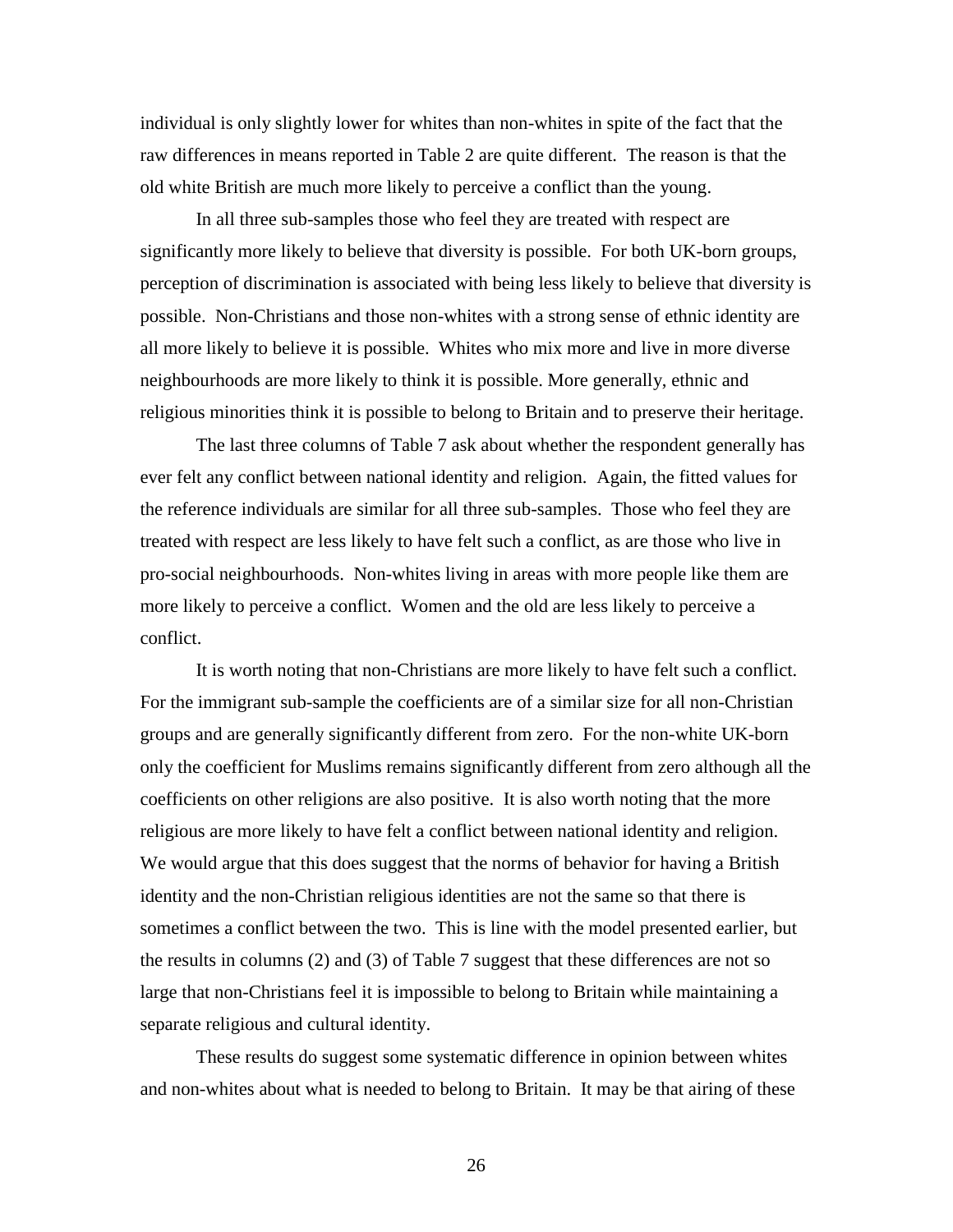differences leads views to converge over time, or that differences persist and remain a potential source of conflict.

#### *Summary*

We think that the most striking result from these regressions is that people need to feel they are treated fairly and with respect if they are to feel that they belong. Although the data comes from Britain, we feel this is likely to be a general conclusion. Minorities, whether ethnic or religious, do not perceive any inevitable conflict between feeling British and maintaining their cultural heritage though do sometimes feel a conflict between national and religious identity. There is some evidence that people are more likely to feel they belong when surrounded by people like them but the effect is not very large.

We have documented the sense of belonging and identity but have said nothing about what is required of the individual for them to say they belong i.e. what behaviors and attitudes are needed to be able to say you identify with Britain. There are those who believe that because Britain has asked too little from immigrants, that it has made it too easy for them to feel that they belong. This relates to a more academic debate about what should be contained in 'nation-building' programmes designed to create a common sense of national identity. For some a 'thin' conception based on a common language and acceptance of political institutions are enough, for others something deeper is needed. For example, Barry (2001, p83) states that "the problem is that the criteria for membership in the British nation may be so undemanding as to render membership incapable of providing the foundation of common identity that is needed for the stability and justice of liberal democratic polities" and that "British seems to be largely a legal conception tied up with formal British citizenship rather than one with significant affective cognitive or behavioral connotations". In terms of the conceptual framework sketched in this paper, this can be thought of as an argument that Britain has become too tolerant, that  $b_g$  has become so low, that 'British' identity has no consequences for behavior. Note that in (2) and (3),  $b<sub>g</sub> = 0$  will imply that individuals identify with the group but that it has no consequences for behavior, which is set at the individual optimum. A companion paper (Georgiadis and Manning, 2009) analyzes the Citizenship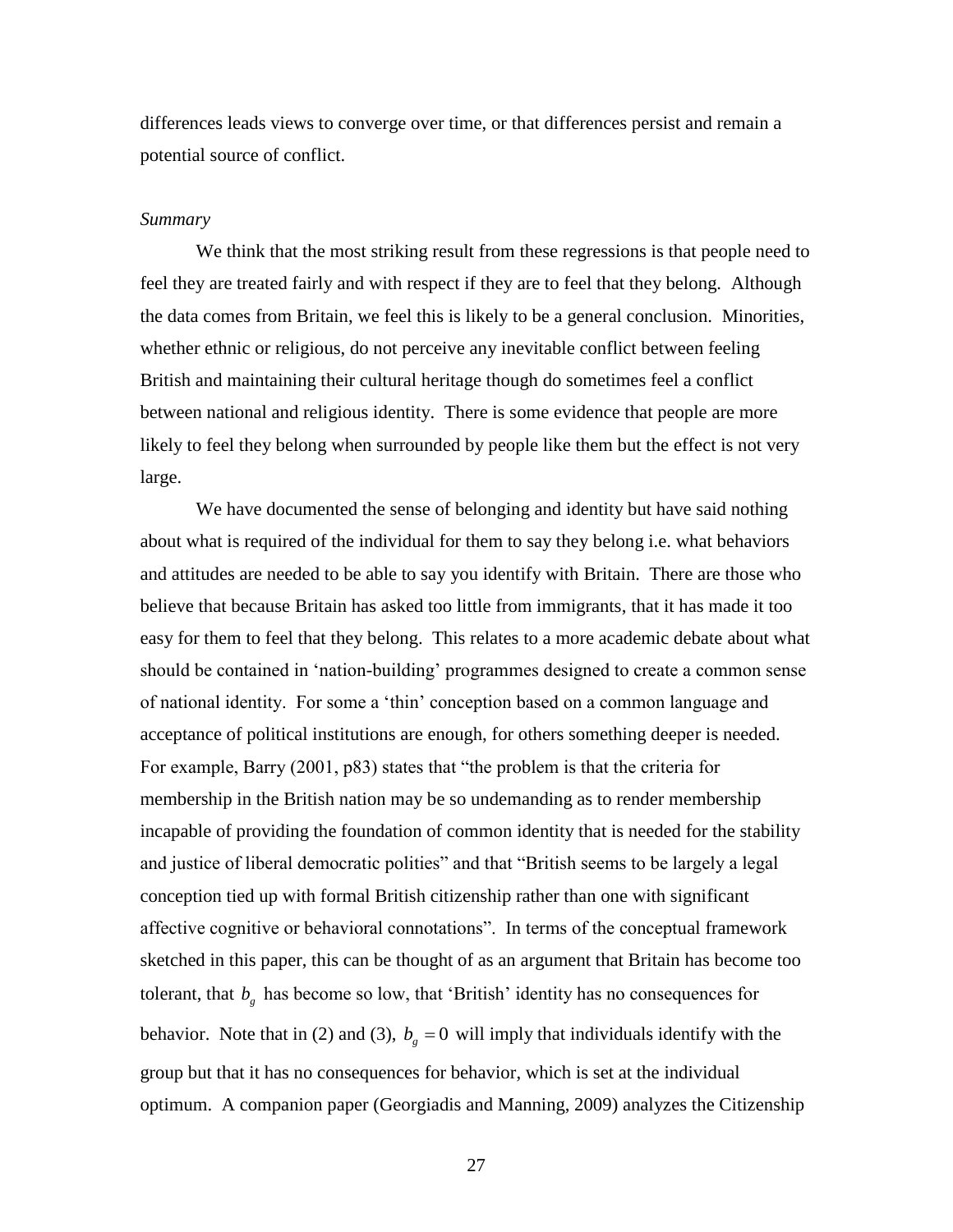Survey to investigate differences in values across groups within British society more directly, concluding that there are few large differences in practice.

#### 4. Conclusion

In this paper we have sought to understand the determinants of national identity. We presented a simple conceptual framework based on the work of Akerlof and Kranton (2000) and used this to develop predictions about the correlations between various measures of identity and variables that measure the experiences, interactions, and integration that commentators have argued to be important determinants of identity. We then investigated which of these correlations are important in practice though the nature of the data is such that we cannot prove these are causal effects. However, we believe our analysis is worthwhile because this is an area where there are strongly-held views often based on no evidence whatsoever.

Our main finding that people who feel well treated and tolerated are more likely to feel they belong or identify with the society. People who are surrounded by people like themselves are more likely to feel they belong. That might suggest that putting pressure on minorities to conform or live in mixed communities might not be successful in generating a sense of belonging. Religious minorities are more likely to report experiencing a conflict between national identity and religion, but these groups also do not perceive any irresolvable conflicts in this area. However the white British do perceive a larger amount of conflict so that there is a gap between what minorities think and what the white British population think minorities think. Such lack of mutual understanding is quite possibly, a potent source of conflict and a justification for descriptive analysis like the one we have undertaken.

Our empirical results relate to England and Wales so it is worthwhile considering whether our conclusions are likely to be of wider applicability. While there are some characteristics of the UK that are distinctive e.g. the geographical background of the immigrant groups, the general conclusion that people feel they belong if they feel they are treated well is likely to be a general one though only research on other countries could confirm this.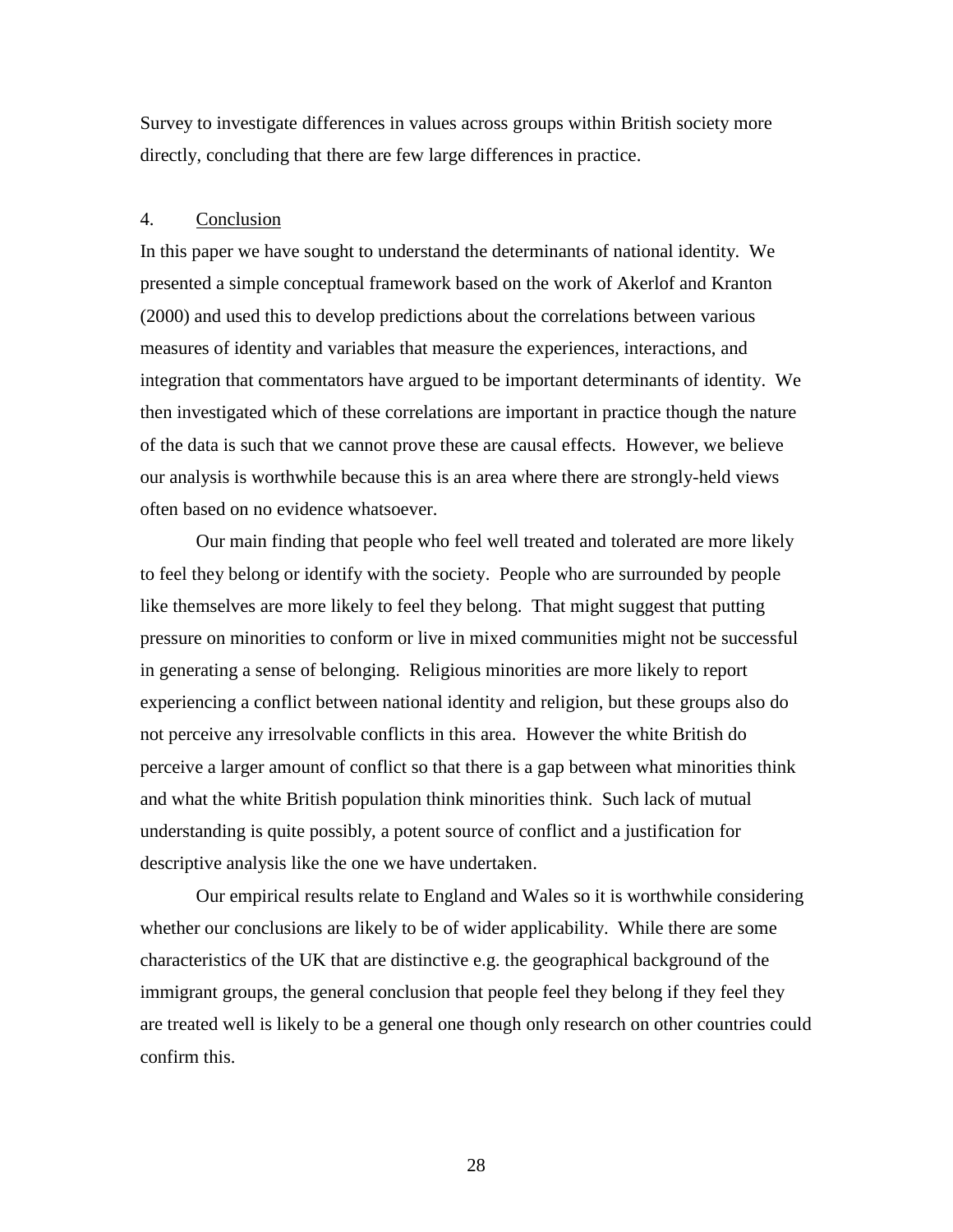In terms of future research, we would emphasize that the limitations of our research design mean that our conclusions must necessarily be tentative. The correlations we have found and the interpretations we have given them need to have a more robust evidence base. We also need similar studies of other countries to discover whether the findings here are unique to the UK or more generally applicable.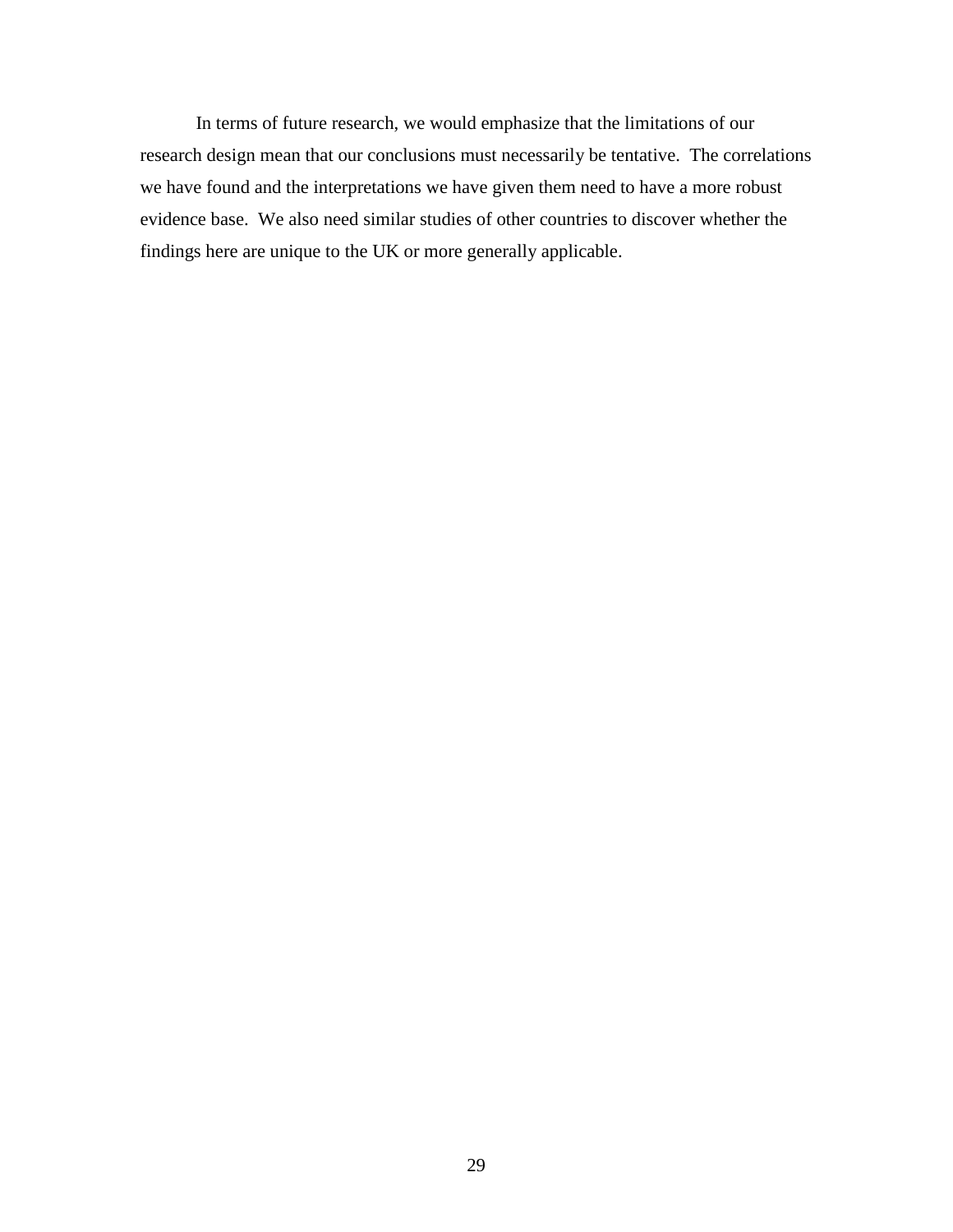| Variable                 | White British | Non-white Immigrants | Non-white British-born |
|--------------------------|---------------|----------------------|------------------------|
| Age                      | 47.65         | 41                   | 30.3                   |
| Female                   | 0.52          | 0.47                 | 0.51                   |
| Married/cohabiting       | 0.65          | 0.64                 | 0.38                   |
| Education                | 3.03          | 3.13                 | 3.56                   |
| Ethnicity                |               |                      |                        |
| White                    | 1             | $\Omega$             | $\overline{0}$         |
| Mixed                    | $\theta$      | 0.04                 | 0.15                   |
| Indian                   | $\theta$      | 0.26                 | 0.24                   |
| Pakistani                | $\theta$      | 0.13                 | 0.2                    |
| Bangladeshi              | $\theta$      | 0.068                | 0.047                  |
| <b>Black Caribbean</b>   | 0             | 0.08                 | 0.18                   |
| <b>Black African</b>     | $\theta$      | 0.17                 | 0.06                   |
| Chinese                  | $\theta$      | 0.04                 | 0.03                   |
| Other ethnicity          | $\theta$      | 0.18                 | 0.08                   |
| Religion                 |               |                      |                        |
| Christian                | 0.8           | 0.32                 | 0.36                   |
| <b>Buddhist</b>          | 0.002         | 0.03                 | 0.006                  |
| Hindu                    | 0.0003        | 0.17                 | 0.1                    |
| Jewish                   | 0.004         | 0.001                | 0.0005                 |
| Muslim                   | 0.001         | 0.34                 | 0.31                   |
| Sikh                     | $\mathbf{0}$  | 0.05                 | 0.08                   |
| Other religion           | 0.02          | 0.02                 | 0.03                   |
| No religion              | 0.17          | 0.05                 | 0.1                    |
| Sample size (unweighted) | 7842          | 3935                 | 1596                   |
| Unweighted proportion    | 0.58          | 0.29                 | 0.12                   |
| Weighted proportion      | 0.91          | 0.058                | 0.026                  |

#### **Table 1: Descriptive Statistics for Demographics**

Notes: Descriptive statistics are computed using individual sampling weights.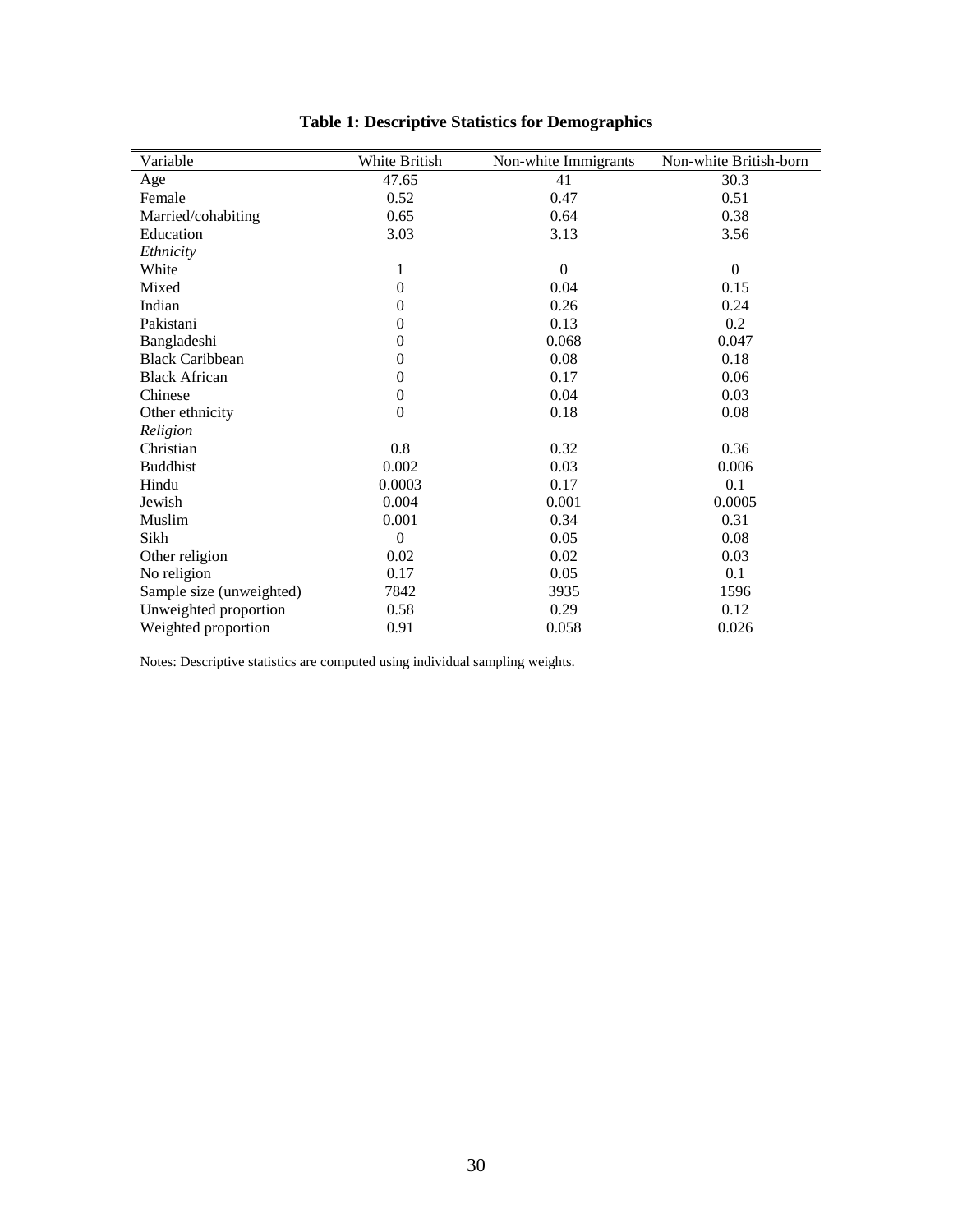| Variable                                                               | White          | Non-white  | Non-white    |
|------------------------------------------------------------------------|----------------|------------|--------------|
|                                                                        | <b>British</b> | Immigrants | British-born |
| Dependent variables                                                    |                |            |              |
| BRITID: Whether reports British national identity                      |                |            |              |
| 1: yes                                                                 | 0.99           | 0.58       | 0.95         |
| 0:no                                                                   | 0.01           | 0.42       | 0.05         |
| Mean                                                                   | 0.99           | 0.58       | 0.95         |
| FEELBRIT: Extent to which feels a part of British Society              |                |            |              |
| 1:strongly agree                                                       | 0.54           | 0.46       | 0.43         |
| 0.66: tend to agree                                                    | 0.39           | 0.45       | 0.52         |
| 0.33: tend to disagree                                                 | 0.05           | 0.06       | 0.04         |
| 0: strongly disagree                                                   | 0.02           | 0.03       | 0.01         |
| Mean                                                                   | 0.81           | 0.78       | 0.78         |
| BELONGBRIT: Strength of feeling of belonging to Britain                |                |            |              |
| 1:very strongly                                                        | 0.46           | 0.44       | 0.35         |
| 0.66: fairly strongly                                                  | 0.38           | 0.42       | 0.5          |
| 0.33: not very strongly                                                | 0.13           | 0.12       | 0.12         |
| 0: not at all strongly                                                 | 0.03           | 0.02       | 0.03         |
| Mean                                                                   | 0.76           | 0.75       | 0.72         |
| BELONGNEIGH: Strength of feeling of belonging to immediate             |                |            |              |
| neighborhood                                                           |                |            |              |
| 1:very strongly                                                        | 0.35           | 0.34       | 0.33         |
| 0.66: fairly strongly                                                  | 0.41           | 0.43       | 0.43         |
|                                                                        | 0.19           | 0.17       | 0.20         |
| 0.33: not very strongly                                                | 0.05           | 0.06       | 0.04         |
| 0: not at all strongly                                                 |                |            |              |
| Mean                                                                   | 0.68           | 0.68       | 0.68         |
| BELONGLOC: Strength of feeling of belonging to local area              |                |            |              |
| 1:very strongly                                                        | 0.27           | 0.26       | 0.28         |
| 0.66: fairly strongly                                                  | 0.45           | 0.47       | 0.46         |
| 0.33: not very strongly                                                | 0.22           | 0.21       | 0.21         |
| 0: not at all strongly                                                 | 0.06           | 0.06       | 0.05         |
| Mean                                                                   | 0.64           | 0.64       | 0.65         |
| DUALID: Extent to which agrees that one can belong to Britain and      |                |            |              |
| maintain a separate cultural and religious identity                    |                |            |              |
| 1:strongly agree                                                       | 0.16           | 0.37       | 0.33         |
| 0.66: tend to agree                                                    | 0.5            | 0.46       | 0.49         |
| 0.33: tend to disagree                                                 | 0.23           | 0.11       | 0.14         |
| 0: strongly disagree                                                   | 0.11           | 0.05       | 0.04         |
| Mean                                                                   | 0.57           | 0.72       | 0.7          |
| FECONF: Extent to which feels a conflict between national identity and |                |            |              |
| religion                                                               |                |            |              |
| 1: all of the time                                                     | 0.01           | 0.03       | 0.01         |
| 0.75: most of the time                                                 | 0.03           | 0.06       | 0.08         |
| 0.5: some of the time                                                  | 0.13           | 0.14       | 0.27         |
| $0.25$ : rarely                                                        | 0.2            | 0.19       | 0.24         |
| $0:$ never                                                             | 0.63           | 0.58       | 0.4          |
| Mean                                                                   | 0.14           | 0.19       | 0.27         |

#### **Table 2: Descriptive Statistics for the Identity Variables**

Notes: Descriptive statistics are weighted proportions and averages computed using individual sampling weights.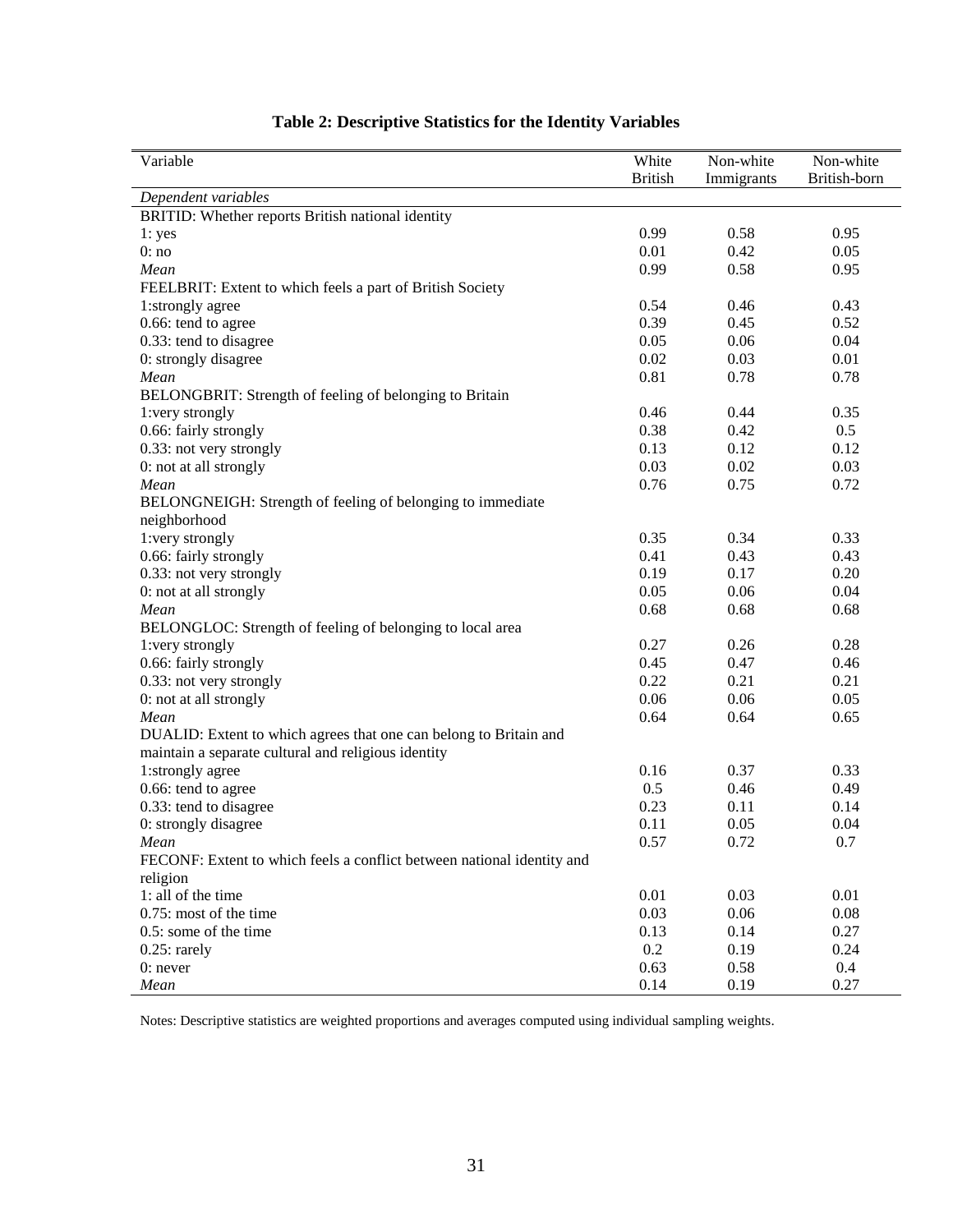| Variable                                                                                   | White<br><b>British</b> | Non-white<br>Immigrants | Non-white<br>British-born |
|--------------------------------------------------------------------------------------------|-------------------------|-------------------------|---------------------------|
| IMPETH: Importance of ethnic background to your sense of who you are                       | 0.63                    | 0.8                     | 0.8                       |
| IMPFO: Importance of family's origin to your sense of who you are                          | 0.68                    | 0.78                    | 0.7                       |
| IMPORTREL: Importance of religion                                                          | 0.24                    | 0.47                    | 0.4                       |
| <b>ELANG: English Proficiency</b>                                                          | 1.99                    | 1.44                    | 1.9                       |
| PETHWARD: Decile of the proportion of non-whites in the ward                               | 5                       | 9                       | 8.8                       |
| ETHAREA: Perception of the proportion of people of the same ethnicity<br>in the local area | 0.32                    | 0.81                    | 0.78                      |
| MIXING: Mixing with people from different ethnic and religious groups                      | 0.34                    | 0.57                    | 0.64                      |
| GOVDISCRIM: Discrimination by government organizations                                     | 1.96                    | 2.07                    | 2.16                      |
| RESPECT: Extent individual feels is treated with respect                                   | 0.8                     | 0.81                    | 0.8                       |
| <b>GENDISCRIM:</b> Discrimination in society                                               | 1.83                    | 1.7                     | 1.85                      |
| <b>INCOME:</b> Economic situation                                                          | 2.43                    | 1.88                    | 1.91                      |
| NEIGHPROSOC: Neighbours prosociality                                                       | 2.34                    | 2.3                     | 2.15                      |
| PROSOCIAL: Own prosociality                                                                | 0.11                    | 0.08                    | 0.1                       |

#### **Table 3: Descriptive Statistics for the Independent Variables**

Notes: Descriptive statistics are weighted averages computed using individual sampling weights. Higher values are associated with (stronger) support of relevant statements/questions; see the Appendix for a detailed variable coding. IMPORTREL, ELANG, MIXING, GOVDISCRIM, RESPECT, GENDISCR, INCOME, NEIGHPROSOC and PROSOCIAL are summated scales defined in the Appendix (see tables A.2-A.10).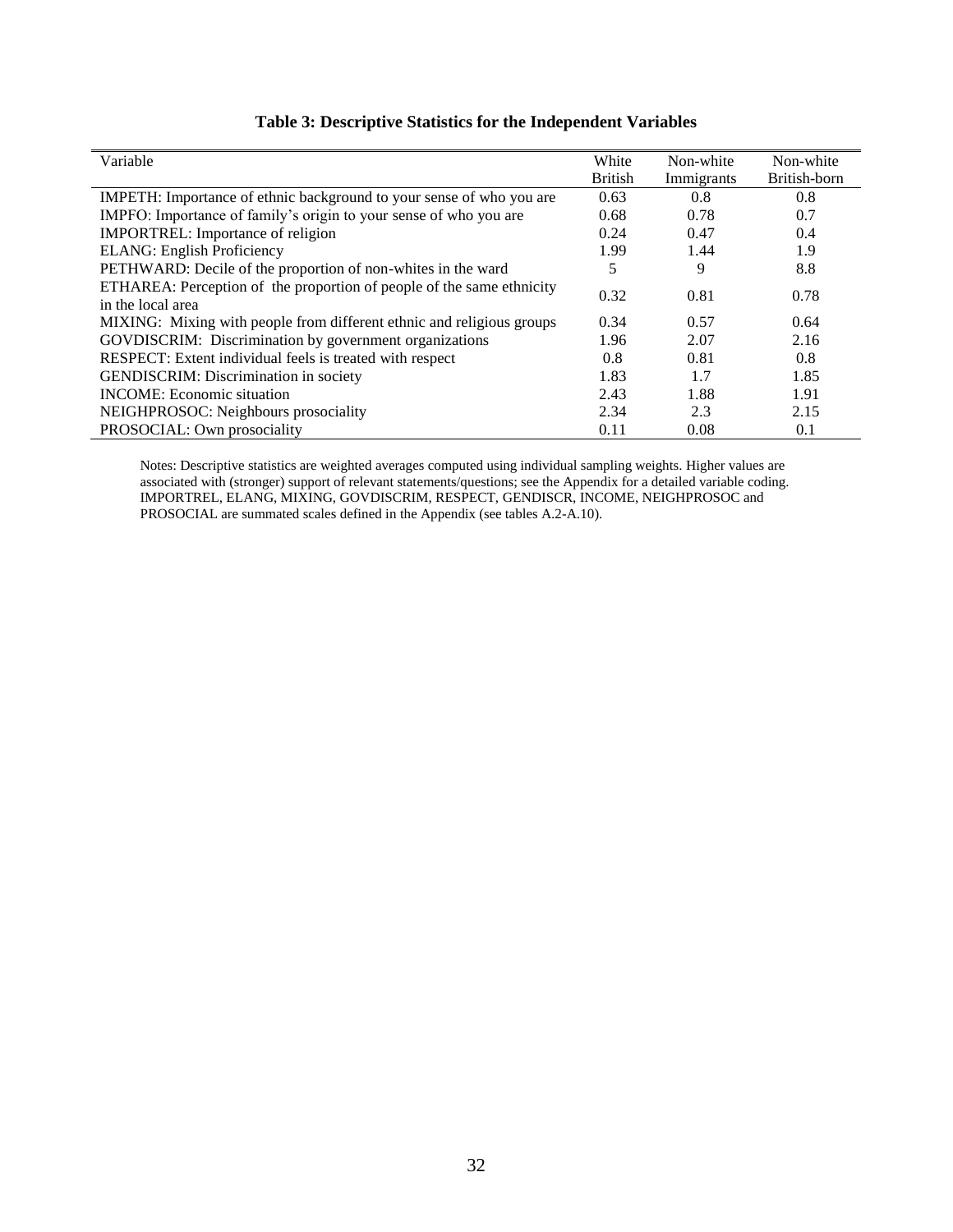|                        | (1)                         | (2)                     |  |  |  |  |  |
|------------------------|-----------------------------|-------------------------|--|--|--|--|--|
| Dependent variable     | <b>Belonging to Britain</b> |                         |  |  |  |  |  |
| Independent variables  | Non-white Immigrants        | Non-white British-born  |  |  |  |  |  |
| Age                    | $0.0290**$<br>(0.00923)     | $-0.00517$<br>(0.00457) |  |  |  |  |  |
| Female                 | $-0.00168$<br>(0.0203)      | 0.00443<br>(0.00835)    |  |  |  |  |  |
| Mixed ethnicity        | $-0.178***$<br>(0.0531)     | 0.00847<br>(0.0200)     |  |  |  |  |  |
| Pakistani              | 0.0591<br>(0.0418)          | 0.0137<br>(0.0130)      |  |  |  |  |  |
| Bangladeshi            | 0.0774<br>(0.0505)          | 0.00400<br>(0.0201)     |  |  |  |  |  |
| <b>Black Caribbean</b> | 0.0798<br>(0.0462)          | 0.0144<br>(0.0200)      |  |  |  |  |  |
| <b>Black African</b>   | $-0.105*$<br>(0.0417)       | $-0.0234$<br>(0.0409)   |  |  |  |  |  |
| Chinese                | $-0.164*$<br>(0.0665)       | $-0.0773$<br>(0.0884)   |  |  |  |  |  |
| Other ethnicity        | $-0.144***$<br>(0.0366)     | $-0.0125$<br>(0.0306)   |  |  |  |  |  |
| <b>IMPETH</b>          | $-0.0267$<br>(0.0444)       | $-0.0402*$<br>(0.0204)  |  |  |  |  |  |
| <b>IMPFO</b>           | $-0.137**$<br>(0.0433)      | $-0.0172$<br>(0.0170)   |  |  |  |  |  |
| non-Christian          |                             |                         |  |  |  |  |  |
| Hindu                  | 0.0661<br>(0.0376)          | $-0.0304$<br>(0.0442)   |  |  |  |  |  |
| Muslim                 | $0.104***$<br>(0.0316)      | $-0.0339$<br>(0.0311)   |  |  |  |  |  |
| Sikh                   | $-0.0309$<br>(0.0560)       | $-0.0207$<br>(0.0409)   |  |  |  |  |  |
| Other religion         | $-0.0148$<br>(0.0510)       | $-0.0438$<br>(0.0483)   |  |  |  |  |  |
| No religion            | $-0.0320$<br>(0.0549)       | $-0.0555$<br>(0.0316)   |  |  |  |  |  |
| <b>IMPORTREL</b>       | 0.0654<br>(0.0439)          | $-0.0425*$<br>(0.0185)  |  |  |  |  |  |
| <b>ELANG</b>           | $0.106***$<br>(0.0190)      |                         |  |  |  |  |  |
| <b>PETHWARD</b>        | $-0.00398$<br>(0.00926)     | $0.00655*$<br>(0.00293) |  |  |  |  |  |
| <b>ETHAREA</b>         | $-0.0926*$                  | $-0.0261$               |  |  |  |  |  |
|                        | (0.0384)                    | (0.0139)                |  |  |  |  |  |
| <b>MIXING</b>          | $-0.0157$                   | 0.0186                  |  |  |  |  |  |

#### **Table 4: Results for British Identity**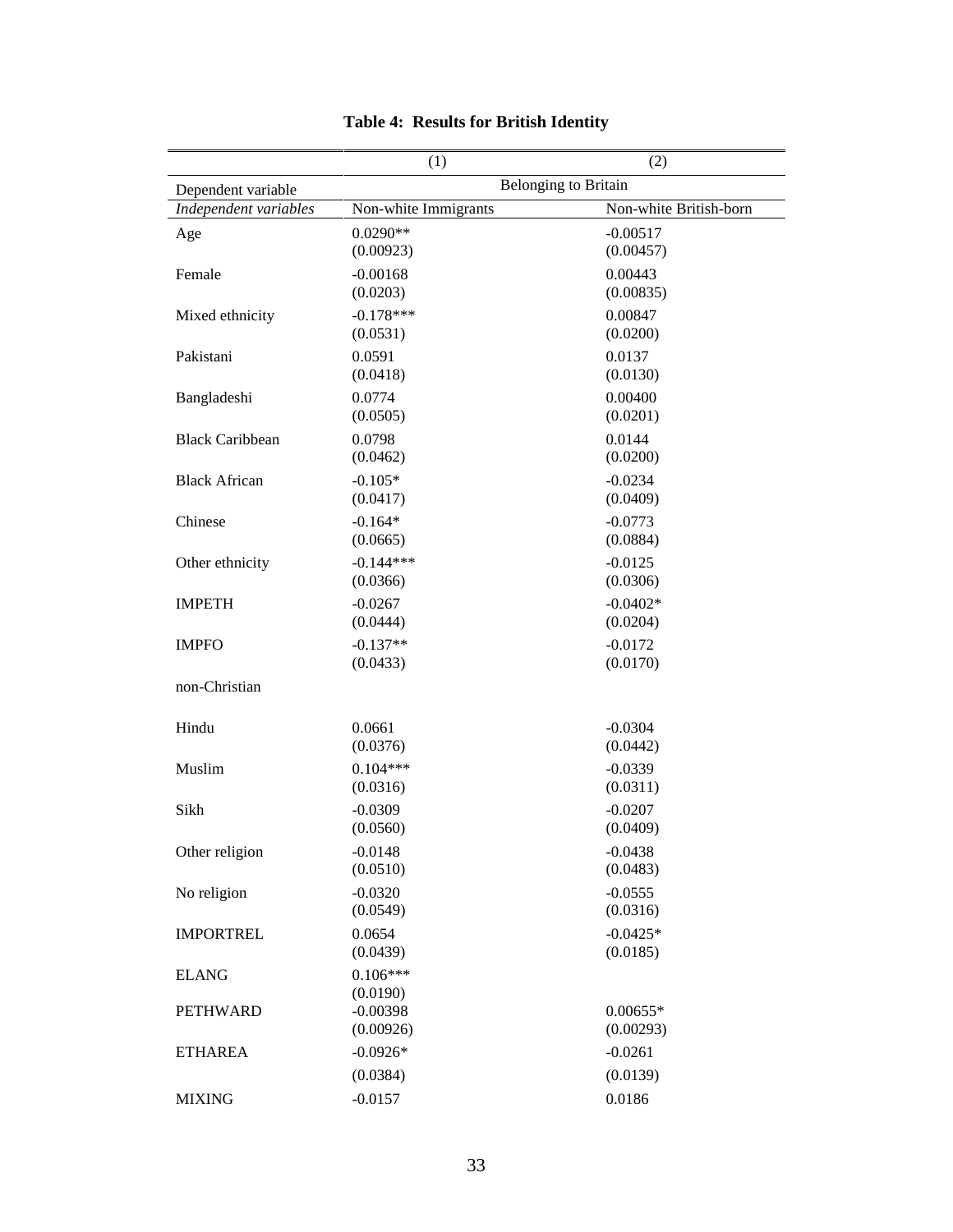|                                          | (0.0515)    | (0.0224)   |
|------------------------------------------|-------------|------------|
| <b>GOVDISCRIM</b>                        | $-0.0308$   | $-0.0193$  |
|                                          | (0.0488)    | (0.0185)   |
| <b>RESPECT</b>                           | 0.0467      | $-0.00785$ |
|                                          | (0.0736)    | (0.0311)   |
| <b>GENDISCRIM</b>                        | 0.0256      | 0.0109     |
|                                          | (0.0243)    | (0.00957)  |
| Education                                | $-0.00455$  | 0.00350    |
|                                          | (0.00494)   | (0.00233)  |
| <b>INCOME</b>                            | $0.0412*$   | 0.00696    |
|                                          | (0.0168)    | (0.00710)  |
| NEIGHPROSOC                              | $-0.0131$   | 0.00228    |
|                                          | (0.0200)    | (0.00846)  |
| PROSOCIAL                                | $-0.0255$   | $-0.0148$  |
|                                          | (0.146)     | (0.0647)   |
| came to UK in the last 5                 |             |            |
| years                                    | $-0.534***$ |            |
|                                          | (0.0218)    |            |
| came to UK 6/7 years                     |             |            |
| ago                                      | $-0.295***$ |            |
|                                          | (0.0324)    |            |
| R-squared                                | 0.266       | 0.098      |
| Observations                             | 3170        | 1365       |
|                                          | 0.75        | 0.96       |
| Fitted value for reference<br>individual | (0.03)      | (0.03)     |

Notes: Robust standard errors in parentheses, \*\* significant at 5%, \*\*\*significant at 1%. Regional dummies were also included in all specifications IMPORTREL, ELANG, MIXING, GOVDISCRIM, RESPECT, GENDISCR, INCOME, NEIGHPROSOC and PROSOCIAL are summated scales defined in the Appendix (see tables A.2-A.10). Fitted values for the reference individual were computed using the same values for all independent variables across the three subsamples (sample mean values were used for continuous variables and the category value closer to the sample mean value for categorical variables) with religion set to "Christian" and ethnicity for non-whites being "Indian".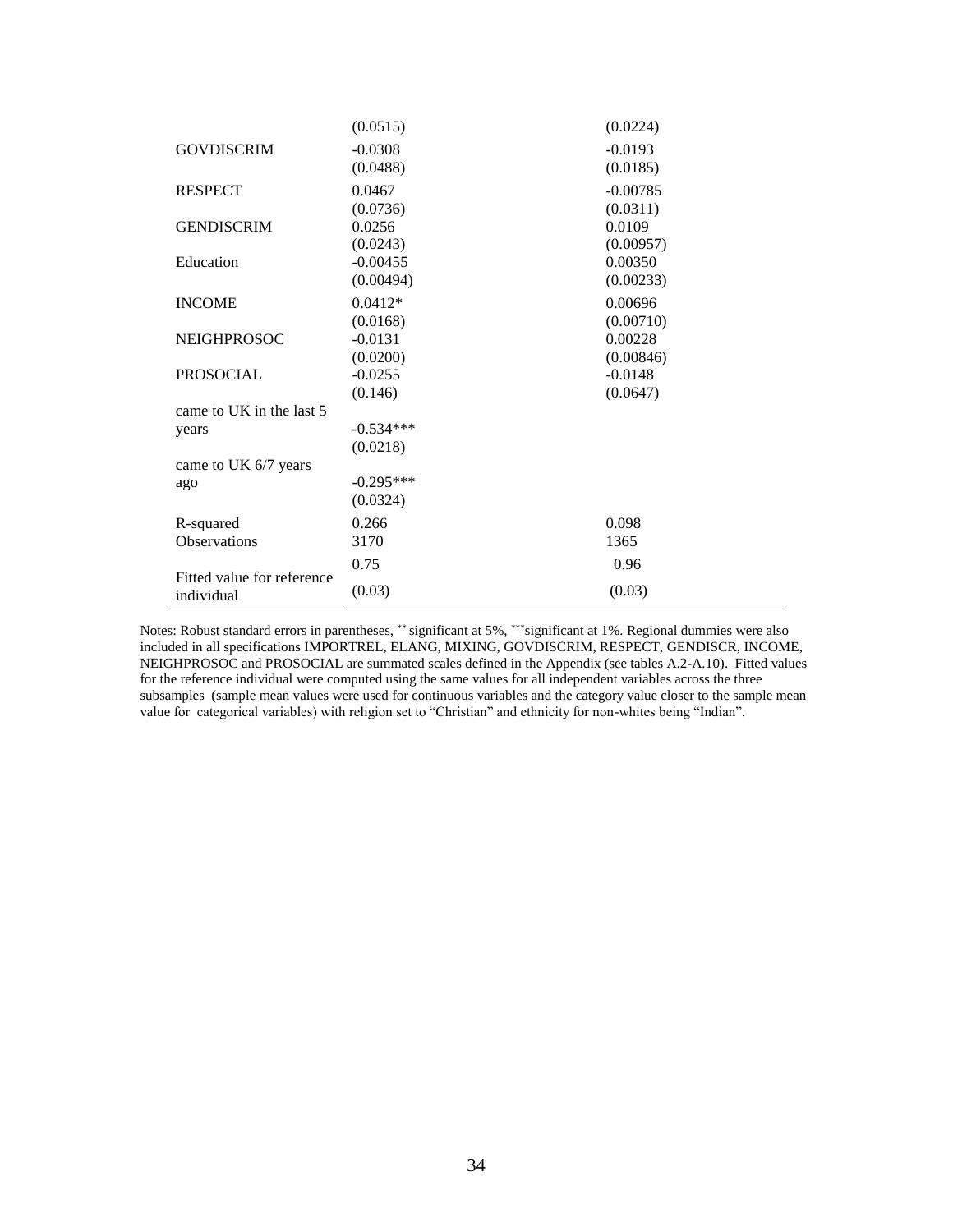|                          | (1)                     | (2)                     | (3)                       | (4)                     | (5)                         | (6)                       |
|--------------------------|-------------------------|-------------------------|---------------------------|-------------------------|-----------------------------|---------------------------|
| Dependent<br>variable    |                         | Feeling part of Britain |                           |                         | <b>Belonging to Britain</b> |                           |
| Independent<br>variables | White<br><b>British</b> | Non-white<br>Immigrants | Non-white<br>British-born | White<br><b>British</b> | Non-white<br>Immigrants     | Non-white<br>British-born |
| Age                      | $0.005**$<br>(0.002)    | $0.017***$<br>(0.004)   | 0.004<br>(0.006)          | $0.013***$<br>(0.003)   | $0.019***$<br>(0.004)       | 0.013<br>(0.007)          |
| Female                   | 0.007<br>(0.006)        | $-0.018**$<br>(0.008)   | 0.007<br>(0.011)          | $-0.003$<br>(0.007)     | $-0.010$<br>(0.008)         | $0.027**$<br>(0.013)      |
| Mixed ethnicity          |                         | $-0.035$<br>(0.023)     | 0.001<br>(0.025)          |                         | $-0.076***$<br>(0.024)      | $-0.043$<br>(0.032)       |
| Pakistani                |                         | 0.003<br>(0.017)        | $-0.002$<br>(0.023)       |                         | $-0.023$<br>(0.018)         | $-0.001$<br>(0.029)       |
| Bangladeshi              |                         | 0.019<br>(0.021)        | $-0.004$<br>(0.035)       |                         | 0.015<br>(0.022)            | $-0.056$<br>(0.042)       |
| <b>Black Caribbean</b>   |                         | $-0.036$<br>(0.020)     | $-0.036$<br>(0.025)       |                         | $-0.066***$<br>(0.021)      | $-0.087***$<br>(0.032)    |
| <b>Black African</b>     |                         | $-0.011$<br>(0.017)     | $-0.034$<br>(0.031)       |                         | $-0.027$<br>(0.018)         | $-0.090**$<br>(0.041)     |
| Chinese                  |                         | $-0.069**$<br>(0.031)   | $-0.039$<br>(0.043)       |                         | $-0.136***$<br>(0.032)      | $-0.080$<br>(0.047)       |
| Other ethnicity          |                         | $-0.013$<br>(0.014)     | $-0.035$<br>(0.028)       |                         | $-0.039**$<br>(0.015)       | $-0.131***$<br>(0.036)    |
| <b>IMPETH</b>            | $0.052***$<br>(0.011)   | 0.014<br>(0.018)        | $-0.050**$<br>(0.024)     | $0.095***$<br>(0.012)   | 0.031<br>(0.019)            | $-0.045$<br>(0.028)       |
| <b>IMPFO</b>             |                         | 0.028<br>(0.017)        | $-0.007$<br>(0.021)       |                         | $-0.024$<br>(0.017)         | 0.014<br>(0.024)          |
| non-Christian            | $-0.037$<br>(0.020)     |                         |                           | $-0.039$<br>(0.022)     |                             |                           |
| Hindu                    |                         | 0.010<br>(0.016)        | $-0.018$<br>(0.027)       |                         | $-0.012$<br>(0.017)         | $-0.045$<br>(0.033)       |
| Muslim                   |                         | 0.0001<br>(0.014)       | 0.001<br>(0.024)          |                         | 0.008<br>(0.014)            | $-0.013$<br>(0.031)       |
| Sikh                     |                         | $-0.016$<br>(0.022)     | $-0.014$<br>(0.027)       |                         | $-0.016$<br>(0.022)         | $-0.010$<br>(0.034)       |
| Other religion           |                         | $-0.040$<br>(0.022)     | $-0.078**$<br>(0.034)     |                         | $-0.043**$<br>(0.021)       | 0.016<br>(0.034)          |
| No religion              | $-0.019**$<br>(0.008)   | $-0.028$<br>(0.025)     | $-0.010$<br>(0.020)       | $-0.023**$<br>(0.010)   | $-0.069***$<br>(0.026)      | $-0.021$<br>(0.025)       |
| <b>IMPORTREL</b>         | 0.006<br>(0.015)        | $-0.031$<br>(0.019)     | $-0.016$<br>(0.025)       | 0.025<br>(0.016)        | $-0.039**$<br>(0.019)       | $-0.010$<br>(0.029)       |
| <b>ELANG</b>             |                         | $0.033***$<br>(0.008)   |                           |                         | $0.037***$<br>(0.008)       |                           |
| <b>PETHWARD</b>          | $-0.003**$<br>(0.001)   | $-0.006$<br>(0.004)     | $-0.007$<br>(0.005)       | $-0.001$<br>(0.002)     | $-0.003$<br>(0.004)         | $-0.012**$<br>(0.005)     |
| <b>ETHAREA</b>           | 0.012                   | $-0.008$                | $0.042**$                 | 0.003                   | $-0.026$                    | $0.049**$                 |

**Table 5: Results for Sense of Belonging to Britain**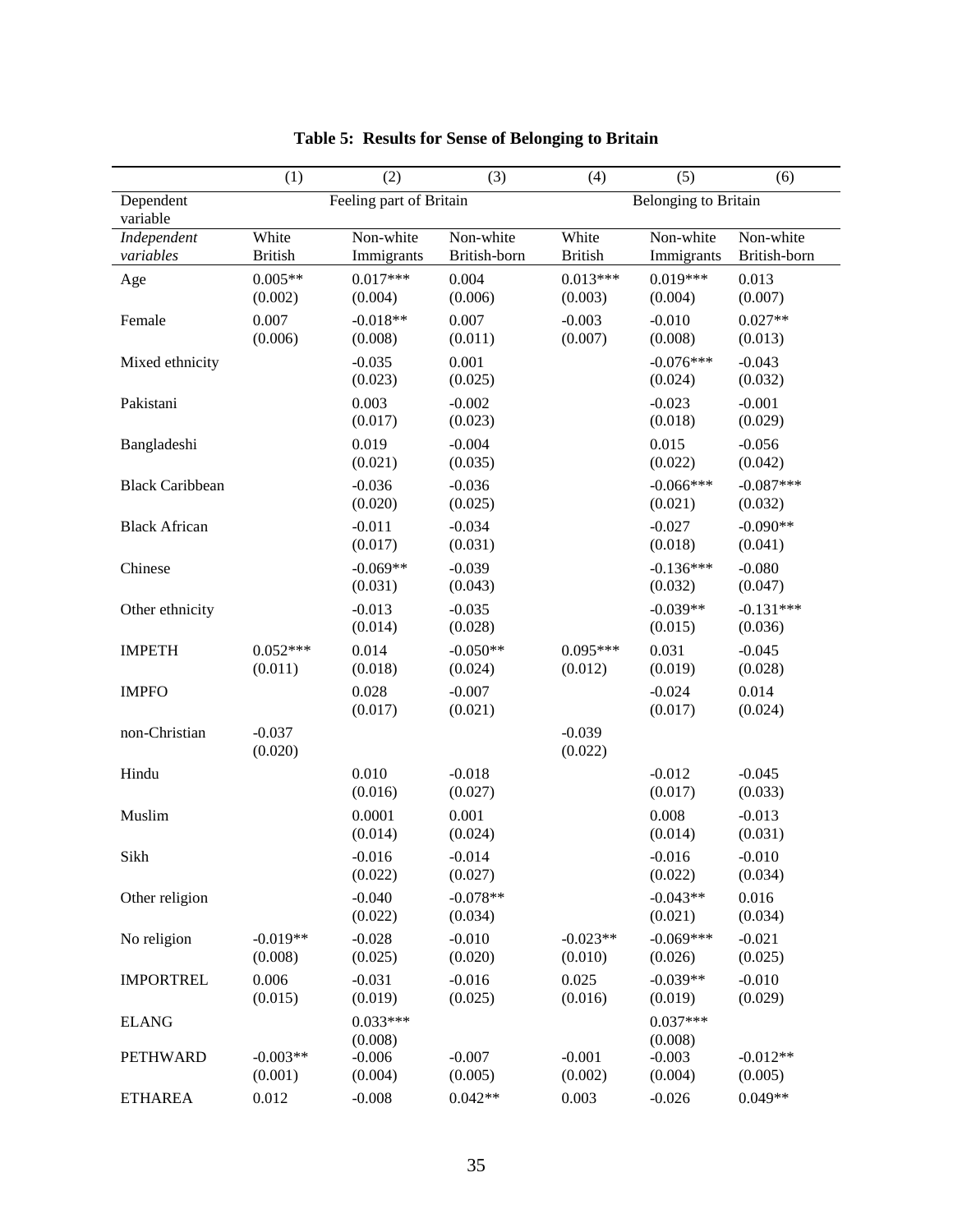|                                             | (0.014)        | (0.015)                | (0.020)        | (0.016)        | (0.016)                | (0.024)        |
|---------------------------------------------|----------------|------------------------|----------------|----------------|------------------------|----------------|
| <b>MIXING</b>                               | 0.022          | 0.021                  | $0.060**$      | $-0.012$       | 0.028                  | 0.074          |
|                                             | (0.015)        | (0.021)                | (0.030)        | (0.018)        | (0.022)                | (0.038)        |
| <b>GOVDISCRIM</b>                           | $-0.121***$    | $-0.094***$            | $-0.176***$    | $-0.132***$    | $-0.158***$            | $-0.244***$    |
|                                             | (0.015)        | (0.023)                | (0.026)        | (0.017)        | (0.024)                | (0.030)        |
| <b>RESPECT</b>                              | $0.241***$     | $0.178***$             | $0.208***$     | $0.274***$     | $0.131***$             | $0.235***$     |
|                                             | (0.025)        | (0.032)                | (0.043)        | (0.028)        | (0.032)                | (0.052)        |
| <b>GENDISCRIM</b>                           | $-0.071***$    | $-0.075***$            | $-0.068***$    | $-0.079***$    | $-0.077***$            | $-0.073***$    |
|                                             | (0.009)        | (0.011)                | (0.015)        | (0.010)        | (0.011)                | (0.017)        |
| Education                                   | $0.005***$     | $-0.001$               | 0.004          | $0.007***$     | $-0.008***$            | $-0.001$       |
|                                             | (0.002)        | (0.002)                | (0.003)        | (0.002)        | (0.002)                | (0.003)        |
| <b>INCOME</b>                               | 0.002          | $-0.006$               | $-0.010$       | $-0.009$       | $-0.009$               | $-0.024**$     |
|                                             | (0.004)        | (0.007)                | (0.009)        | (0.005)        | (0.007)                | (0.010)        |
| NEIGHPROSOC                                 | 0.008          | $-0.002$               | 0.018          | $0.019**$      | $-0.006$               | $0.028**$      |
|                                             | (0.007)        | (0.008)                | (0.012)        | (0.008)        | (0.009)                | (0.014)        |
| <b>PROSOCIAL</b>                            | $0.121***$     | $0.150**$              | 0.074          | 0.016          | 0.059                  | $-0.055$       |
|                                             | (0.037)        | (0.060)                | (0.075)        | (0.044)        | (0.067)                | (0.086)        |
| Came to UK in                               |                |                        |                |                |                        |                |
| the last 5 years                            |                | $-0.094***$<br>(0.012) |                |                | $-0.109***$<br>(0.013) |                |
| Came to UK 6/7                              |                |                        |                |                |                        |                |
| years ago                                   |                | $-0.045***$<br>(0.015) |                |                | $-0.063***$<br>(0.016) |                |
| R-squared                                   | 0.089          | 0.129                  | 0.150          | 0.103          | 0.170                  | 0.172          |
| Observations                                | 5666           | 3124                   | 1478           | 5681           | 3152                   | 1474           |
| Fitted value for<br>reference<br>individual | 0.84<br>(0.01) | 0.82<br>(0.02)         | 0.86<br>(0.02) | 0.75<br>(0.01) | 0.82<br>(0.02)         | 0.88<br>(0.03) |

Notes: Robust standard errors in parentheses, \*\* significant at 5%, \*\*\*significant at 1%. Regional dummies were also included in all specifications. IMPORTREL, ELANG, MIXING, GOVDISCRIM, RESPECT, GENDISCR, INCOME, NEIGHPROSOC and PROSOCIAL are summated scales defined in the Appendix (see tables A.2-A.10). Fitted values for the reference individual were computed using the same values for all independent variables across the three subsamples (sample mean values were used for continuous variables and the category value closer to the sample mean value for categorical variables) with religion set to "Christian" and ethnicity for non-whites being "Indian".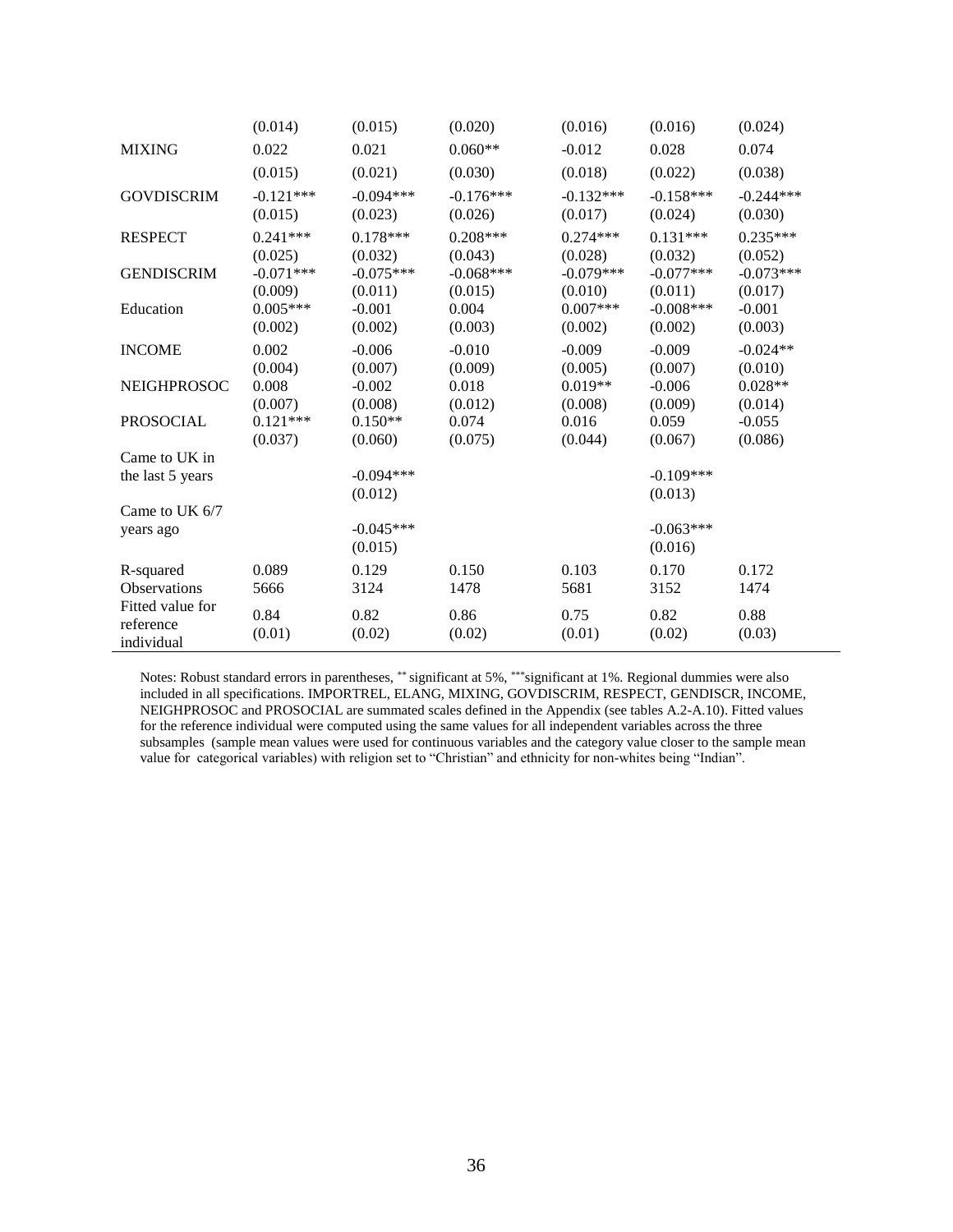|                               | (1)                     | (2)                       | (3)                       | (4)                     | (5)                       | (6)                       |  |
|-------------------------------|-------------------------|---------------------------|---------------------------|-------------------------|---------------------------|---------------------------|--|
| Dependent<br>variable         |                         | Belonging to neighborhood |                           | Belonging to local area |                           |                           |  |
| Independent<br>variables      | White<br><b>British</b> | Non-white<br>Immigrants   | Non-white<br>British-born | White<br><b>British</b> | Non-white<br>Immigrants   | Non-white<br>British-born |  |
| Age                           | $0.021***$<br>(0.003)   | $0.016***$<br>(0.004)     | $-0.006$<br>(0.008)       | $0.012***$<br>(0.003)   | $0.016***$<br>(0.004)     | $-0.002$<br>(0.008)       |  |
| Female                        | $0.023***$<br>(0.007)   | $-0.009$<br>(0.010)       | $-0.040***$<br>(0.015)    | $0.019***$<br>(0.007)   | $-0.008$<br>(0.010)       | $-0.021$<br>(0.015)       |  |
| Mixed ethnicity               |                         | $-0.040$<br>(0.027)       | 0.007<br>(0.037)          |                         | $-0.039$<br>(0.027)       | $-0.003$<br>(0.037)       |  |
| Pakistani                     |                         | 0.014<br>(0.020)          | 0.045<br>(0.031)          |                         | 0.014<br>(0.019)          | 0.022<br>(0.032)          |  |
| Bangladeshi                   |                         | 0.027<br>(0.023)          | 0.015<br>(0.049)          |                         | 0.010<br>(0.024)          | 0.053<br>(0.047)          |  |
| <b>Black Caribbean</b>        |                         | $-0.024$<br>(0.025)       | 0.008<br>(0.037)          |                         | $-0.023$<br>(0.024)       | $-0.048$<br>(0.037)       |  |
| <b>Black African</b>          |                         | $-0.037$<br>(0.021)       | $-0.035$<br>(0.048)       |                         | $-0.042**$<br>(0.021)     | $-0.049$<br>(0.048)       |  |
| Chinese                       |                         | $-0.099***$<br>(0.034)    | $-0.149***$<br>(0.055)    |                         | $-0.102***$<br>(0.033)    | $-0.099$<br>(0.053)       |  |
| Other ethnicity               |                         | $-0.033$<br>(0.018)       | 0.009<br>(0.041)          |                         | $-0.033$<br>(0.017)       | 0.003<br>(0.038)          |  |
| <b>IMPETH</b><br><b>IMPFO</b> | $0.056***$<br>(0.013)   | 0.043<br>(0.022)<br>0.041 | 0.024<br>(0.033)<br>0.047 | $0.044***$<br>(0.013)   | 0.031<br>(0.021)<br>0.039 | 0.013<br>(0.033)<br>0.038 |  |
| non-Christian                 | $-0.031$<br>(0.023)     | (0.022)                   | (0.028)                   | $-0.004$<br>(0.023)     | (0.020)                   | (0.028)                   |  |
| Hindu                         |                         | 0.001<br>(0.020)          | $-0.027$<br>(0.042)       |                         | $-0.006$<br>(0.020)       | $-0.096**$<br>(0.041)     |  |
| Muslim                        |                         | $-0.005$<br>(0.018)       | $-0.021$<br>(0.034)       |                         | 0.016<br>(0.017)          | $-0.052$<br>(0.033)       |  |
| Sikh                          |                         | $-0.028$<br>(0.026)       | $-0.038$<br>(0.042)       |                         | $-0.004$<br>(0.026)       | $-0.091**$<br>(0.042)     |  |
| Other religion                |                         | 0.003<br>(0.024)          | $-0.007$<br>(0.040)       |                         | $0.057**$<br>(0.023)      | 0.025<br>(0.034)          |  |
| No religion                   | $-0.036***$<br>(0.011)  | $-0.034$<br>(0.029)       | $-0.063**$<br>(0.030)     | 0.001<br>(0.010)        | $-0.015$<br>(0.028)       | $-0.079***$<br>(0.028)    |  |
| <b>IMPORTREL</b>              | 0.031<br>(0.018)        | 0.037<br>(0.023)          | 0.003<br>(0.033)          | $0.044**$<br>(0.018)    | 0.027<br>(0.022)          | 0.008<br>(0.033)          |  |
| <b>ELANG</b>                  |                         | $-0.001$<br>(0.009)       |                           |                         | 0.013<br>(0.009)          |                           |  |
| <b>PETHWARD</b>               | $-0.005***$<br>(0.002)  | $-0.010**$<br>(0.004)     | 0.005<br>(0.006)          | $-0.007***$<br>(0.002)  | $-0.008$<br>(0.004)       | 0.006<br>(0.006)          |  |
| <b>ETHAREA</b>                | $-0.0001$<br>(0.017)    | $-0.058***$<br>(0.018)    | $-0.051$<br>(0.027)       | $-0.012$<br>(0.017)     | $-0.068***$<br>(0.018)    | $-0.063**$<br>(0.027)     |  |

**Table 6: Results for Sense of Belonging to Neighborhood and Local Area**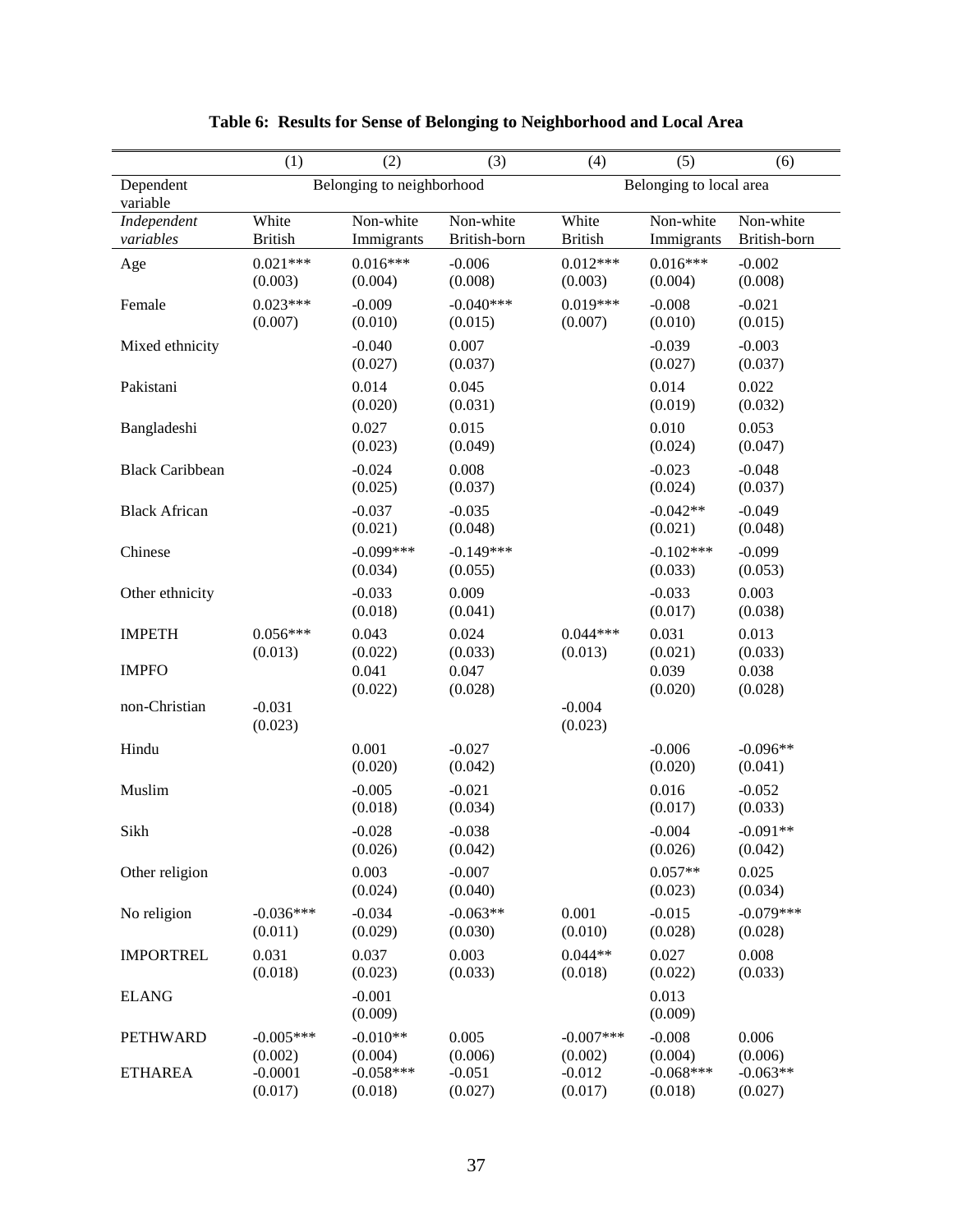| <b>MIXING</b>                               | 0.017         | 0.049                  | $-0.034$       | 0.023          | 0.049                  | 0.047          |
|---------------------------------------------|---------------|------------------------|----------------|----------------|------------------------|----------------|
|                                             | (0.019)       | (0.025)                | (0.042)        | (0.019)        | (0.025)                | (0.041)        |
| <b>GOVDISCRIM</b>                           | 0.004         | $-0.056**$             | 0.001          | 0.001          | $-0.041$               | 0.013          |
|                                             | (0.017)       | (0.026)                | (0.032)        | (0.017)        | (0.026)                | (0.032)        |
| <b>RESPECT</b>                              | $0.234***$    | $0.172***$             | $0.263***$     | $0.237***$     | $0.210***$             | $0.283***$     |
|                                             | (0.029)       | (0.038)                | (0.058)        | (0.029)        | (0.036)                | (0.056)        |
| <b>GENDISCRIM</b>                           | $-0.089***$   | $-0.113***$            | $-0.121***$    | $-0.108***$    | $-0.101***$            | $-0.139***$    |
|                                             | (0.011)       | (0.013)                | (0.021)        | (0.011)        | (0.012)                | (0.020)        |
| Education                                   | $-0.013***$   | $-0.007$ ***           | $-0.003$       | $-0.012***$    | $-0.008***$            | $-0.003$       |
|                                             | (0.002)       | (0.003)                | (0.004)        | (0.002)        | (0.002)                | (0.004)        |
| <b>INCOME</b>                               | $0.012**$     | 0.001                  | $-0.006$       | 0.009          | $-0.011$               | $-0.022$       |
|                                             | (0.005)       | (0.008)                | (0.012)        | (0.005)        | (0.008)                | (0.012)        |
| <b>NEIGHPROSOC</b>                          | $0.044***$    | $0.033***$             | 0.025          | $0.031***$     | $0.022**$              | 0.019          |
|                                             | (0.009)       | (0.010)                | (0.016)        | (0.009)        | (0.010)                | (0.017)        |
| <b>PROSOCIAL</b>                            | $0.355***$    | $0.274***$             | $0.271***$     | $0.271***$     | $0.245***$             | 0.058          |
|                                             | (0.048)       | (0.074)                | (0.089)        | (0.049)        | (0.071)                | (0.098)        |
| Came to UK in<br>the last 5 years           |               | $-0.109***$<br>(0.014) |                |                | $-0.072***$<br>(0.014) |                |
| Came to UK $6/7$<br>years ago               |               | $-0.059***$<br>(0.019) |                |                | $-0.064***$<br>(0.019) |                |
| R-squared                                   | 0.115         | 0.144                  | 0.110          | 0.096          | 0.126                  | 0.117          |
| <b>Observations</b>                         | 5682          | 3155                   | 1476           | 5684           | 3158                   | 1480           |
| Fitted value for<br>reference<br>individual | 0.7<br>(0.01) | 0.72<br>(0.02)         | 0.65<br>(0.04) | 0.64<br>(0.01) | 0.68<br>(0.02)         | 0.66<br>(0.04) |

Notes: Robust standard errors in parentheses, \*\* significant at 5%, \*\*\*significant at 1%. Regional dummies were also included in all specifications. IMPORTREL, ELANG, MIXING, GOVDISCRIM, RESPECT, GENDISCR, INCOME, NEIGHPROSOC and PROSOCIAL are summated scales defined in the Appendix (see tables A.2-A.10). Fitted values for the reference individual were computed using the same values for all independent variables across the three subsamples (sample mean values were used for continuous variables and the category value closer to the sample mean value for categorical variables) with religion set to "Christian" and ethnicity for non-whites being "Indian".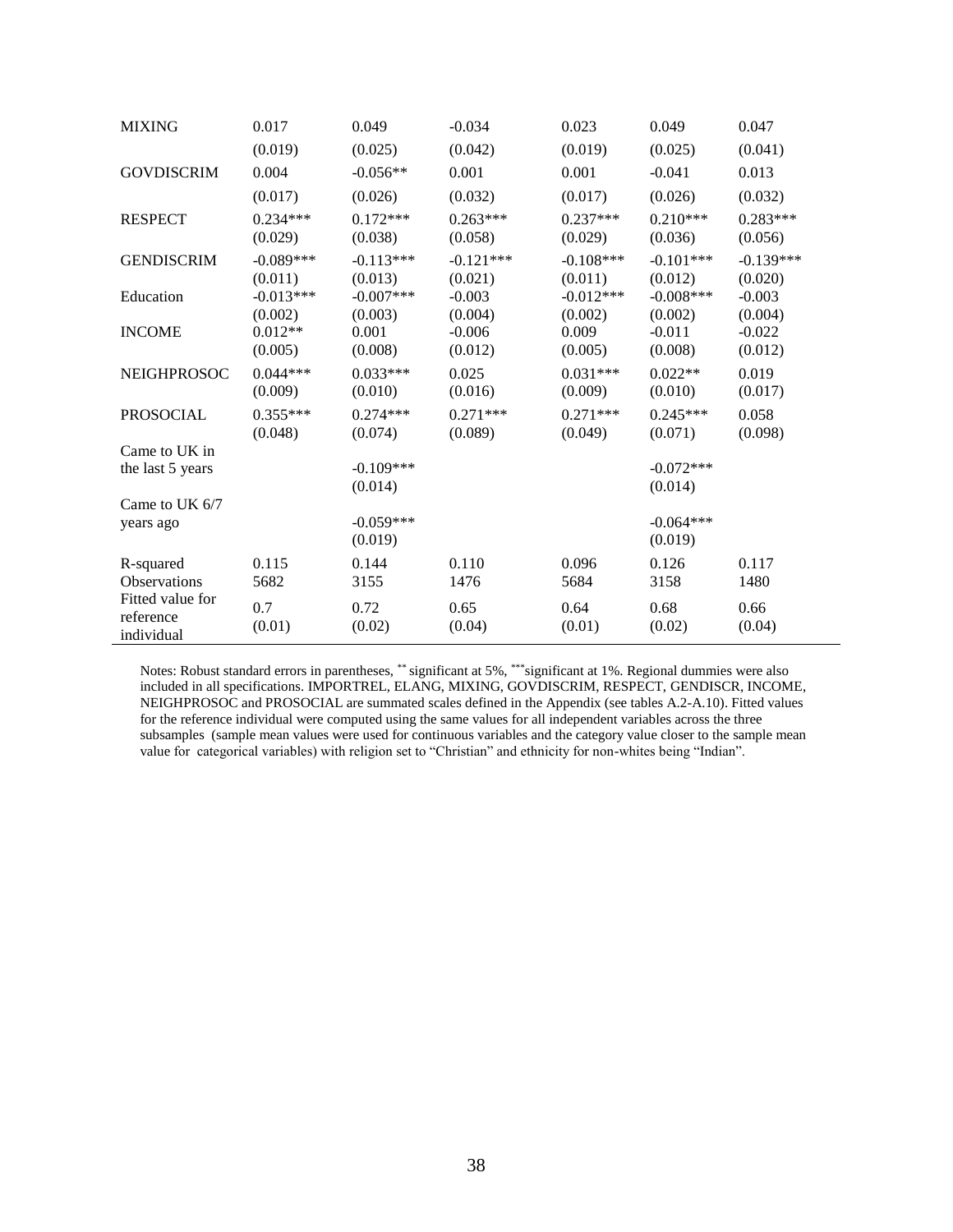|                          | (1)                     | (2)                                                                             | (3)                       | (4)                     | (5)                                    | (6)                       |
|--------------------------|-------------------------|---------------------------------------------------------------------------------|---------------------------|-------------------------|----------------------------------------|---------------------------|
| Dependent<br>variable    |                         | Belonging to Britain and maintain a separate<br>cultural and religious identity |                           | religion                | Conflict between national identity and |                           |
| Independent<br>variables | White<br><b>British</b> | Non-white<br>Immigrants                                                         | Non-white<br>British-born | White<br><b>British</b> | Non-white<br>Immigrants                | Non-white<br>British-born |
| Age                      | $-0.012***$             | 0.002                                                                           | 0.010                     | $-0.019***$             | $-0.016***$                            | $-0.017$                  |
|                          | (0.003)                 | (0.004)                                                                         | (0.008)                   | (0.004)                 | (0.005)                                | (0.010)                   |
| Female                   | 0.007<br>(0.008)        | $-0.011$<br>(0.010)                                                             | $-0.002$<br>(0.014)       | $-0.034***$<br>(0.010)  | $-0.029**$<br>(0.011)                  | $-0.025$<br>(0.018)       |
| Mixed ethnicity          |                         | $-0.021$<br>(0.029)                                                             | 0.009<br>(0.036)          |                         | 0.033<br>(0.035)                       | 0.029<br>(0.046)          |
| Pakistani                |                         | 0.017<br>(0.021)                                                                | $-0.006$<br>(0.031)       |                         | $-0.006$<br>(0.024)                    | 0.007<br>(0.036)          |
| Bangladeshi              |                         | $-0.042$<br>(0.028)                                                             | 0.019<br>(0.044)          |                         | $-0.065**$<br>(0.029)                  | $-0.009$<br>(0.054)       |
| <b>Black Caribbean</b>   |                         | $-0.018$<br>(0.026)                                                             | 0.035<br>(0.037)          |                         | 0.025<br>(0.028)                       | 0.029<br>(0.049)          |
| <b>Black African</b>     |                         | 0.019<br>(0.022)                                                                | 0.061<br>(0.043)          |                         | 0.001<br>(0.024)                       | $-0.008$<br>(0.055)       |
| Chinese                  |                         | 0.060<br>(0.032)                                                                | 0.016<br>(0.057)          |                         | 0.007<br>(0.042)                       | 0.120<br>(0.086)          |
| Other ethnicity          |                         | $-0.010$<br>(0.019)                                                             | 0.008<br>(0.039)          |                         | 0.032<br>(0.021)                       | $-0.021$<br>(0.049)       |
| <b>IMPETH</b>            | $-0.023$<br>(0.014)     | $0.074***$<br>(0.024)                                                           | 0.052<br>(0.031)          | $-0.016$<br>(0.021)     | $-0.011$<br>(0.030)                    | 0.075<br>(0.048)          |
| <b>IMPFO</b>             |                         | 0.015<br>(0.021)                                                                | 0.012<br>(0.027)          |                         | 0.028<br>(0.025)                       | $-0.013$<br>(0.040)       |
| non-Christian            | $0.066***$<br>(0.022)   |                                                                                 |                           | 0.031<br>(0.028)        |                                        |                           |
| Hindu                    |                         | $0.087***$<br>(0.021)                                                           | $0.078**$<br>(0.040)      |                         | $0.048**$<br>(0.023)                   | 0.064<br>(0.049)          |
| Muslim                   |                         | $0.088***$<br>(0.017)                                                           | $0.111***$<br>(0.032)     |                         | $0.099***$<br>(0.020)                  | $0.091**$<br>(0.041)      |
| Sikh                     |                         | $0.060**$<br>(0.029)                                                            | $0.096**$<br>(0.040)      |                         | $0.109***$<br>(0.031)                  | 0.045<br>(0.048)          |
| Other religion           |                         | 0.033<br>(0.024)                                                                | 0.056<br>(0.041)          |                         | $0.085***$<br>(0.032)                  | 0.054<br>(0.051)          |
| No religion              | 0.018<br>(0.011)        | $-0.004$<br>(0.028)                                                             | 0.031<br>(0.027)          | 0.024<br>(0.029)        | $0.156**$<br>(0.076)                   | $-0.030$<br>(0.063)       |
| <b>IMPORTREL</b>         | 0.024<br>(0.020)        | 0.003<br>(0.023)                                                                | 0.024<br>(0.032)          | $0.152***$<br>(0.024)   | $0.124***$<br>(0.028)                  | $0.142***$<br>(0.043)     |
| <b>ELANG</b>             |                         | $-0.001$<br>(0.009)                                                             |                           |                         | $-0.003$<br>(0.011)                    |                           |
| <b>PETHWARD</b>          | 0.003<br>(0.002)        | 0.004<br>(0.005)                                                                | 0.006<br>(0.006)          | $-0.001$<br>(0.002)     | 0.001<br>(0.005)                       | $-0.012$<br>(0.008)       |
| <b>ETHAREA</b>           | 0.023<br>(0.018)        | 0.015<br>(0.019)                                                                | 0.044<br>(0.026)          | 0.006<br>(0.023)        | $-0.073***$<br>(0.024)                 | $-0.098***$<br>(0.033)    |

**Table 7: Results for Views about conflict between National and Religious/Cultural Identity**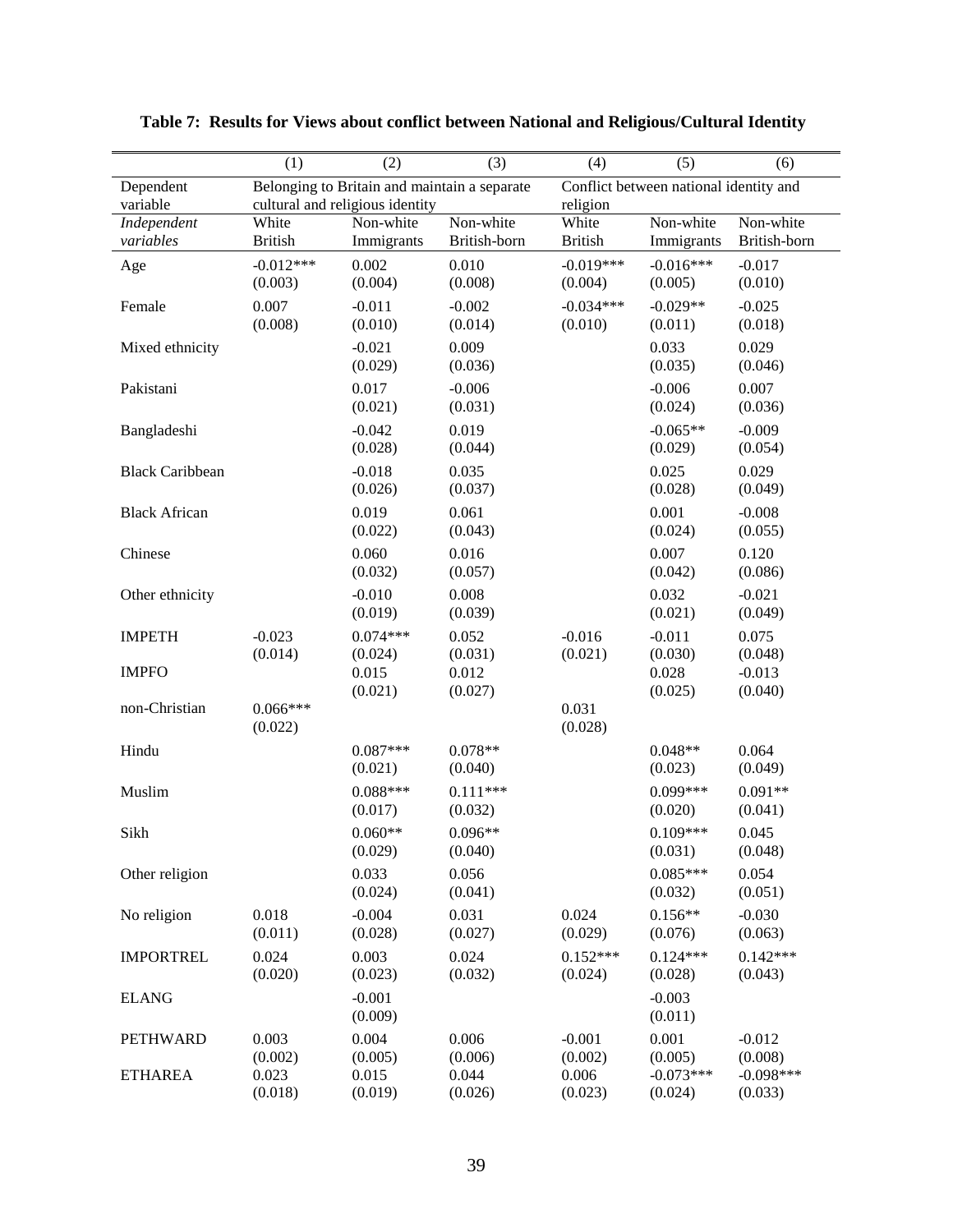| <b>MIXING</b>                               | $0.103***$             | $-0.006$              | 0.062                  | 0.047                  | 0.019                  | $0.110**$             |
|---------------------------------------------|------------------------|-----------------------|------------------------|------------------------|------------------------|-----------------------|
|                                             | (0.019)                | (0.025)               | (0.040)                | (0.025)                | (0.030)                | (0.051)               |
| <b>GOVDISCRIM</b>                           | $-0.144***$            | 0.022                 | $-0.077**$             | 0.002                  | 0.022                  | $0.117***$            |
|                                             | (0.018)                | (0.027)               | (0.032)                | (0.024)                | (0.033)                | (0.042)               |
| <b>RESPECT</b>                              | $0.139***$<br>(0.030)  | $0.118***$<br>(0.038) | 0.097<br>(0.053)       | $-0.200***$<br>(0.040) | $-0.149***$<br>(0.044) | $-0.165**$<br>(0.072) |
| <b>GENDISCRIM</b>                           | $-0.081***$<br>(0.011) | 0.011<br>(0.013)      | $-0.054***$<br>(0.019) | 0.009<br>(0.015)       | 0.025<br>(0.014)       | 0.040<br>(0.024)      |
| Education                                   | $0.009***$<br>(0.002)  | $-0.001$<br>(0.002)   | 0.003<br>(0.004)       | $-0.013***$<br>(0.002) | $-0.002$<br>(0.003)    | $-0.009$<br>(0.005)   |
| <b>INCOME</b>                               | $-0.010$<br>(0.005)    | $-0.002$<br>(0.009)   | $-0.005$<br>(0.011)    | $-0.001$<br>(0.007)    | 0.007<br>(0.010)       | $-0.0001$<br>(0.014)  |
| <b>NEIGHPROSOC</b>                          | 0.0001<br>(0.009)      | 0.001<br>(0.010)      | $-0.001$<br>(0.015)    | $-0.041***$<br>(0.012) | $-0.042***$<br>(0.012) | $-0.048**$<br>(0.019) |
| <b>PROSOCIAL</b>                            | $-0.001$<br>(0.050)    | $0.147**$<br>(0.071)  | 0.102<br>(0.084)       | 0.025<br>(0.063)       | 0.078<br>(0.084)       | 0.096<br>(0.113)      |
| came to UK in the<br>last 5 years           |                        | 0.005<br>(0.013)      |                        |                        | $-0.038**$<br>(0.016)  |                       |
| came to UK $6/7$                            |                        |                       |                        |                        |                        |                       |
| years ago                                   |                        | 0.004<br>(0.019)      |                        |                        | 0.0001<br>(0.021)      |                       |
| R-squared<br><b>Observations</b>            | 0.076<br>5463          | 0.043<br>3033         | 0.058<br>1444          | 0.092<br>2174          | 0.087<br>2392          | 0.134<br>948          |
| Fitted value for<br>reference<br>individual | 0.59<br>(0.01)         | 0.63<br>(0.02)        | 0.63<br>(0.04)         | 0.12<br>(0.02)         | 0.09<br>(0.02)         | 0.11<br>(0.05)        |

Notes: Robust standard errors in parentheses, \*\* significant at 5%, \*\*\*significant at 1%. Regional dummies were also included in all specifications. The sample size is relatively smaller for specifications (4), (5) and (6) because the relevant question was asked only to those who responded to preceding questions that both national identity and religion are important for them. IMPORTREL, ELANG, MIXING, GOVDISCRIM, RESPECT, GENDISCR, INCOME, NEIGHPROSOC and PROSOCIAL are summated scales defined in the Appendix (see tables A.2-A.10). Fitted values for the reference individual were computed using the same values for all independent variables across the three subsamples (sample mean values were used for continuous variables and the category value closer to the sample mean value for categorical variables) with religion set to "Christian" and ethnicity for non-whites being "Indian".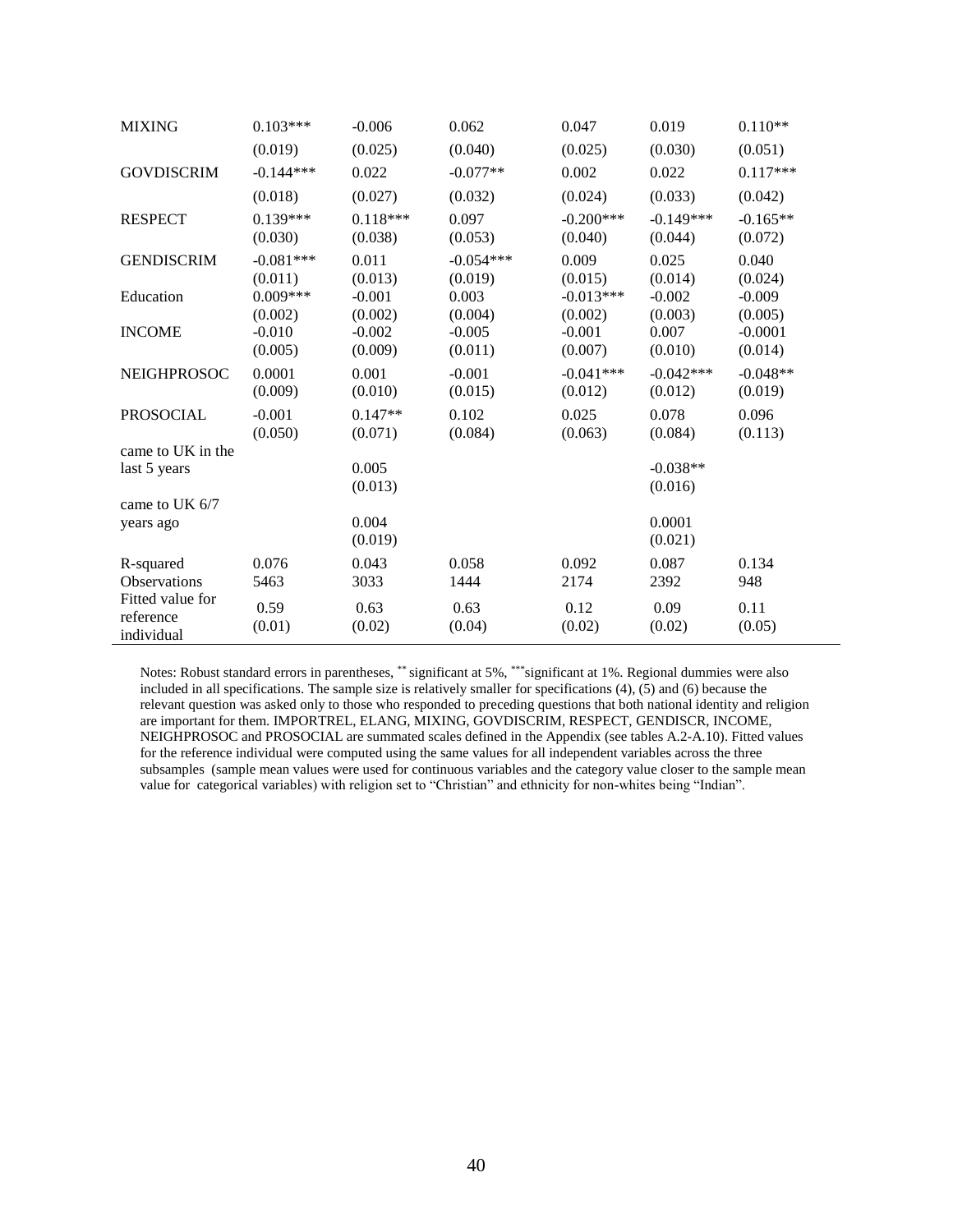#### **References**

Akerlof, George (1997) "Social Distance and Social Decisions", Econometrica, 65, 1005- 1027.

Akerlof, George and Rachel Kranton (2000) "Economics and Identity", Quarterly Journal of Economics, 115, 715-753.

Alesina, Alberto, Reza Baqir and William Easterly (1999) "Public Goods and Ethnic Divisions", Quarterly Journal of Economics, 114, 1243-1284.

Alesina, Alberto and Eliana La Ferrara (2005) "Ethnic Diversity and Economic Performance", Journal of Economic Literature, 43, 762-800.

Algan, Yann and Cahuc, Pierre (2009) "Civic Culture and the Design of Labor Market Institutions", American Economic Journal: Macroeconomics, 1: 111:145.

Angrist, Joshua, Aimee Chin and Ricardo Godoy (2008) "Is Spanish-Only Schooling Responsible for the Puerto Rican Language Gap?", Journal of Development Economics, 85: 105-128.

Arai, Mahmood, Jonas Karlsson and Mikael Lundholm (2011) "On Fragile Grounds: A Replication of Are Muslim Immigrants Different in Terms of Cultural Integration?", Journal of the European Economic Association, 9, 1012-1019.

Aspachs-Bracons, Oriol, Irma Clots-Figueras and Paolo Masella (2008a) "Compulsory Language Educational Policies and Identity Formation", Journal of the European Economic Association, 6, 434-444.

Aspachs-Bracons, Oriol, Irma Clots-Figueras and Paolo Masella (2008b) "The Effect of Language at School on Identity and Political Outlooks", unpublished paper.

Austen-Smith, David and Roland Fryer Jr (2005) "An Economic Analysis of 'Acting White' ", Quarterly Journal of Economics, 120, 551-583.

Barry, Brian (2001) Culture and Equality: An Egalitarian Critique of Multiculturalism: Cambridge: Polity Press.

Battu, Harminder and Yves Zenou (2010) "Oppositional Identities and Employment for Ethnic Minorities? Evidence from England", Economic Journal, 120,

Bernhard, Helen, Ernst Fehr and Urs Fischbacher (2006) "Group Affiliation and Altruistic Norm Enforcement", American Economic Review Papers and Proceedings, 96, 217-221.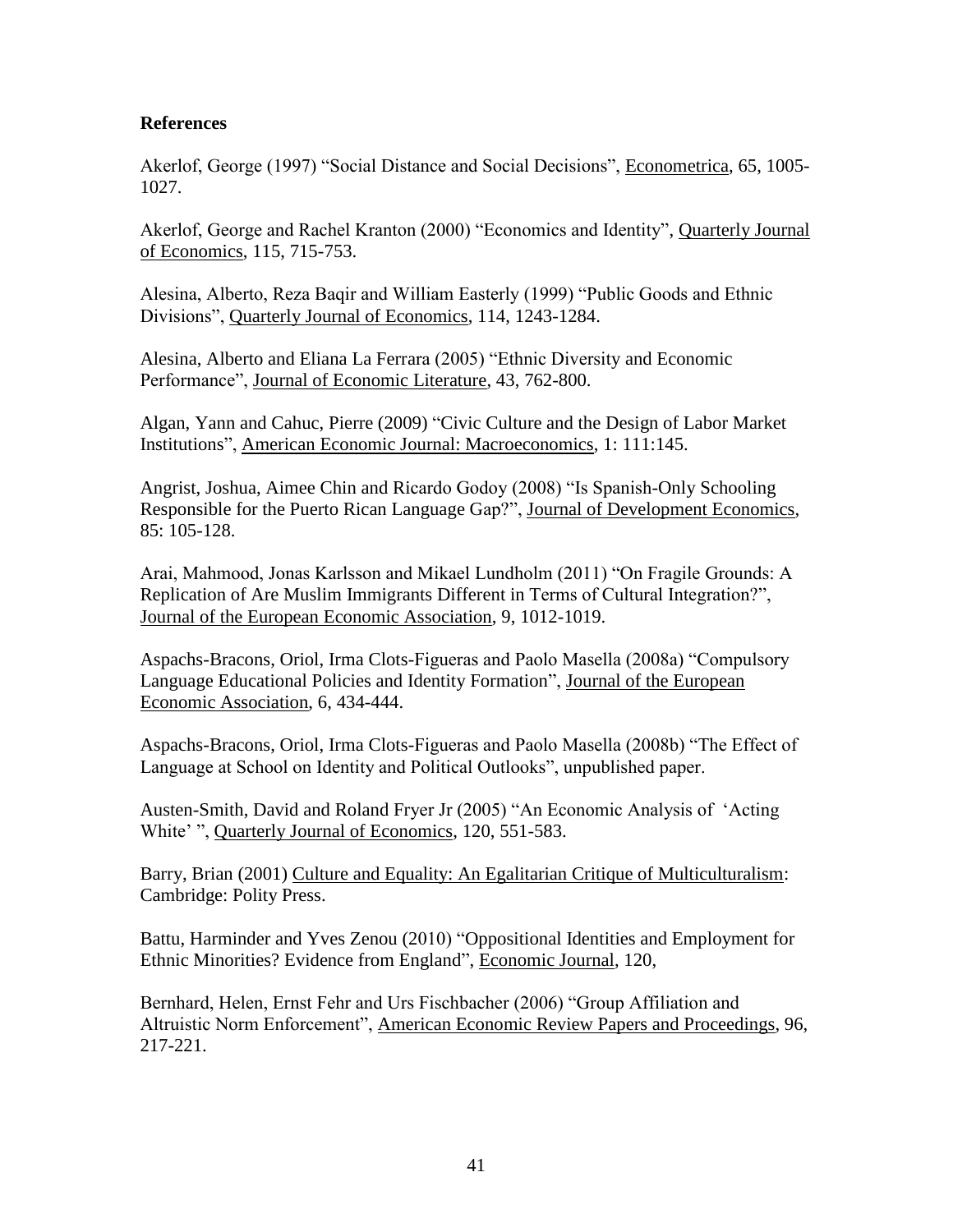Bernheim, B. Douglas (1994) "A Theory of Conformity", Journal of Political Economy, 102, 841-877.

Berry, John W. (1997) "Immigration, Acculturation and Adaptation", Applied Psychology: An International Review, 46, 5-68.

Bisin, Alberto, Eleonora Pattacchini, Thierry Verdier and Yves Zenou (2008) "Are Muslim Immigrants Different in Terms of Cultural Integration?", Journal of the European Economic Association, 6, 445-456.

Bisin, Alberto and Thierry Verdier (2000) "Beyond the Melting Pot: Cultural transmission, Marriage and the Evolution of Ethnic and Religious Traits", Quarterly Journal of Economics, 115, 955-988.

Bisin, Alberto, Giorgio Topa and Thierry Verdier (2004) "Religious Intermarriage and Socialization in the United States", Journal of Political Economy, 112, 615-664.

Buchanan, James M. (1965) "An Economic Theory of Clubs", Economica, 32, 1-14.

Casey, Teresa & Christian Dustmann (2010) ["Immigrants' Identity, Economic Outcomes](http://ideas.repec.org/a/ecj/econjl/v120y2010i542pf31-f51.html)  [and the Transmission of Identity across Generations,](http://ideas.repec.org/a/ecj/econjl/v120y2010i542pf31-f51.html)" [Economic Journal,](http://ideas.repec.org/s/ecj/econjl.html) 120, F31-F51.

Charness, Gary, Luca Rigotti and Aldo Rustichini (2007) "Individual Behavior and Group Membership", American Economic Review, 97, 1340-1352.

Constant, Amelie F. and Klaus F. Zimmermann, (2008) "Measuring Ethnic Identity and its Impact on Economic Behavior", Journal of the European Economic Association, 6, 424-433.

Constant, Amelie F. and Klaus F. Zimmermann, (2009) "Work and Money: Payoffs by Ethnic Identity and Gender", Research in Labor Economics, 29, 3 - 30

Constant Amelie, Liliya Gataullina, and Klaus F. Zimmermann (2008) "Ethnosizing Immigrants", Journal of Economic Behavior and Organization, 69, 274-287.

Darity, William A., Patrick L. Mason and James B. Stewart (2006) "The Economics of Identity: The Origin and Persistence of Racial Identity Norms", Journal of Economic Behavior and Organization, 60, 283-305.

Easterly, William and Ross Levine (1997) "Africa's Growth Tragedy: Policies and Ethnic Divisions", Quarterly Journal of Economics, 112, 1203-1250.

Fernandez, Raquel and Alessandra Fogli (2009**)** ["Culture: An Empirical Investigation of](http://homepages.nyu.edu/~rf2/Research/CulturePaperFinal.pdf) [Beliefs, Work, and Fertility"](http://homepages.nyu.edu/~rf2/Research/CulturePaperFinal.pdf), American Economic Journal: Macroeconomics, 1, 146-177.

Fershtman, Chaim and Yoram Weiss (1998) "Social Rewards, Externalities and Stable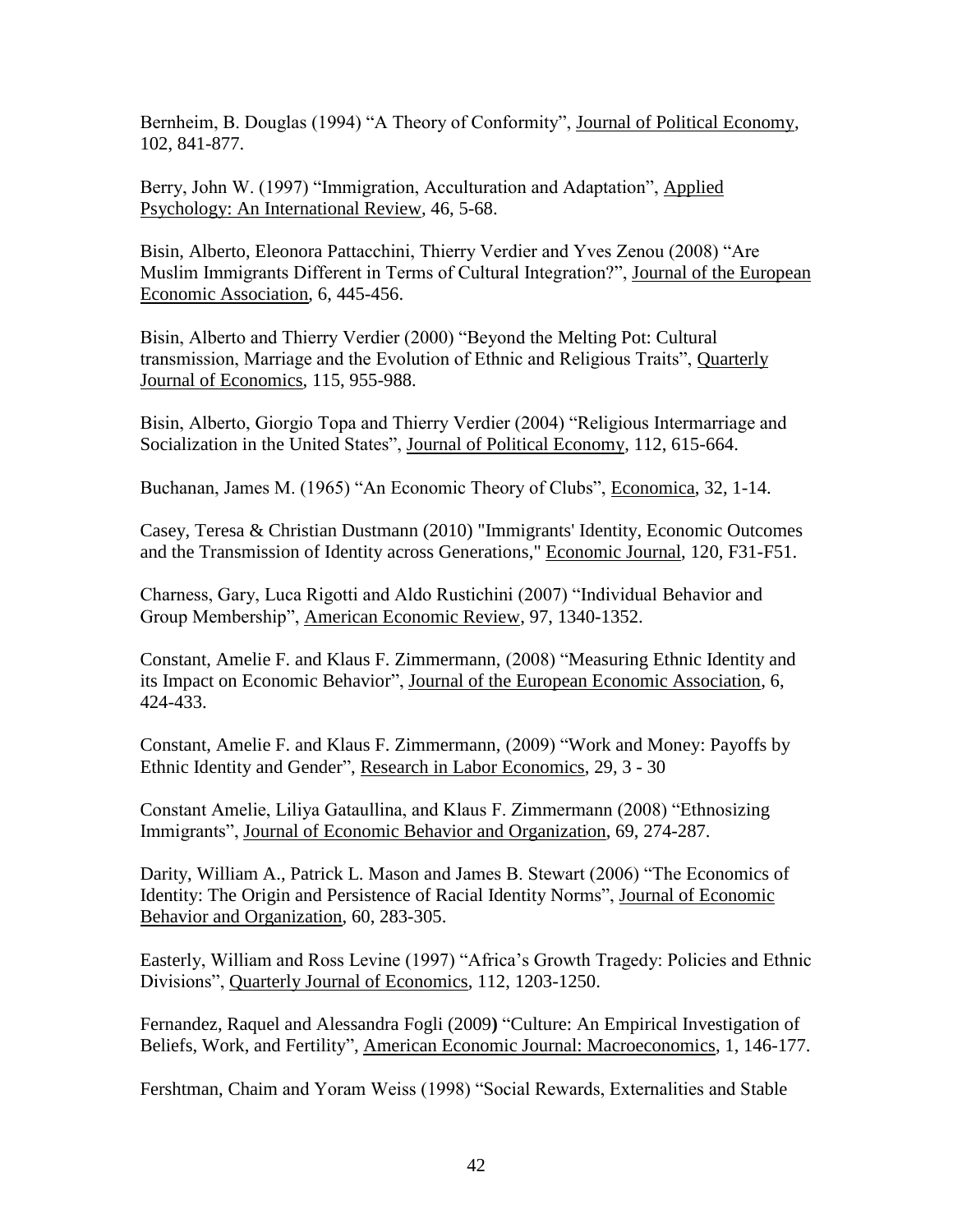Preferences", Journal of Public Economics, 70, 53-73.

Georgiadis, Andreas and Alan Manning (2009) "Theory of Values", CEP Discussion Paper, LSE No. 943.

Glaeser, Edward and Jose Scheinkman (2001) "Measuring Social Interactions" in S, Durlauf and P. Young (eds) Social Dynamics, Cambridge, MIT.

Goette, Lorenz, David Huffman and Stephan Meier (2006) "The Impact of Group Membership on Cooperation and Norm Enforcement: Evidence using Random Assignment to Real Social Groups", American Economic Review Papers and Proceedings, 96, 212-215.

Hatton, Timothy J. and Andrew Leigh, (2011) "Immigrants Assimilate as Communities, Not Just as Individuals", Journal of Population Economics, 24, 389-419.

Hogg, Michael and Graham Vaughan (2005) Social Psychology: An Introduction, Essex: Pearson Education.

Huntington, Samuel (2004) Who Are We? America's Great Debate, New York: Free Press.

Kymlicka, Will (2002) Contemporary Political Philosophy: An Introduction.

Manning, Alan and Sanchari Roy (2010) "Culture Clash or Culture Club? National Identity in Britain", Economic Journal, forthcoming.

Masella, Paolo (2012) "National Identity and Ethnic Diversity", Journal of Population Economics, forthcoming.

Miaari, Sami, Asaf Zussman and Noam Zussman, (2012) "Ethnic Conflict and Job Separations", Journal of Population Economics, forthcoming

Miguel, Edward (2004) "Tribe or Nation? Nation Building and Public Goods in Kenya versus Tanzania", World Politics, 56, 327-362.

Milligan, Kevin, Enrico Moretti and Philip Oreopoulos. (2004) "Does Education Improve Citizenship? Evidence from the United States and the United Kingdom," Journal of Public Economics, 88, 1667-1695.

Nekby, Lena and Magnus Rodin (2010) "Acculturation Identity and Employment among Second and Middle Generation Immigrants", Journal of Economic Psychology, 31, 35- 50.

Ozgen, Ceren, Peter Nijkamp and Jacques Poot, (2011a) "Immigration and Innovation in European regions", IZA Discussion Paper No. 5676.